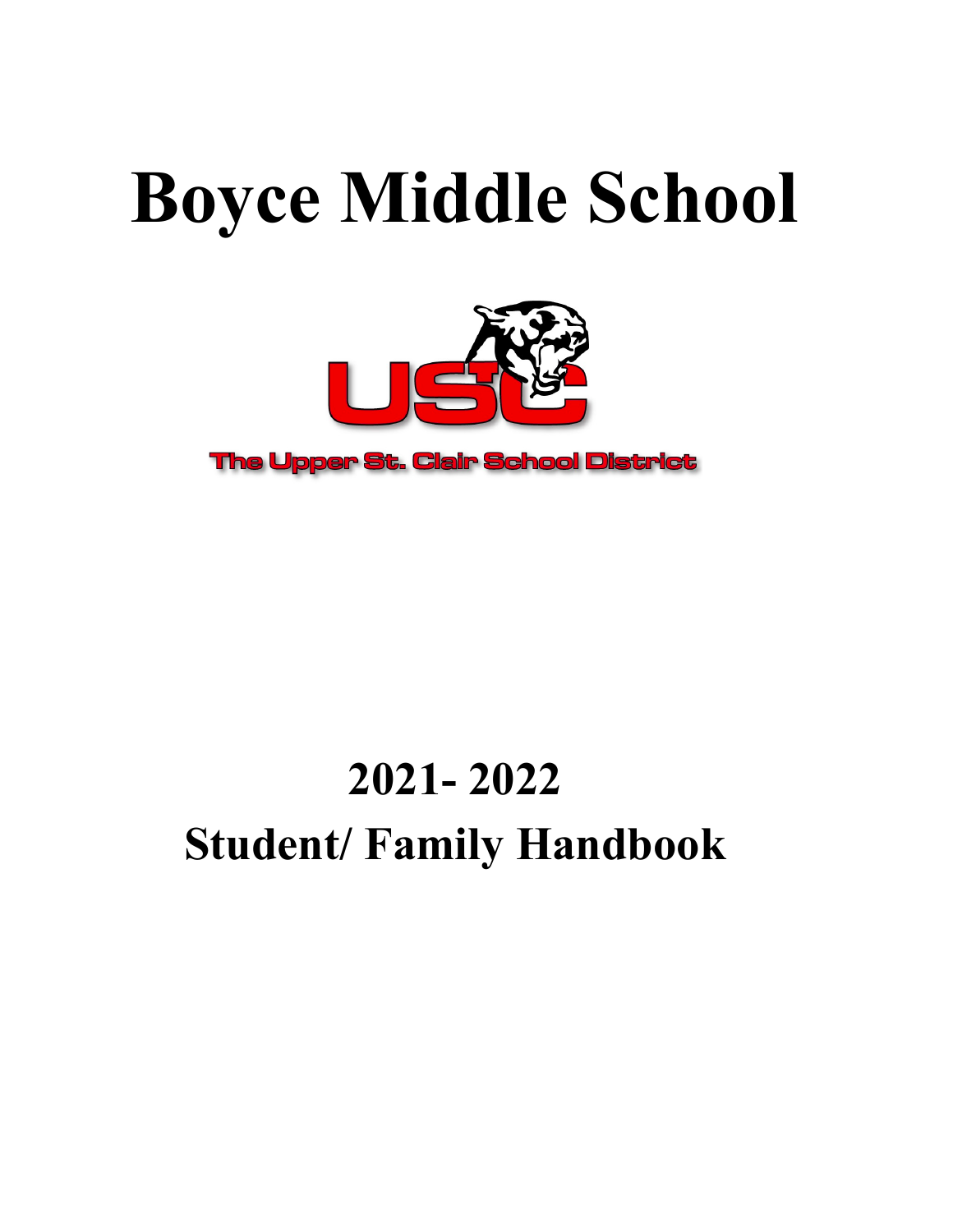*Boyce Middle School: A Recognized School of Excellence PA Don Eichhorn Schools: Schools to Watch, 5 time Award Recipient "No Place for Hate" School Designation, 2020 & 2021 "No Place for Hate" Equity Award Winning School, 2020*

#### **BOYCE MIDDLE SCHOOL OFFICE PERSONNEL**

Dr. Dan O'Rourke, Principal Dr. Christine M. Mussomeli, Assistant Principal Mrs. Amy Antonio, School Counselor (Grade 6) Mrs. Tonia Autieri, School Counselor (Grade 5) Mrs. Dee Kelly, Head Secretary Mrs. Emily Stoecklein, Attendance Secretary Mrs. Holly Fisher, RN, CSN, Nursing Department Chair Officer Mike Banaszak, School Police- Boyce MS Mr. Ken Suchan, Head Custodian Mrs. Sharon Niedermeyer, Nutrition Center Manager

#### **BOYCE MIDDLE SCHOOL PTO OFFICERS 2021-22**

Mrs. Pam Scureman, President Mrs. Rama Bala Gupta, Vice President Dr. Dan O'Rourke, 2nd Vice President Mrs. Melissa Waldron, Treasurer Mrs. Nicole Paoly, Secretary Mrs. Andrea Amorose, Board Advisor Mr. Matt Henderson, Teacher Representative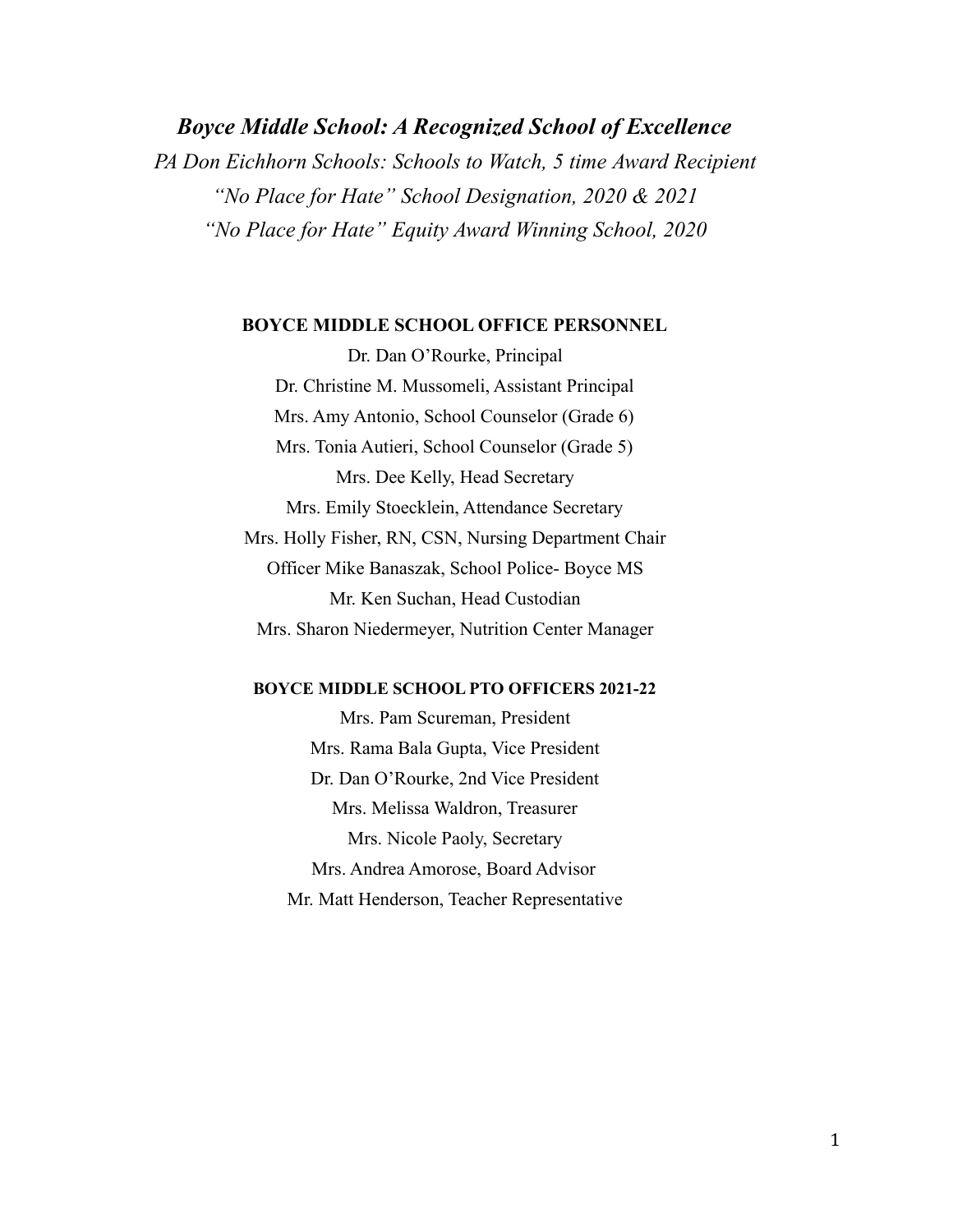#### **UPPER ST. CLAIR DISTRICT ADMINISTRATION**

Dr. John Rozzo, Superintendent Dr. Sharon Suritsky, Assistant Superintendent/Deputy Superintendent Mrs. Amy Pfender, Assistant Superintendent Dr. Judith Bulazo, Director of Curriculum & Professional Development Mr. Ray Carson, Sr. Director of Operations and Administrative Services Mrs. Cassandra Doggrell, Director of Student Support Services Dr. Lauren Madia, Assistant Director of Student Support Service Dr. Louis Angelo, Director of Operations and Facilities Mr. Raymond Berrott, Director of Technology Mr. Scott Burchill, Director of Business and Finance Dr. Kevin Deitrick, Director of Athletics Mr. Bradley Wilson, Director of Strategic Initiatives Mr. Jon Mansfield, Director of Transportation Mrs. Tina Vojtko, Communications Specialist Ms. Ashley Lindhurst, Food Service Director Mr. Sean Bryson, Chief of School Police

#### **UPPER ST. CLAIR SCHOOL DISTRICT BOARD OF SCHOOL DIRECTORS**

Mr. Patrick A. Hewitt, President Mr. Phillip J. Elias, Vice President Mrs. Amy L. Billerbeck Mrs. Barbara L. Bolas Mrs. Jennifer L. Bowen Dr. Daphna Gans Mr. Louis P. Mafrice, Jr. Mrs. Angela B. Petersen Mrs. Jennifer A. Schnore

Minutes from the School Board of Directors monthly meetings can be found on the District's website: <https://www.uscsd.k12.pa.us/Page/129>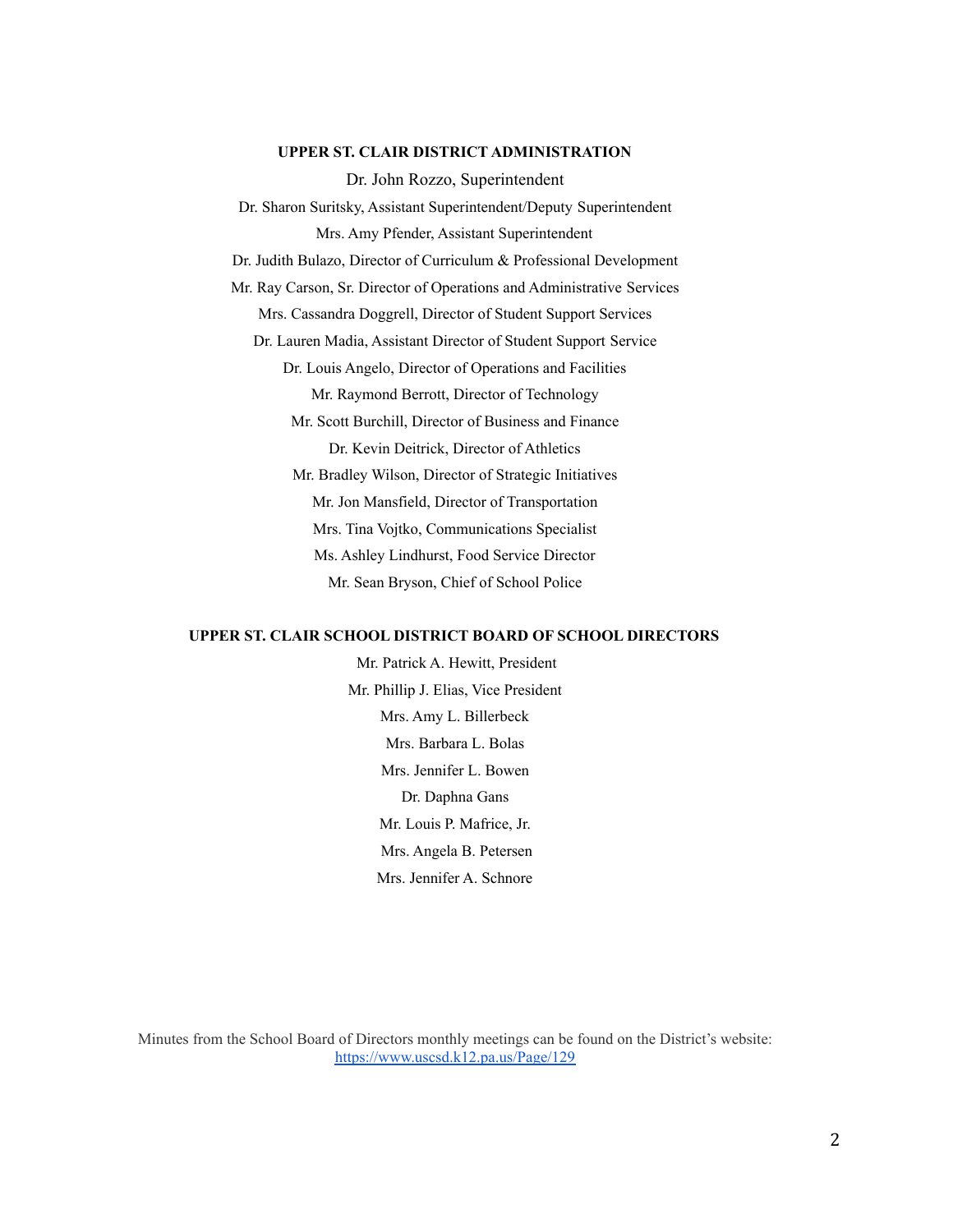## **TABLE OF CONTENTS**

| Principal's Welcome Letter                          | 5              |
|-----------------------------------------------------|----------------|
| USCSD Mission Statement, Boyce Middle School Vision | 6              |
| Student Bill of Rights                              | $\overline{7}$ |
| <b>Student Responsibilities</b>                     | 8              |
| Pandemic Safety                                     | 8              |
| Handbook Highlights                                 | 9              |
| <b>Course Offerings</b>                             | 11             |
| Program of Studies                                  | 16             |
| Overview of School Organization                     | 17             |
| <b>Scheduling Process</b>                           | 18             |
| <b>Field Trips</b>                                  | 19             |
| <b>Supporting All Students</b>                      | 19             |
| <b>Student Support Services</b>                     | 23             |
| Homework                                            | 25             |
| <b>Grading System</b>                               | 26             |
| Communicating with Families                         | 27             |
| District/ School Procedures and Practices           | 30             |
| <b>Emergency Procedures and School Safety</b>       | 31             |
| Attendance                                          | 32             |
| <b>Nutrition Center</b>                             | 35             |
| Miscellaneous                                       | 37             |
| Health and Wellness                                 | 38             |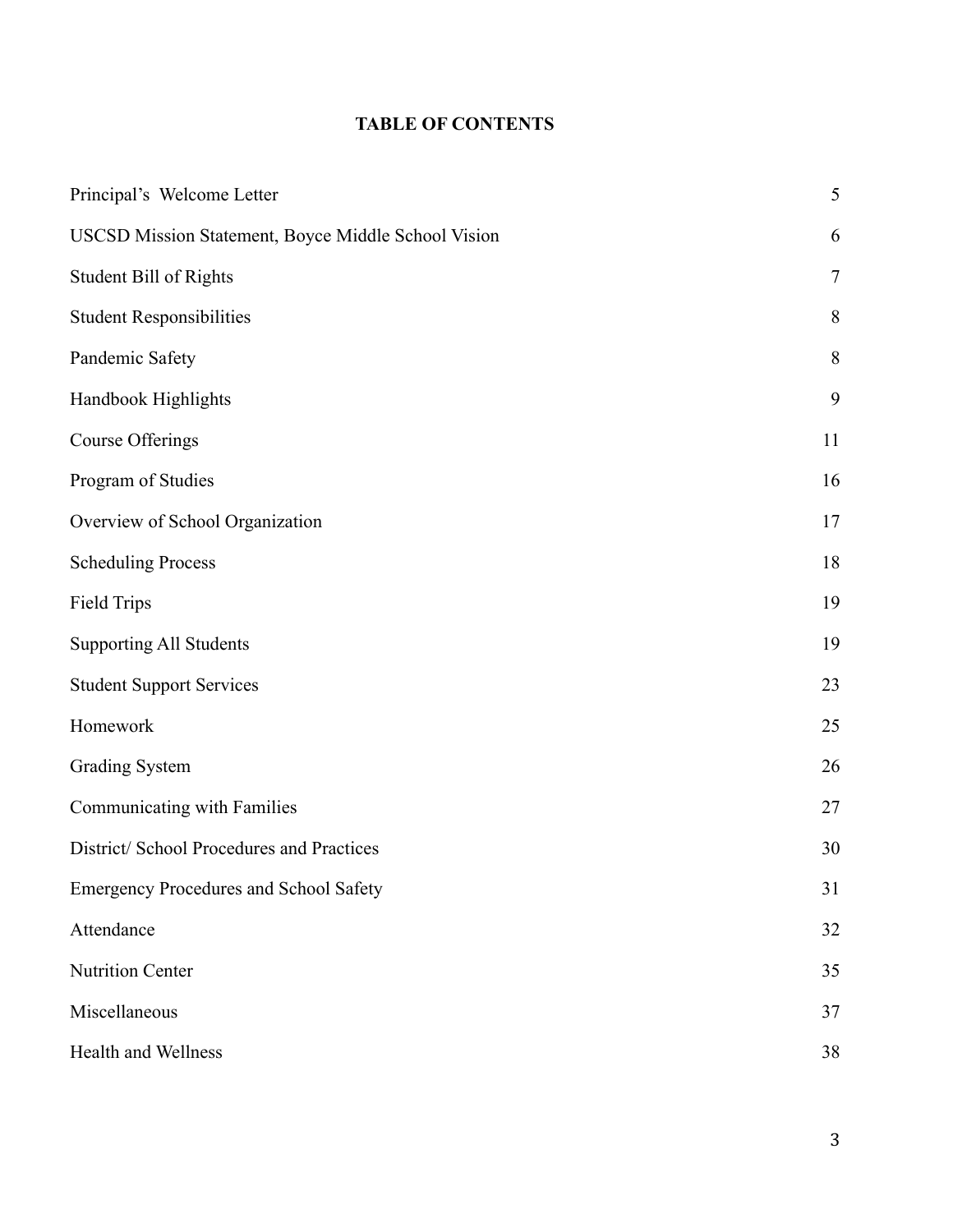| 39 |
|----|
| 44 |
| 49 |
| 50 |
| 51 |
| 52 |
| 53 |
|    |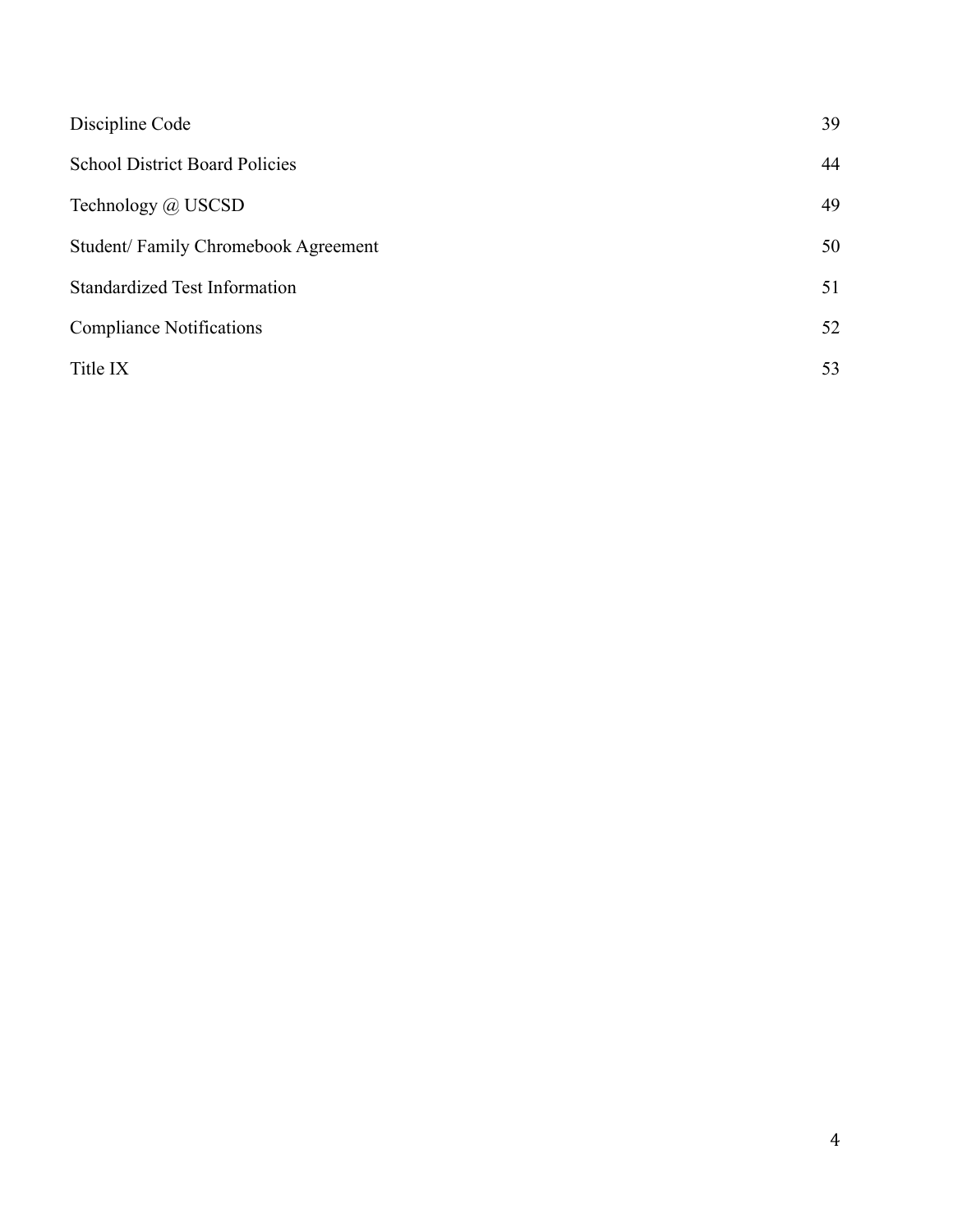## **PRINCIPAL'S WELCOME LETTER**

August 2021

Dear Boyce Families and Students:

Welcome to the 2021-2022 school year at Boyce Middle School. We look forward to another exciting, engaging and successful year. Boyce Middle School takes pride in providing students with countless opportunities to learn and grow. We encourage ongoing parental involvement in order to be active participants in your child's education.

The purpose of this student/family handbook is to provide you with an overview of information about the school, curriculum, activities, policies and procedures. Please read the handbook carefully to become familiar with what is expected of you and your child in order to achieve academic, social, and emotional success.

The Boyce experience is designed for students to be exposed to a wide array of educational opportunities that are supported by an integrated curriculum and a team-teaching approach. Along with their academic subjects, students will learn respect, kindness, and understanding as they prepare to meet the challenges of life. The administration, teachers, and support staff embrace the District's philosophy of developing learned and responsible citizens for a global society and providing learning experiences that nurture the uniqueness of each child that promote happiness and success.

At Boyce Middle School we place a high-value on academics, but we also address social and emotional learning with our students. We want to equip students with tools and strategies that will benefit them in all aspects of life, while providing a climate that makes students feel safe and happy while at school.

If you have questions regarding any information in the handbook, or other school related issues, please call us at 412-833-1600 x5000 for assistance.

We look forward to working with each of you this school year and welcoming you into our Boyce family.

Dr. Dan O'Rourke Dr. Christine M. Mussomeli Principal Assistant Principal Assistant Principal Assistant Principal Assistant Principal Assistant Principal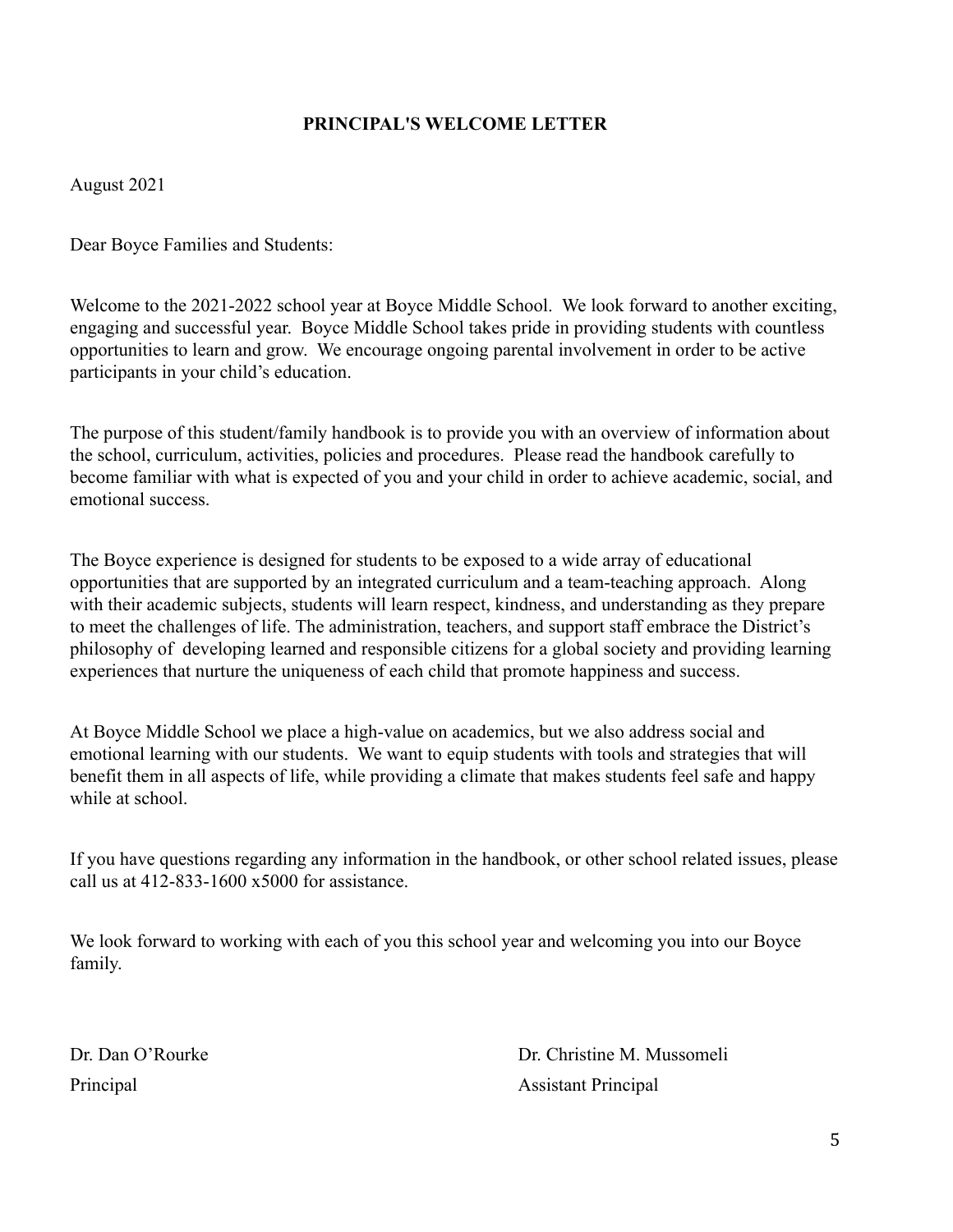#### **UPPER ST. CLAIR SCHOOL DISTRICT MISSION STATEMENT**

Developing lifelong learners and responsible citizens for a global society is the mission of the Upper St. Clair School District, served by a responsive and innovative staff who in partnership with the community provides learning experiences that nurture the uniqueness of each child and promotes happiness and success.

#### **BOYCE MIDDLE SCHOOL**

The Boyce Middle School community shares a common goal that strives to provide educational excellence for all students. Our developmentally responsive curriculum is designed to meet the unique early adolescent challenges of the middle-level learner. The diverse educational teams and nurturing staff address the intellectual, moral, physical, emotional, artistic and social development of each child.

In a secure and continually affirming environment, various team teaching approaches are aligned with student learning. The shared responsibility of educators, students, families, and community is to prepare each student for a successful future as a lifelong learner.



Customizing Learning,<br>Nurturing Potential...<br>Delivering Excellence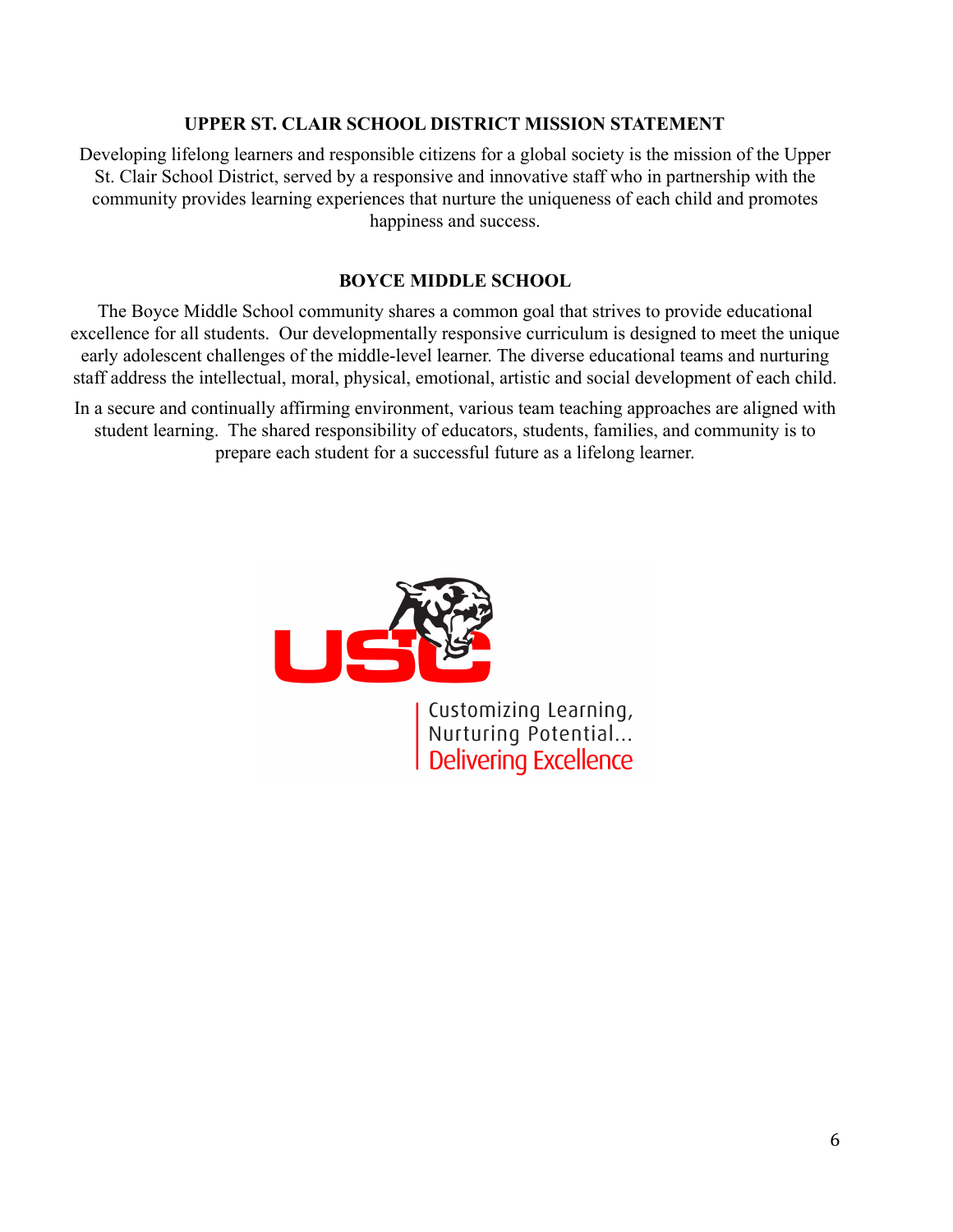#### **STUDENT BILL OF RIGHTS**

You, as a student of the Upper St. Clair Middle School Program, have the right to . . .

- **Grow intellectually** by exposing yourself to ideas and concepts that challenge your ability to think, reason and make decisions;
- **Mature emotionally** while interacting in an environment that nurtures awareness and an understanding of yourself;
- **Become a whole person** by learning from people who have made a commitment to your education and special needs;
- **Develop socially** by modeling accepted social attitudes and social skills;
- **Grow physically** by being an active participant in curricular and extracurricular activities that develop your body and sense of fair play;
- **Express yourself creatively** by sharing your talents and abilities in the Arts;
- **Allow yourself to be helped** through a challenging period in your growth by people with a sincere understanding of your feelings;
- **Understand your fears** knowing that your concerns are natural and shared by everyone;
- **Seek help when you need it** in order to gain a better understanding of your schoolwork;
- **Be yourself** because you are a **special person.**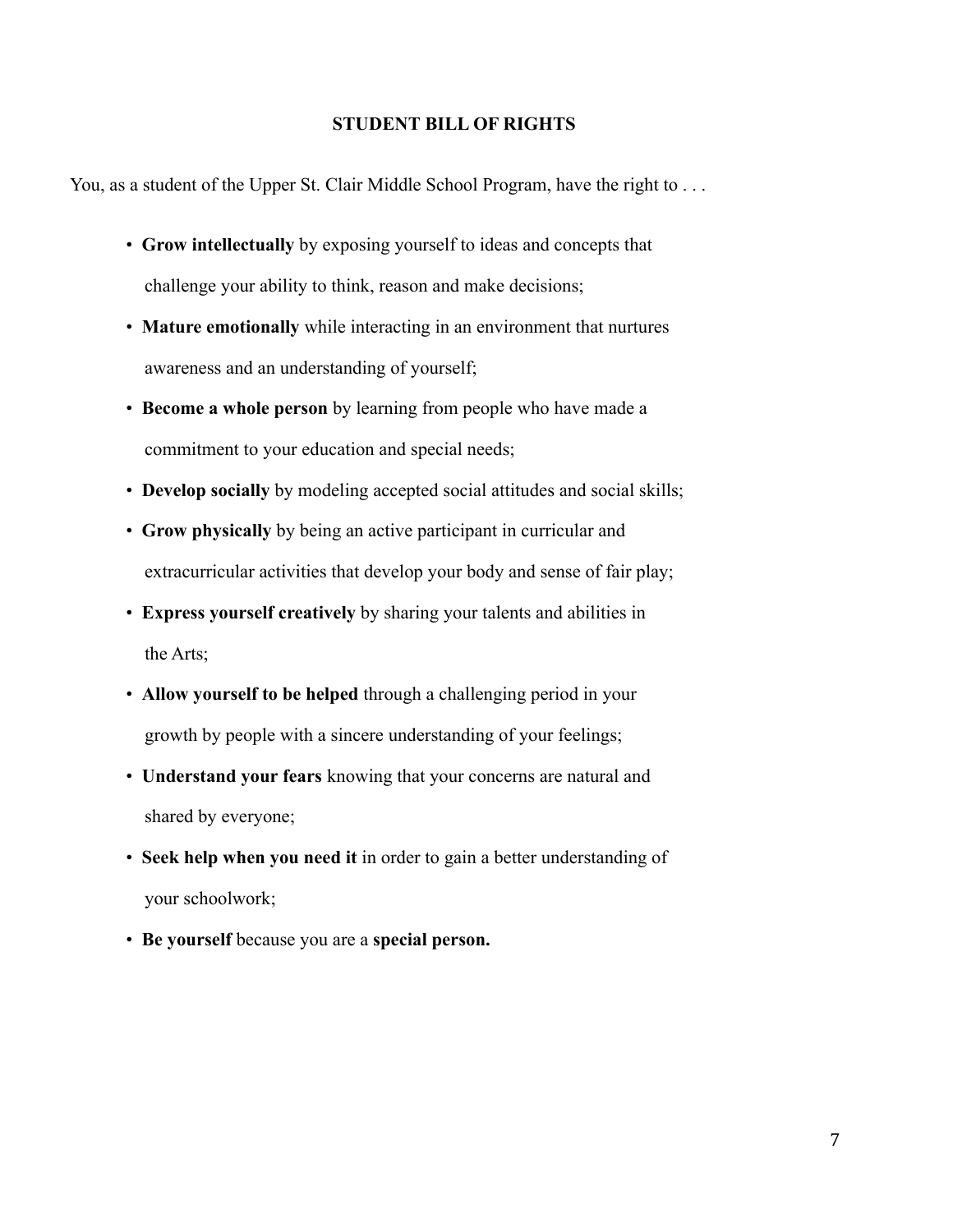## **RESPONSIBILITIES OF STUDENTS**

It is the responsibility of each student to:

- Be honest and ethical: Respect, Responsibility, Honesty.
- Put forth his/her best efforts in the classroom to develop and improve his/her learning.
- Contribute to making the school a better place in which to learn.
- Exercise proper care when using school equipment.
- Assist in protecting the health, safety, and welfare of the school community.
- Be aware of the rules and policies of the school and follow them.
- Attend school daily and report to all classes on time.
- Make-up work when absent from school.
- Respect school property.
- Follow the dress code

#### **PANDEMIC SAFETY**

Students and families are expected to comply with all health and safety requirements set forth in the District's Health and Safety Plan(s). Failure to comply may result in student discipline consistent with the degree of violation. A copy of the District's Plan and the applicable health and safety requirements are available on the District's website at [www.uscsd.k12.pa.us](http://www.uscsd.k12.pa.us).

In the event a provision of the Health and Safety Plan conflicts with any duly adopted Board Policy, the Plan provisions will apply so long as the Plan is in place.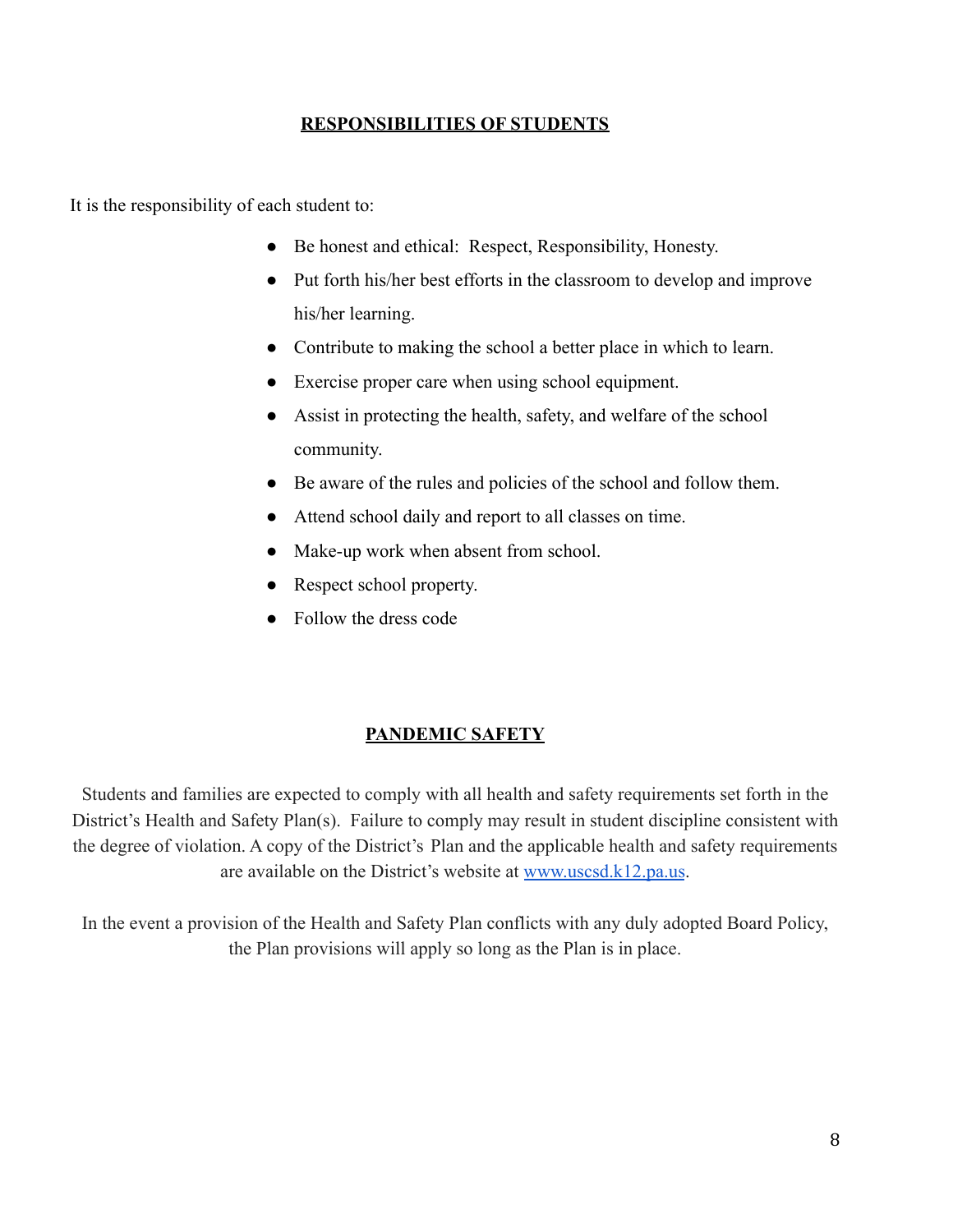## **Handbook Highlights**

#### **Starting and End Times**

- Students should not report to school before 8:10 a.m.
- School day- 8:35 a.m. to 3:15 p.m.
- Walkers/Car Riders need to enter the building on the side by the Boyce Road entrance.
- Walkers/Car Riders must enter cars curbside only on the Boyce School Road side of the building; students will NOT be permitted to cross over bus lanes or the road without an adult.

#### **Homework**

- See Homework Section.
- Students will be expected to complete daily homework, however we are making an effort to minimize the overall amount of homework assigned at Boyce Middle School.

**Canvas/ FOCUS Parent Portal**: online management systems that can be accessed by students, parents/ guardians to monitor student progress daily, weekly, and quarterly.

- **Canvas:** Live updates of student grades/ progress/ assignments/ calendar feature.
- **FOCUS:** Report Cards and progress reports are available at specific dates throughout the school year.

**Report Cards** are available on FOCUS at the end of the nine weeks.

#### **Attendance**

- -See Attendance Section regarding information specific to the Pennsylvania Compulsory School Attendance Law and Procedures of USCSD.
- A written excuse must be provided when child returns from absence- after 3 days, absence will be unexcused.
- Early Dismissal- a written request is required. Please include student name, date, time of early dismissal, reason for dismissal, signature of parent/guardian.

#### **Nutrition Center**

**-**See Nutrition Center Section.

-Breakfast is served 8:10 a.m.- 8:30 a.m.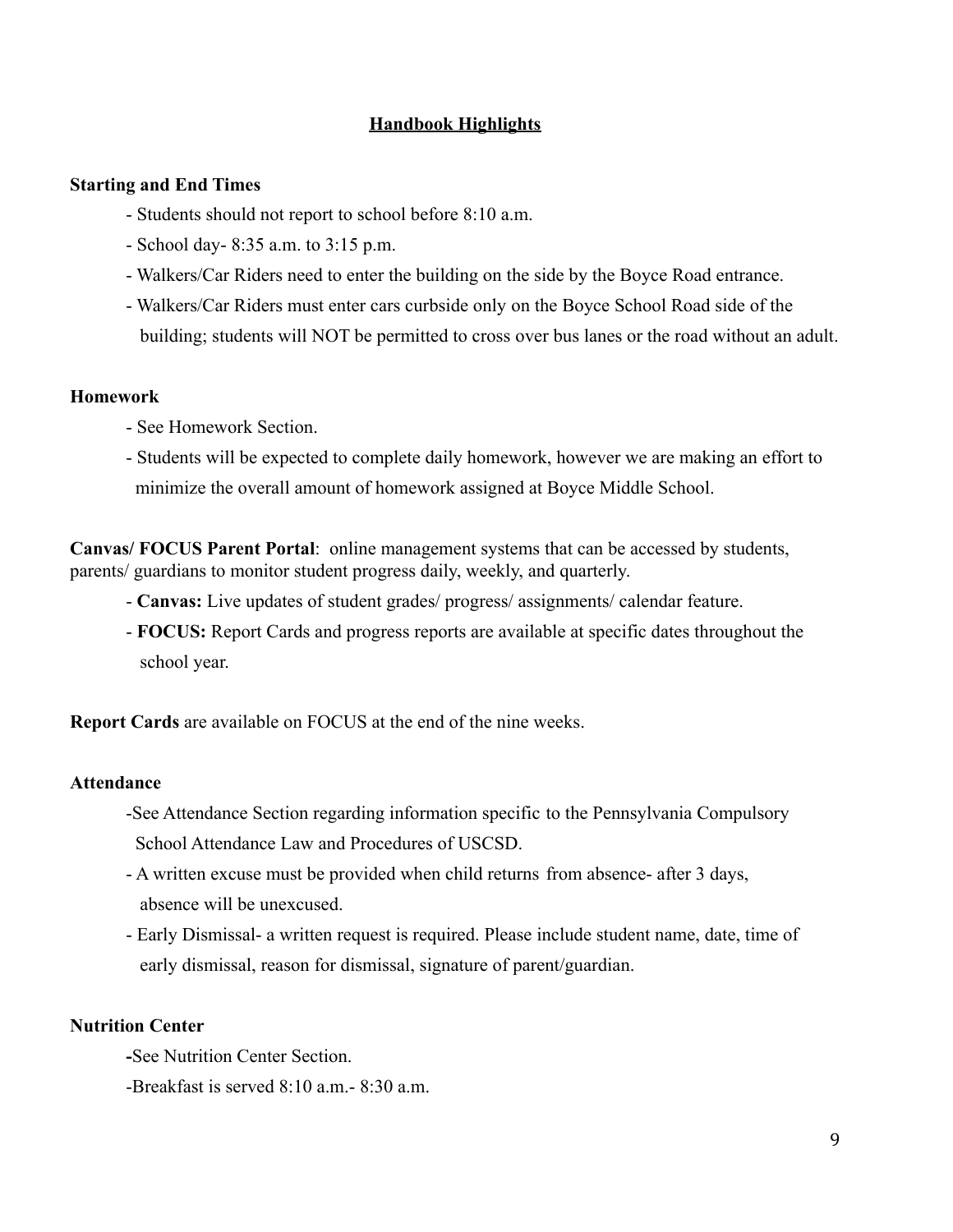-Payments to lunch accounts can be made online: [Food Services- USC Nutrition Center](https://www.uscsd.k12.pa.us/Domain/7) -Sharing of food and purchasing food for others is NOT permitted.

- Every child will be served a standard school lunch, regardless of their account balance.

## **Emergency Procedures and School Safety**

**-**See Emergency Procedures and School Safety section.

-Parents/Guardians MUST report to the Main Office when visiting the school and MUST provide identification and obtain a visitor pass upon entry.

#### **Discipline Code**

**-**See Discipline Code Section.

-Two categories of violations- minor or major violations.

## **School Board Policies**

**-** Please refer to the [District Common](https://www.uscsd.k12.pa.us/cms/lib/PA01000033/Centricity/Domain/19/21-22DistrictHandbook.pdf) Handbook for specific information regarding school board policies.

## **Technology Code**

**-**See Use of the District's Internet and Computer Network Section.

-District reserves the right to log network use and monitor filesaver space utilization.

-Board establishes that network use is a privilege, not a right.

-The only one to one devices allowed to be utilized in school are the district approved devices (no personal iPads, cell phones, iPods, Ereaders, tablets, etc.).

-Inappropriate, unauthorized, illegal use may result in suspension and/or cancellation of internet/computer/ device privileges and appropriate disciplinary actions.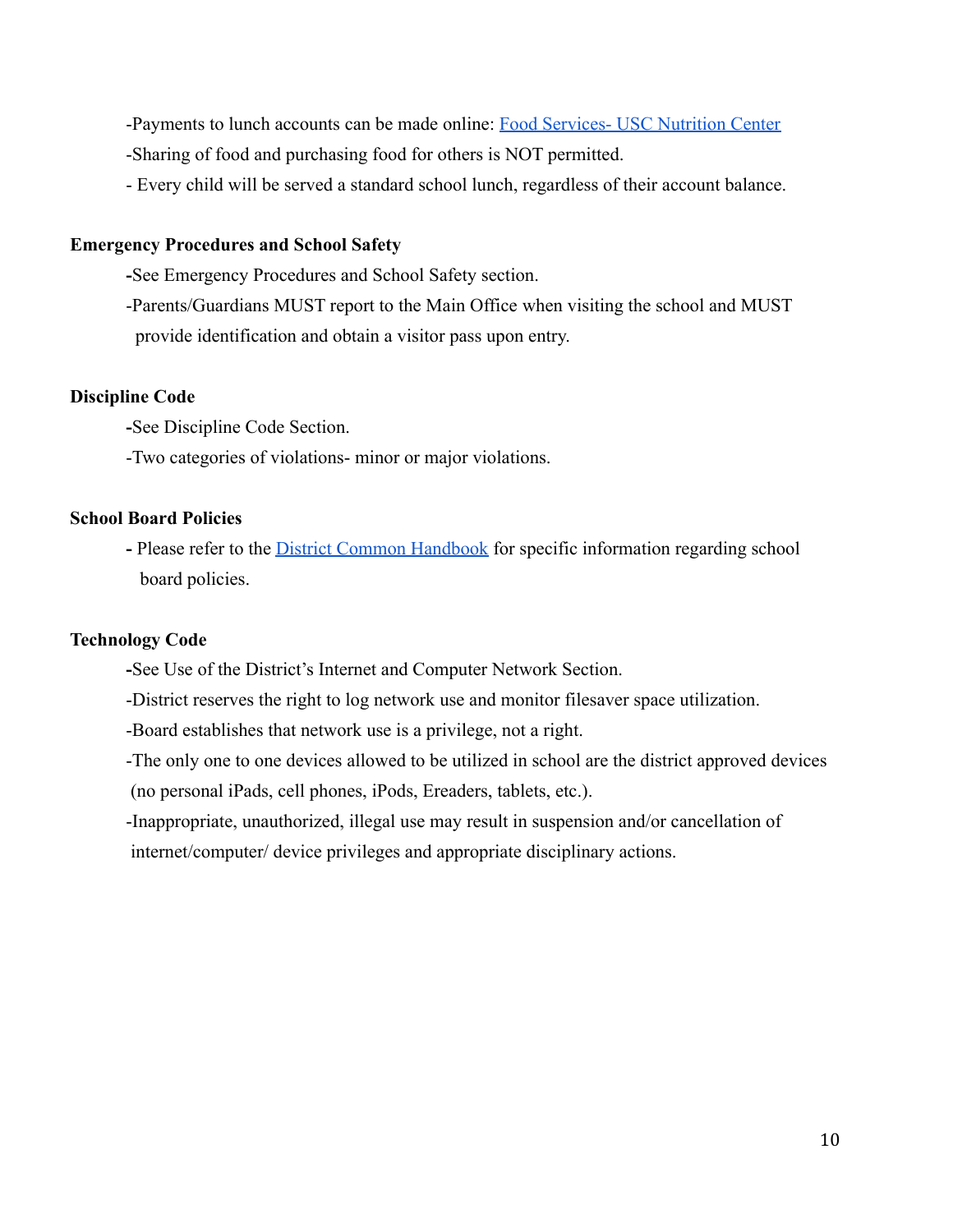## **READING/ENGLISH LANGUAGE ARTS**

Skills are taught through a multi-text approach to reading, utilizing fiction and non-fiction texts. The curriculum combines a literature-based approach to reading with direct instruction in reading skills. Students read age-appropriate novels related to the themes across the curricular areas. In addition, poetry, short stories, and non-fiction readings are read along with the novels. Writing tasks, comprehension work, and various other activities are designed to develop the students' skills and processes, as well as their higher-order thinking skills. Grammar, usage, and mechanics of the language are taught in an integrated manner within writing and reading tasks. All units of reading and English Language Arts contain objectives and skills that are evaluated using multiple assessment tools each nine weeks.

#### **SOCIAL STUDIES**

The Social Studies Curriculum at Boyce Middle School uses history as a framework to explore other areas of the social sciences as well as to develop key skills. The social studies curriculum emphasizes reading, writing, researching skills, and analytical thinking.

The curriculum in the 5th grade focuses on introducing four major disciplines of Social Studies: civics, geography, economics, and history. Students will gain a foundational understanding of these areas which they will build upon throughout their educational careers and beyond. The history portion of the course will focus on early American history, including the Revolutionary War and Civil War.

The 6th grade course of study focuses on Ancient Civilizations. Students will learn about the characteristics of a civilization and compare and contrast five different Ancient Civilizations. The 6th grade year culminates with a personal project where students will explore one Ancient Civilization of their choosing.

#### **SCIENCE**

The 5-6 Science Program uses an inquiry-based approach that focuses on skill and process. Much of our science material is nationally recognized as exemplary curriculum material (STC- Science Technology for Children from the Smithsonian and FOSS – Full Option Science System). Our 5th grade science units are Variables (FOSS) (how to set up an experiment and test for a variable), Microworlds, Chemistry, Space Science and Our Changing Earth. The space unit is tied in with the Challenger Space Center in Wheeling, West Virginia, where at the completion of their training and study of space, each team of 5th graders goes to the Challenger Center and has the opportunity to fly a mission.

Our 6th grade science units are Investigating Plants (STC), Weather and Meteorology, Magnets, Motors and Electricity (STC) and Ecology. The 6th graders use the scientific method to conduct experiments with plants. Another highlight of the Boyce science experience is a trip to [Deer Valley](https://www.uscsd.k12.pa.us/Page/2241) [YMCA Camp](https://www.uscsd.k12.pa.us/Page/2241) to focus on Ecology (date TBD).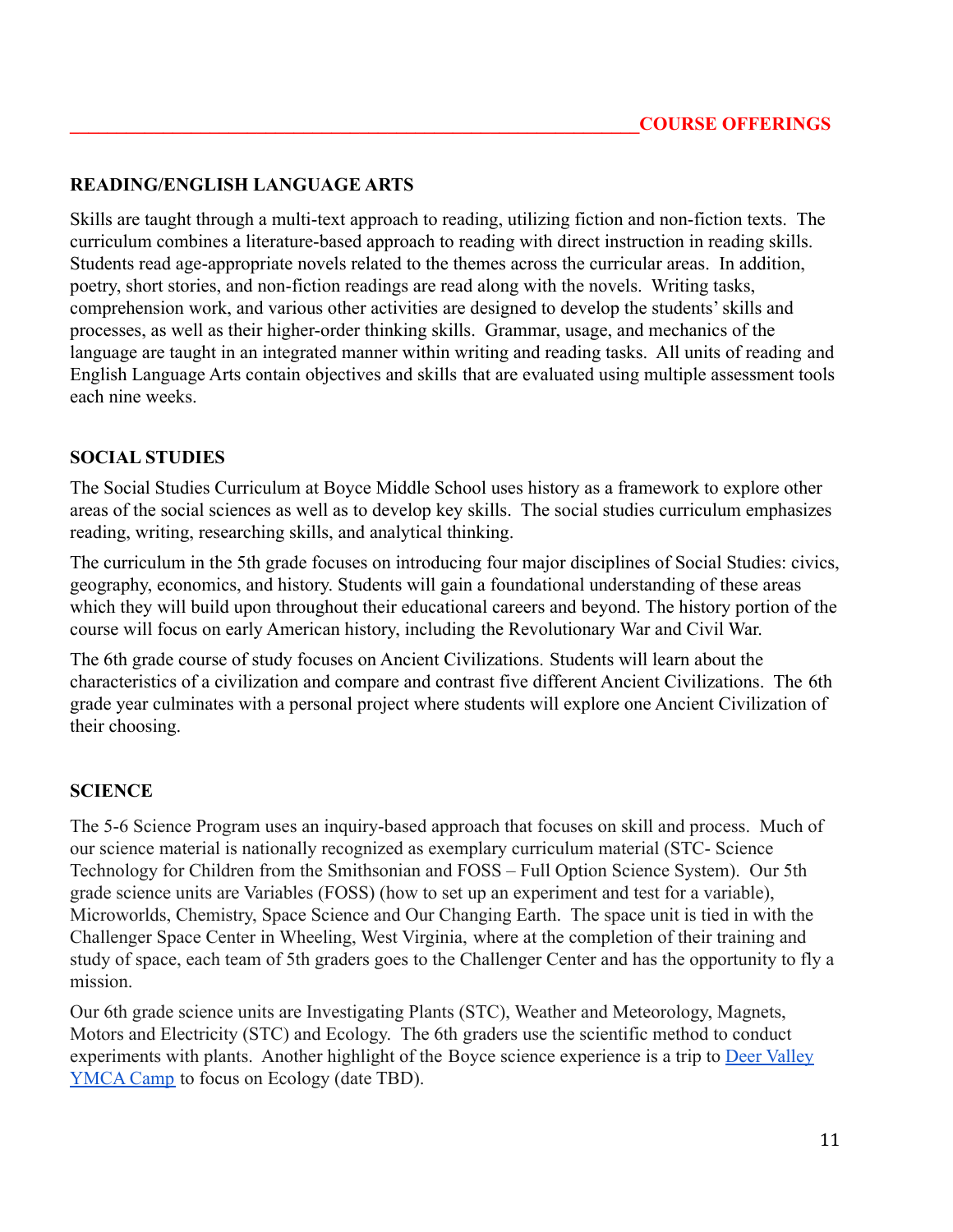## **MATHEMATICS**

Skills are spiraled as students continue to develop skills in addition, subtraction, multiplication, and division of whole numbers, fractions and decimals. Units on algebra, data analysis, measurement, and geometry are also part of the curriculum at 5th and 6th grade. 5th grade students focus much of the year on mastering decimal and fraction operations. They also broaden their understanding of Geometry and Data concepts. 6th grade students review operations with fractions and decimals and are introduced to the concept of integers. Basic algebraic concepts are interwoven throughout the 6th grade year as well, and students are also introduced to proportional reasoning skills through units on ratios, proportions, and percents.

All units of study emphasize estimation strategies, problem solving, and computation for accuracy. Whole group, small group, individual, and cooperative learning strategies are all incorporated into mathematics instruction in order to meet the needs of all learners. Mathematical practices such as reasoning abstractly and quantitatively, making sense of problems and persevere in solving them, constructing viable arguments, critiquing reasoning, modeling with mathematics, using tools strategically, attending to precision, identifying and using structure, and finding and expressing repeated reasoning are reinforced on a regular basis.

#### **WORLD LANGUAGE**

The Upper St Clair School District is committed to providing high quality second language instruction in grades 1-12, thus providing students with the opportunity to develop functional proficiency in a second language. Through years of continuous language study, many USC graduates are able to develop coveted second language skills that are sought after by universities and employers alike. The programming at Boyce Middle School marks the beginning of this path, allowing students and their families to select the language of their choice. Given that acquired language proficiency happens at a different rate for each individual and requires thousands of hours of comprehensible, comprehended input, we are committed to helping students embrace a growth mindset while differentiating language complexity for a variety of learners.

#### Curriculum

In 5th grade, the beginner language experience begun in elementary schools continues with a full FLEX (Foreign Language Exploratory) program in which all students rotate through three language courses (French, German and Spanish) with instructors fully certified in the language they teach. Students learn about the culture and customs associated with each language, and are also expected to develop listening and speaking skills at a novice level. At the conclusion of their fifth grade year, students will have had 12 weeks of communicative instruction in each language (50 minute classes meeting every other day) and are asked to choose a single language for continued study through middle school. A three-year commitment is required (five years for IB students), so families are encouraged to thoughtfully consider the best fit for their child. This strong foundation and attention to allowing students to make informed decisions in their own education is done so that students are motivated to excel through high school in their chosen language.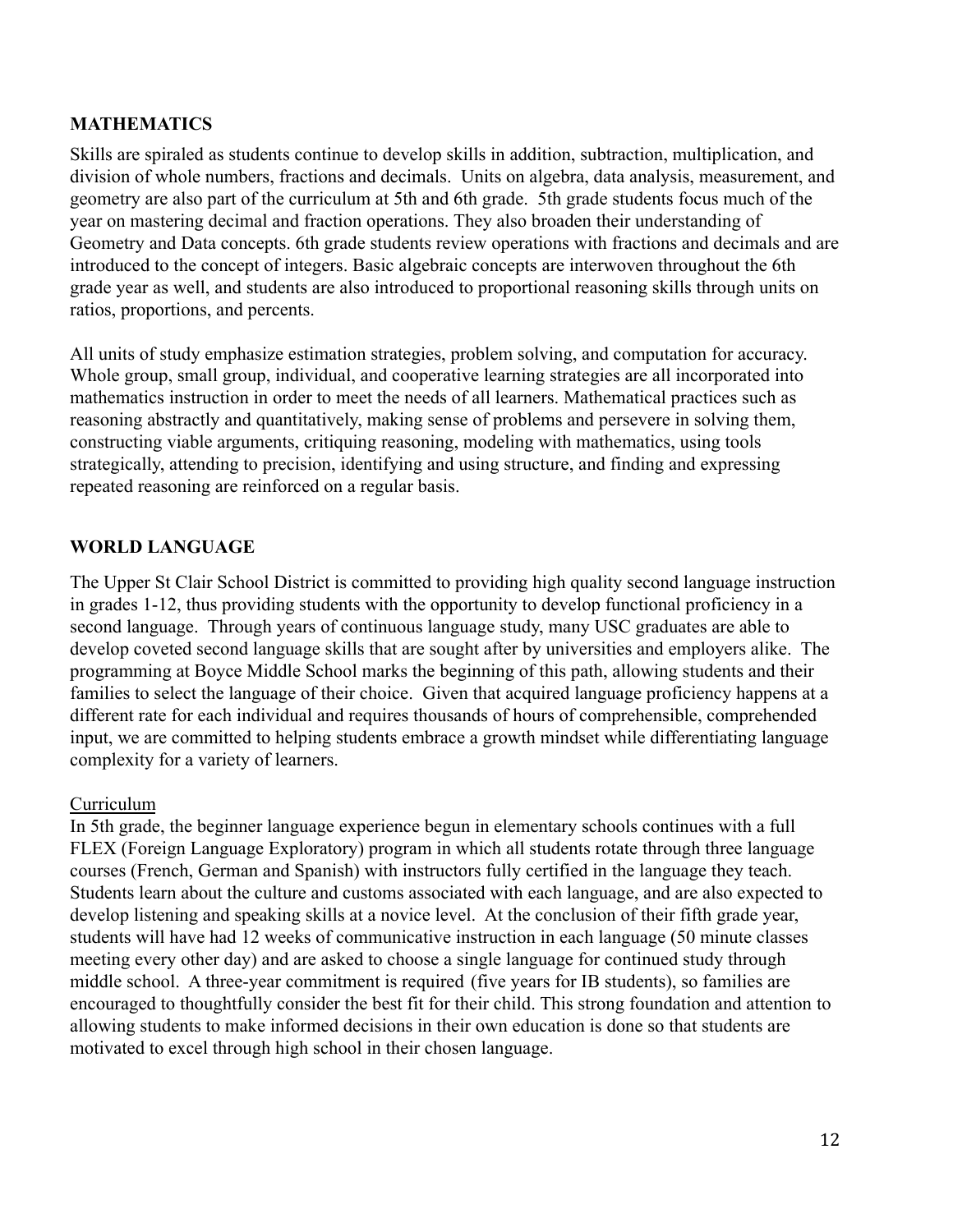Sixth grade marks the beginning of focused language study in full year classes: 50 minute classes every other day. Effective instruction for lasting acquisition uses rich language that students can understand from the first day for meaningful, engaging communication. This approach, often referred to as Comprehensible Input (CI), is the foundation for world language instruction throughout the middle school years in USC. The priority is the development of *spontaneous use* of the language rather than rote memorization and explicit grammar instruction, and a unique and customized curriculum has been developed for USC students. A similar, high quality experience for every child regardless of language choice is offered and includes listening and reading opportunities which use engaging input that students are able to understand in the target language. Additionally, students will be encouraged to develop the skills necessary to learn how to maximize understanding in communicative settings when listening and reading.

#### **Events**

The WL staff at Boyce has long worked together to provide high-quality opportunities throughout the school year for students to experience the cultures of the languages they are learning, to recognize the wide variety of languages spoken at home by Boyce students and to develop a respect and understanding for the increasingly interconnected world we live in. Over several class periods throughout the school year, WL teachers run events and activities for each team during their regularly scheduled World Language classes. While these events change from year to year, the end goal remains the same: to develop global awareness and cultural understanding. Given our department-wide commitment to providing Comprehensible Input, many of these traditions are taught in the target language using visual language cues and story-telling techniques to establish meaning.

## **PHYSICAL EDUCATION**

K-12 Philosophy of Physical Education:

Our goal for every child is to instill the importance of a positive attitude towards physical activity in order to promote a healthy lifestyle. Being physically active increases one's self-confidence and self-esteem. Exercise is a natural way to reduce stress levels and feelings of depression and anxiety. Studies show that regular exercise improves academic performance.

The K-12 Health and Physical Education program focuses on the whole child. We strive to provide a safe learning environment where students are comfortable to challenge themselves. The various activities enhance the student's physical, mental, and social health through exploration and exercise. The physical education class also promotes self-discipline and strengthens peer relationships.

Our philosophy is summarized in one word: STICK

*Sportsmanship Teamwork Integrity Communication Kindness*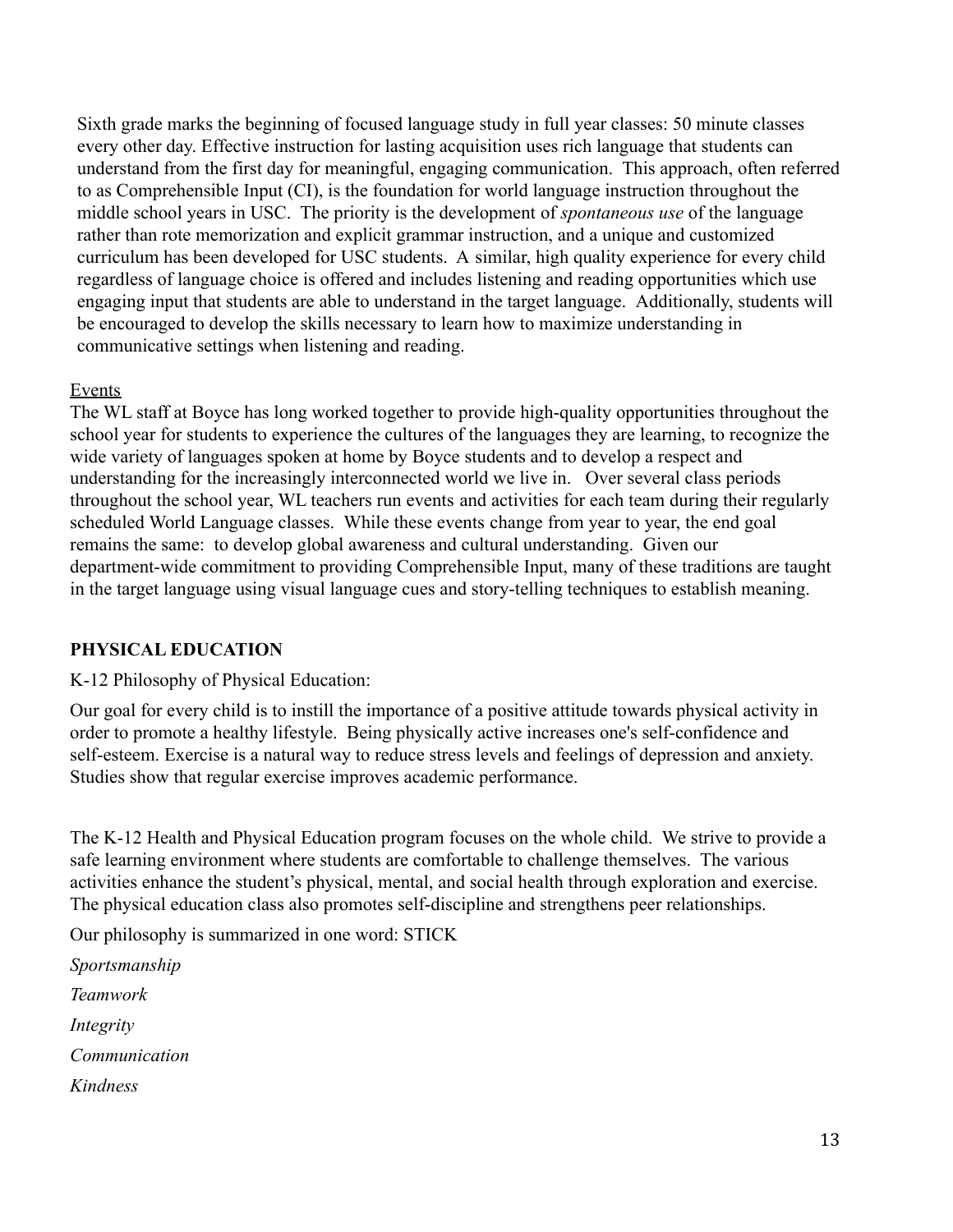#### **EXPRESSIVE ARTS**

The Expressive Arts curriculum enhances the students' learning experience by incorporating practical, fine and performing arts skills into one program. The program blends the subject content of each course and requires student involvement in the form of product and personal performance.

#### **ART**

Students in art work with a variety of media in both 5th and 6th grade. Projects in the 5th grade are geared towards enabling the student to experience a variety of techniques/skills, while 6th grade students are given the opportunity to explore the media/skills in more depth. The creative experiences include two-dimensional and three-dimensional projects in drawing, painting, fiber arts, design, ceramics and construction. Interdisciplinary projects are done in both grades with an appropriate topic and art activity being correlated. The goal of the art program is to enable students to explore different types of art media and to spark a lifelong interest in Art.

## **MUSIC**

5th and 6th grade students use a variety of music styles (folk, pop, Broadway and classical) to study the elements of music-beat, melody, rhythm, harmony, tempo, form, articulation, tone color and dynamics through singing, moving, listening and Orff instruments. Students also have an opportunity to join chorus, band and/or orchestra and perform concerts during the year. Students who join chorus hone their musical skills above and beyond those introduced during their nine-week music class. In addition to the essential elements of music, chorus members focus on proper breathing, tone production, listening, enunciation, articulation, intonation, harmony, part-singing and choreography.

## **STEAM DESIGN**

STEAM (Science, Technology, Engineering, Art, Math) Design is a way to teach how all things relate to each other, in school and in life. Using the design process, students will follow a series of steps to come up with a solution to a problem. Incorporated in this process are creativity and innovation. Students in  $5<sup>th</sup>$  and  $6<sup>th</sup>$  grade will be given the opportunity to make and create in the Innovation Hub and the Makerspace. The Innovation Hub is a learning space designed to promote collaboration, communication, problem solving and creativity. The Maker Space allows students to create, make, test, and improve upon their designs. STEAM Design for 5<sup>th</sup> grade will closely follow the curriculum of the core subjects with Makerspace safety and appropriate tool procedures being learned and followed. STEAM Design for  $6<sup>th</sup>$  grade will also correlate to the core subject curriculums with additional tools being used and machinery to complete the end products. Computer Technology in both 5th and 6th grades will also be incorporated to enhance the students completed projects. This will be in the form of graphic design using CorelDraw software.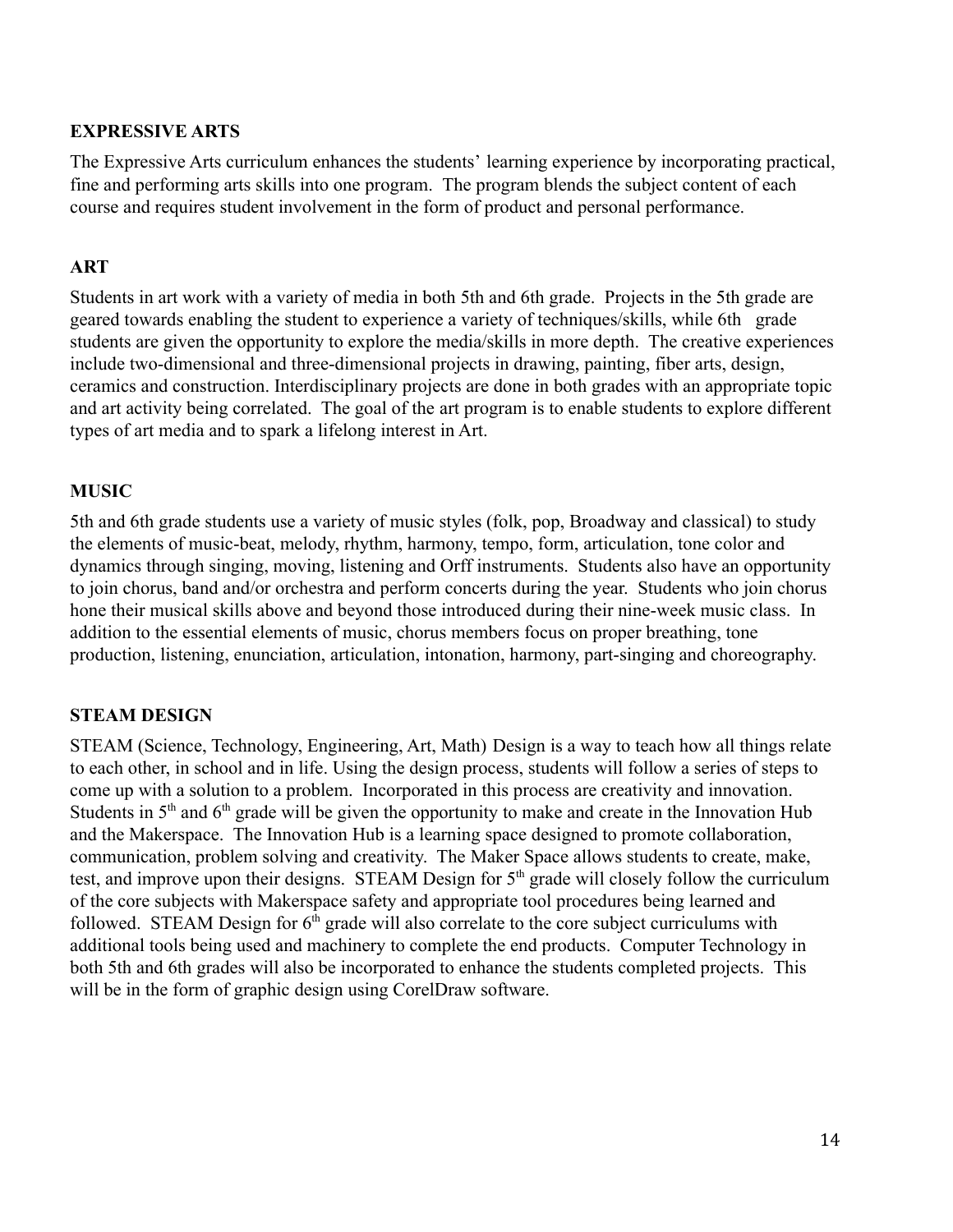## **ADVISOR TIME**

The advisor will assume a helping role as an advocate for his or her assigned students by coordinating activities that will promote a sense of belonging, improve interpersonal relationships, and enhance the self-concept of every student.

Also emphasized through our Advisor Time the Boyce Middle School Panther Program: school-wide positive behavior program predicated on teaching students to be respectful, responsible, prepared, productive, and safe. The focus is on appropriate and positive behavior choices with weekly time devoted to discussion of behavior issues.

## **GUIDANCE**

All students attend a weekly Guidance class where emphasis is placed on building relationships with classmates. Students participate in activities and discussions on a wide variety of topics including (but not limited to) diversity, self esteem, conflict resolution, stress management, career and internet safety. The guidance curriculum has been designed to provide lessons to our students that facilitate growth and development in the areas of career, personal and social development and is constantly evolving to best meet the current needs of our students.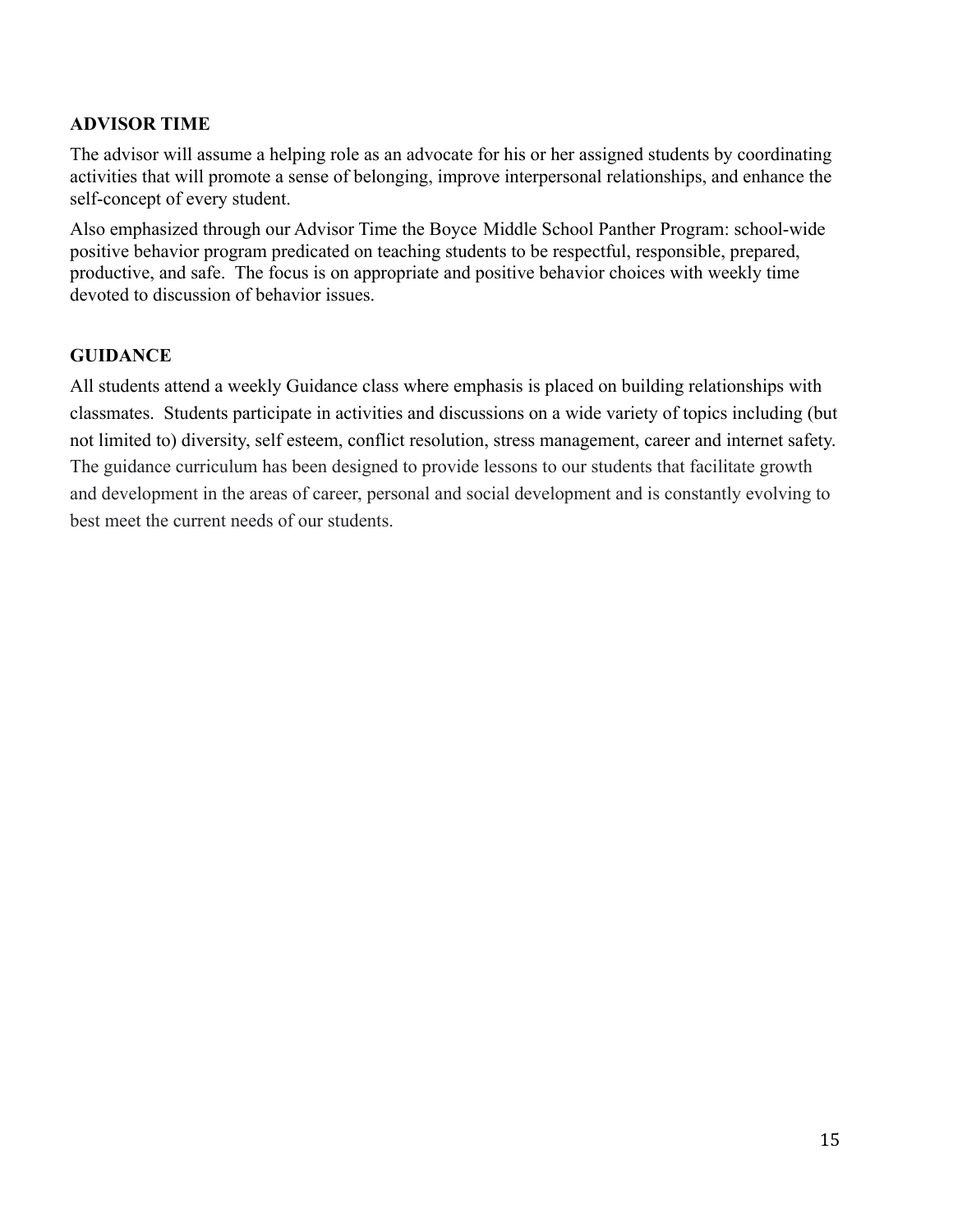The following are programs of study for each grade. Core subjects are in **bold** and held daily in the rotation. All courses meet five days each week except as noted. The World Language Program is a three-year commitment to the study of one language starting in 6th grade. Students selecting band, orchestra, or chorus will have performance opportunities throughout the school year. For additional information, contact the Principal's Office.

#### **5th Grade Program of Studies**

**English Language Arts** (Reading, Grammar, Writing, Vocabulary) **Mathematics Science Social Studies** World Language (*Spanish, French, and German)* Physical Education \*Music Selection (optional) *- schedules of music selection options will be provided* Expressive Arts *(Art, Music, STEAM Design, Library)* Advisor Time & Guidance

#### **6th Grade Program of Studies**

**English Language Arts** (Reading, Grammar, Writing, Vocabulary) **Mathematics Science Social Studies** World Language Physical Education \*Music Selection (optional) *- schedules of music selection options will be provided* Expressive Arts *(Art, Music, STEAM Design, Library)* Advisor Time & Guidance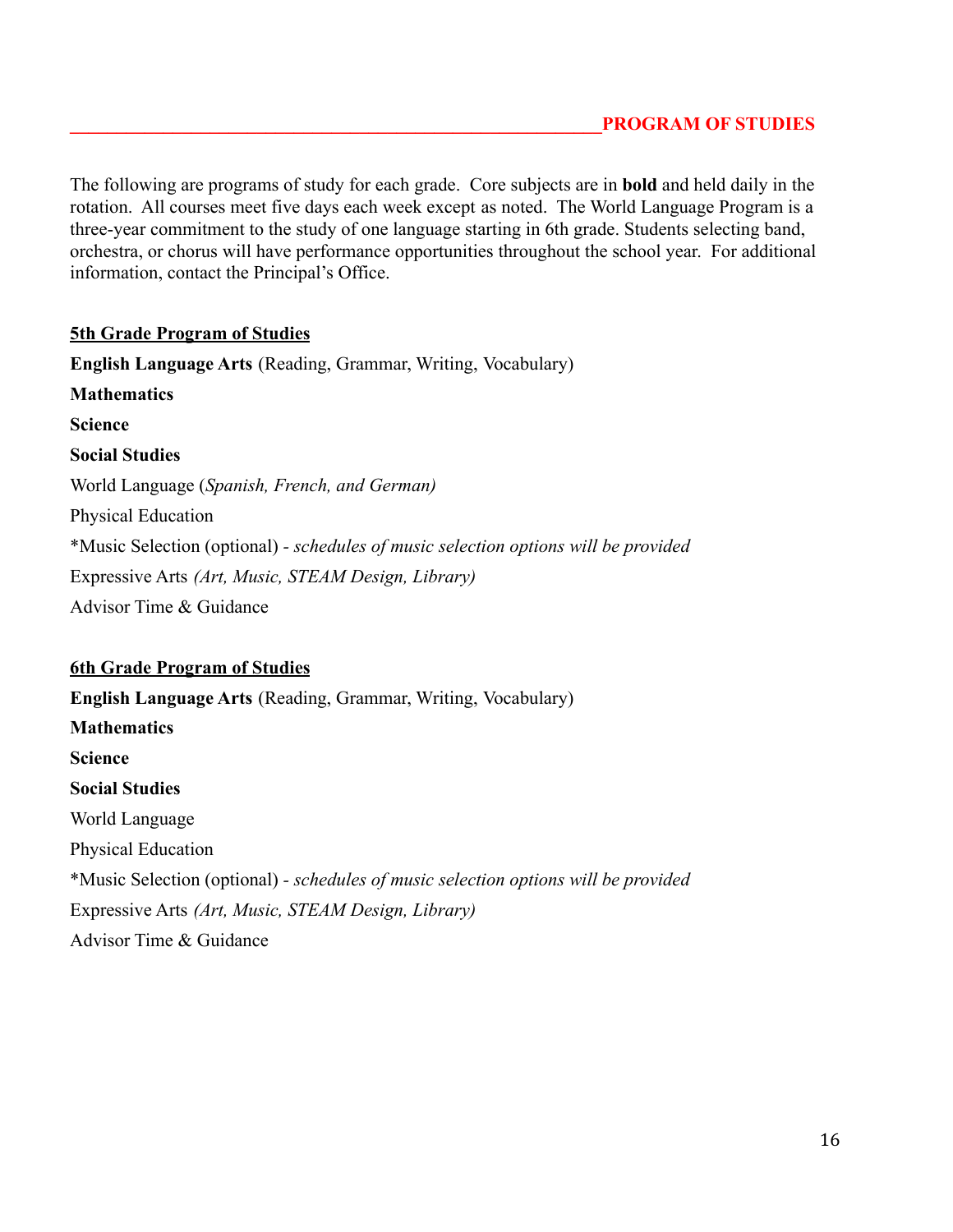Because of our belief in nurturance, students are heterogeneously grouped into academic teams. This enables teachers and students to develop a strong sense of bonding. Interdisciplinary teaching is strongly encouraged and the team often engages in whole group activities, which helps develop a sense of identity and belonging. Because the skills and achievement levels of our learners are distributed across a broad continuum, varied methods of instruction and strategies for grouping are used to adequately meet the students' academic needs.

## **INTERDISCIPLINARY TEAMS**

Both 5th and 6th grade students have a choice (subject to space and scheduling needs) between the traditional educational program and the International Baccalaureate, Middle Years Program (MYP). The content and curriculum are the same among the teams. All teams use various approaches of learning to assist the students.

These teams consist of three teachers who present the curricula in a highly structured format, focusing on basic skills while addressing the unique needs of individual learners. Three teacher teams consist of an English Language Arts, Mathematics, and either a Science or Social Studies teacher. Science and Social Studies teachers will provide instruction to two teams of students. Emphasis is placed on the development of work habits, study skills, critical thinking, and development. A variety of assessments such as quizzes, tests, compositions, and projects are used to monitor students' progress.

## **INTERNATIONAL BACCALAUREATE: MIDDLE YEARS PROGRAM**

Boyce Middle School offers the International Baccalaureate Middle Years Program (MYP) at the 6th grade level and a "bridge" program between the Primary Years Program and the Middle Years Program at the 5th grade level.

The MYP is designed for students in the 10-16 age range. It is a complete and coherent program that provides a framework of academic challenge and life skills appropriate to this stage of adolescence. IB students will follow the Upper St. Clair Middle School curriculum, but the method of delivery is somewhat different. The MYP includes some unique characteristics. Teachers emphasize the holistic nature of knowledge, while students are trained to be inquisitive, active learners. International awareness is spotlighted during the instruction of all subjects. Good citizenship is promoted through a community service component. The IB Program is an option provided to all students (subject to space and scheduling needs); there are no special entrance requirements. For more detailed information, please visit the [International Baccalaureate/ Middle](https://www.uscsd.k12.pa.us/domain/28) Years Program on our District website.

## **HOMEROOM**

In the morning students place their belongings in their lockers and proceed to homeroom. Students arriving after the homeroom period should sign in at the Main Office with their written excuse. The announcements during morning and afternoon homeroom time will provide information about meetings, activities, social events, and special instructions for the day.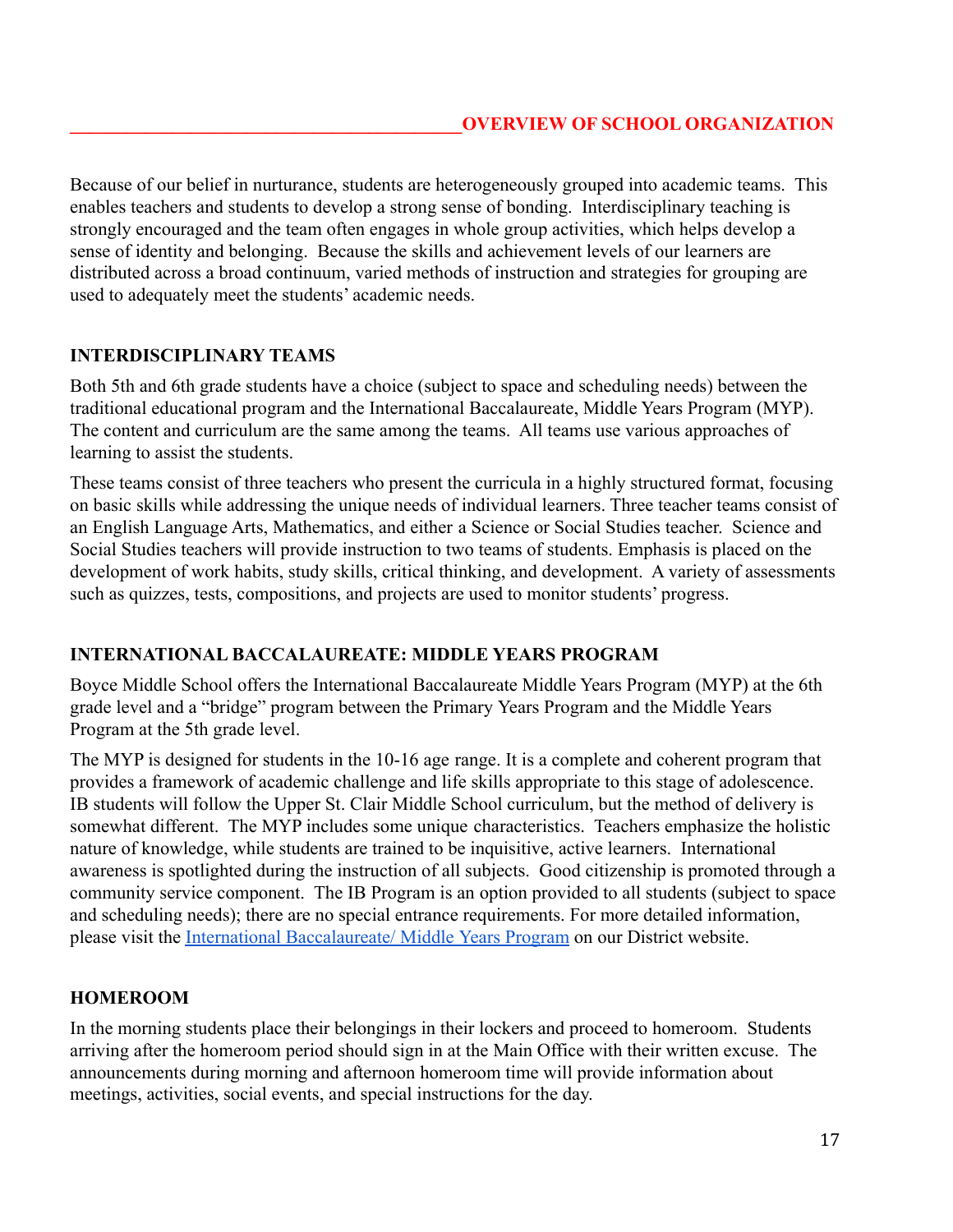## **STARTING AND ENDING TIMES**

The middle school day for students is six hours and forty-five minutes, including a supervised lunch period. School officially begins at 8:35 a.m. and ends at 3:15 p.m. **Students should not report to school before 8:10 a.m. unless the principals grant special permission, or the student is attending band or orchestra.**

## **LOCKER USE**

Lockers are for storing school materials and personal items. Every student is assigned a locker. **Students are not permitted to share lockers,** as they are accountable and responsible for their own belongings. Locker cleanouts will be held frequently. The principals and teachers will periodically check lockers for neatness and condition. Lockers are the property of the School District and may be searched at any time by school personnel or law enforcement officials (Searches, Policy 226). No locks are permitted. Each teaching team establishes times for visits to lockers once the school day has begun. Special permission from the teacher is required at other times. Lockers are not to be decorated on the outside unless the classroom teachers grant students permission.

## **\_\_\_\_\_\_\_\_\_\_\_\_\_\_\_\_\_\_\_\_\_\_\_\_\_\_\_\_\_\_\_\_\_\_\_\_\_\_\_\_\_\_\_\_\_\_\_\_\_\_\_\_\_\_\_\_\_\_SCHEDULING PROCESS**

At the end of each school year, families will have the opportunity to have input into their child's placement for the following school year. Because of the various criteria needed for placing students onto heterogeneous teams, specific teacher requests should not be requested. The following factors are incorporated when balancing each team:

- interest in the team uniqueness on the part of the student
- heterogeneous mix of academic abilities
- special needs for learning support and/or enrichment
- number of boys and girls
- models of citizenship
- social interaction of students

Parents/ guardians will receive a student information sheet asking for their input. It is imperative that learning groups are created that effectively maximize each student's learning potential. A request does not guarantee placement. Information will be shared in August regarding placement, scheduling and transportation. Please refer to the [Parent Portal](https://www.uscsd.k12.pa.us/Domain/679) for information regarding your child's schedule and transportation.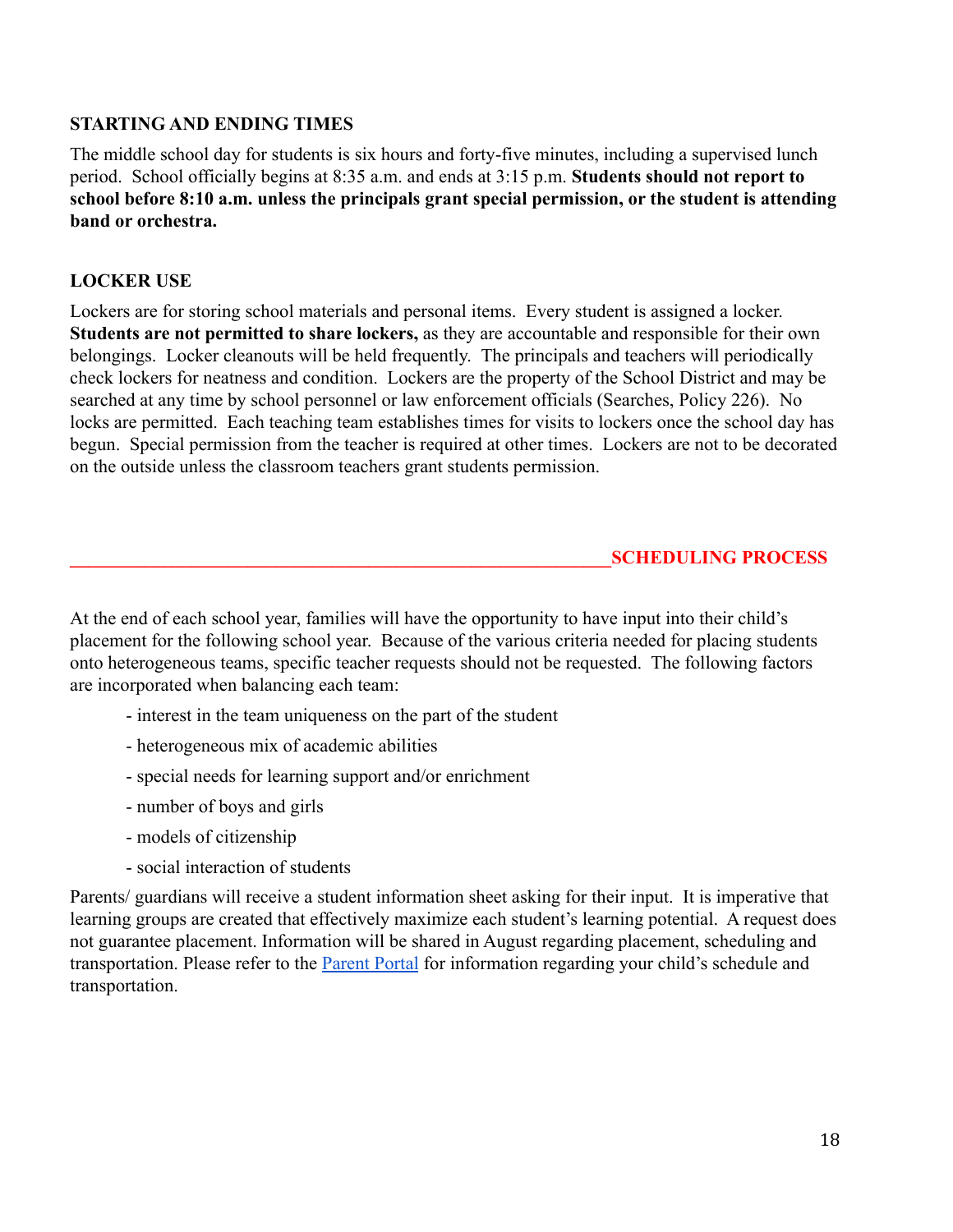#### **ALL DISTRICT-SPONSORED FIELD TRIPS WILL OCCUR UNDER THE GUIDANCE OF THE DISTRICT HEALTH AND SAFETY PLAN UNTIL OTHERWISE NOTED**

#### **DEER VALLEY**

Deer Valley is an award winning environmental educational experience that takes place in late April or early May of the 6th grade year. Parents are encouraged to participate at Deer Valley.

Planning/informational sessions are typically held in the winter and spring of that year, and schedules are provided for the adults who plan on attending. The cost for the students to attend Deer Valley may be earned through a fund raising sale. This covers the cost of transportation, lodging, food, and all materials necessary for the environmental program.

Fundraising information is distributed the first nine weeks of school to all 5th and 6th grade students. **ALL** adults attending the Deer Valley trip MUST have updated clearances on file at Central Office. Please visit [Volunteers & Clearances](https://www.uscsd.k12.pa.us/site/default.aspx?PageType=3&DomainID=1&ModuleInstanceID=1323&ViewID=6446EE88-D30C-497E-9316-3F8874B3E108&RenderLoc=0&FlexDataID=13126&PageID=1) on our District website for step-by-step instructions on the process to obtain clearances.

#### **CHALLENGER LEARNING EXPERIENCE**

As a culminating activity to the space unit in science, the 5th grade students have an opportunity to go to the Challenger Center in Wheeling, West Virginia. There are three simulated missions: the Mission to Mars, Return to the Moon, and Rendezvous with a Comet. The Challenger Center decides which mission our 5th grade students will experience. The activities selected by the Boyce teachers will prepare students to become "mission specialists." Classroom activities will focus on three key topics: teamwork, communication and cooperation. Students apply for positions on one of the following teams based on strengths and interests: Communication, Data, Navigation, Isolation, Probe, Life Support and Remote. Boyce teachers are responsible for "training" the students. Grade meetings involve the entire 5th grade and keep the students informed as to the progress of each team. While at the Challenger Center the students have the opportunity to apply their training in both Mission Control and in the spacecraft. The mission experience is an exciting and memorable one for all involved.

#### \_\_\_\_\_**\_\_\_\_\_\_\_\_\_\_\_\_\_\_\_\_\_\_\_\_\_\_\_\_\_\_\_\_\_\_\_\_\_\_\_\_\_\_\_\_\_\_\_\_\_\_\_\_SUPPORTING ALL STUDENTS**

#### **STUDY SKILLS**

Both 5th and 6th grade students will be learning important skills during their time at Boyce. We would appreciate your help at home with reinforcing these good study habits.

The below study habits are:

- Establish a quiet place for your child to study
- Review notes daily to prepare for upcoming tests/quizzes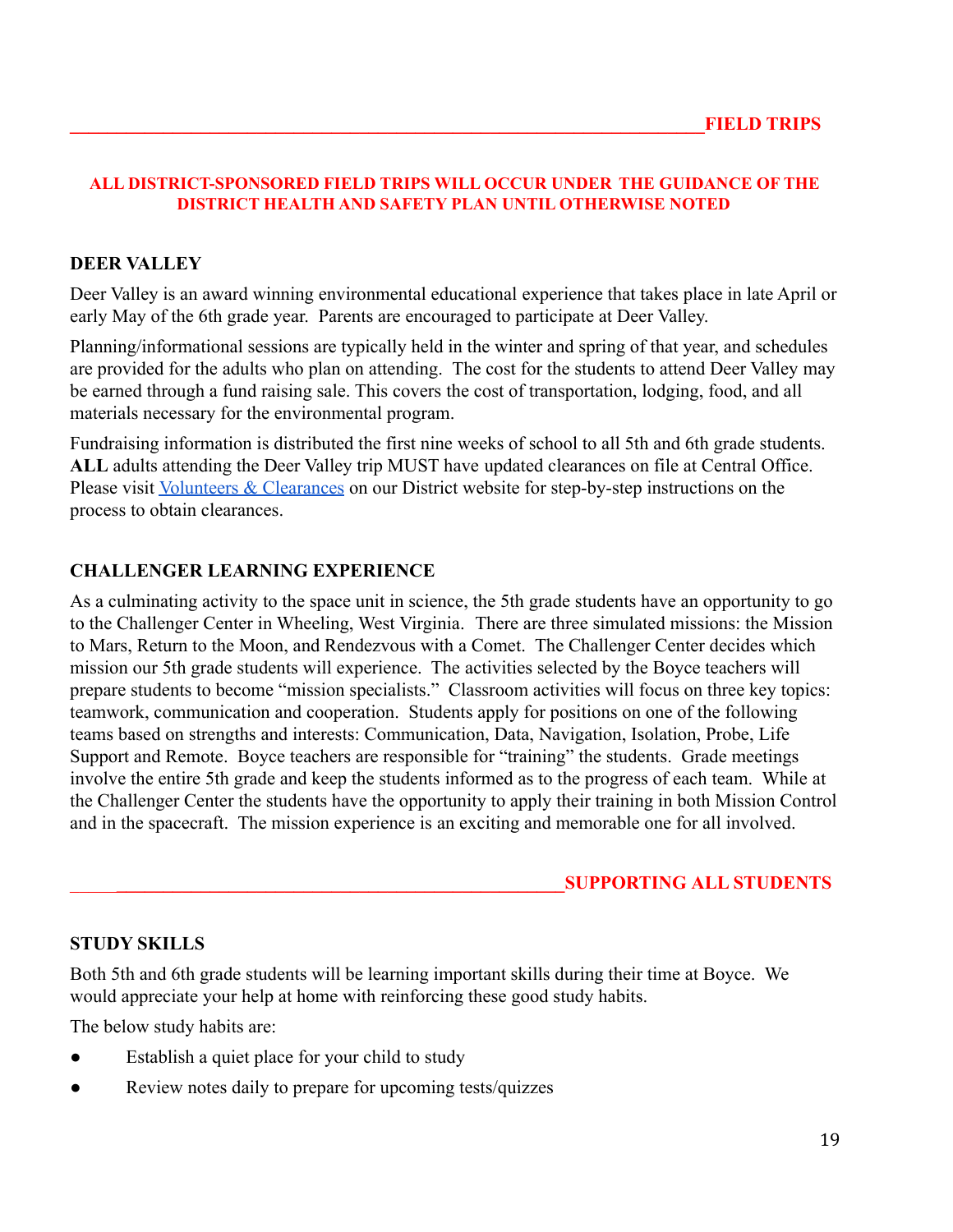- Encourage your child to ask questions and for help at school
- Don't over schedule your child
- Encourage your child to read nightly
- Help your child set realistic short-term and long-term goals
- Support your child in achieving his or her goals
- Review your child's Canvas calendar, binder reminder, FOCUS, or Team communication tools nightly

## **BAND/CHORUS/ORCHESTRA . . . A SOUND CHOICE!**

Whether a student loves to sing, already plays a band or string instrument, or would love the chance to try an instrument for the first time, Boyce is the place to be!

With so much current research indicating that students involved in music programs have higher I.Q. scores, math scores, and SAT scores, the more musical opportunities available for our students, the better! Here's why:

•Participating in music class, band, chorus and orchestra provides our children with important experiences that can help them develop physical coordination, timing, memory, visual, aural and language skills.

•When children work to increase their command of music and exercise musical skills in the company of others, they gain first hand experience and knowledge of self-paced learning, mental concentration, heightened personal and social awareness, teamwork, cooperation and the intrinsic value of excellence.

• During musical performance, children must constantly turn their thoughts into action, developing quick and decisive thinking skills.

• Most children do not participate in music because of the above, but because it's FUN!

Students may take small group lessons during the school week on band and string instruments. Parents must furnish instruments. Opportunities to participate as a total performing group are provided. Normally, our 5th and 6th grade band will meet once a week from 7:45 am. to 8:30 am. Parent drop-off is required. Exact dates and times are subject to change and TBD for the Fall.

All interested 5th and 6th grade students may participate in chorus. Chorus occurs once a week for 5th and once a week for 6th grade. Normally, chorus activities start at 2:45 pm and end at 3:45 pm. Parents must provide transportation. Exact dates and times are subject to change and TBD for the Fall.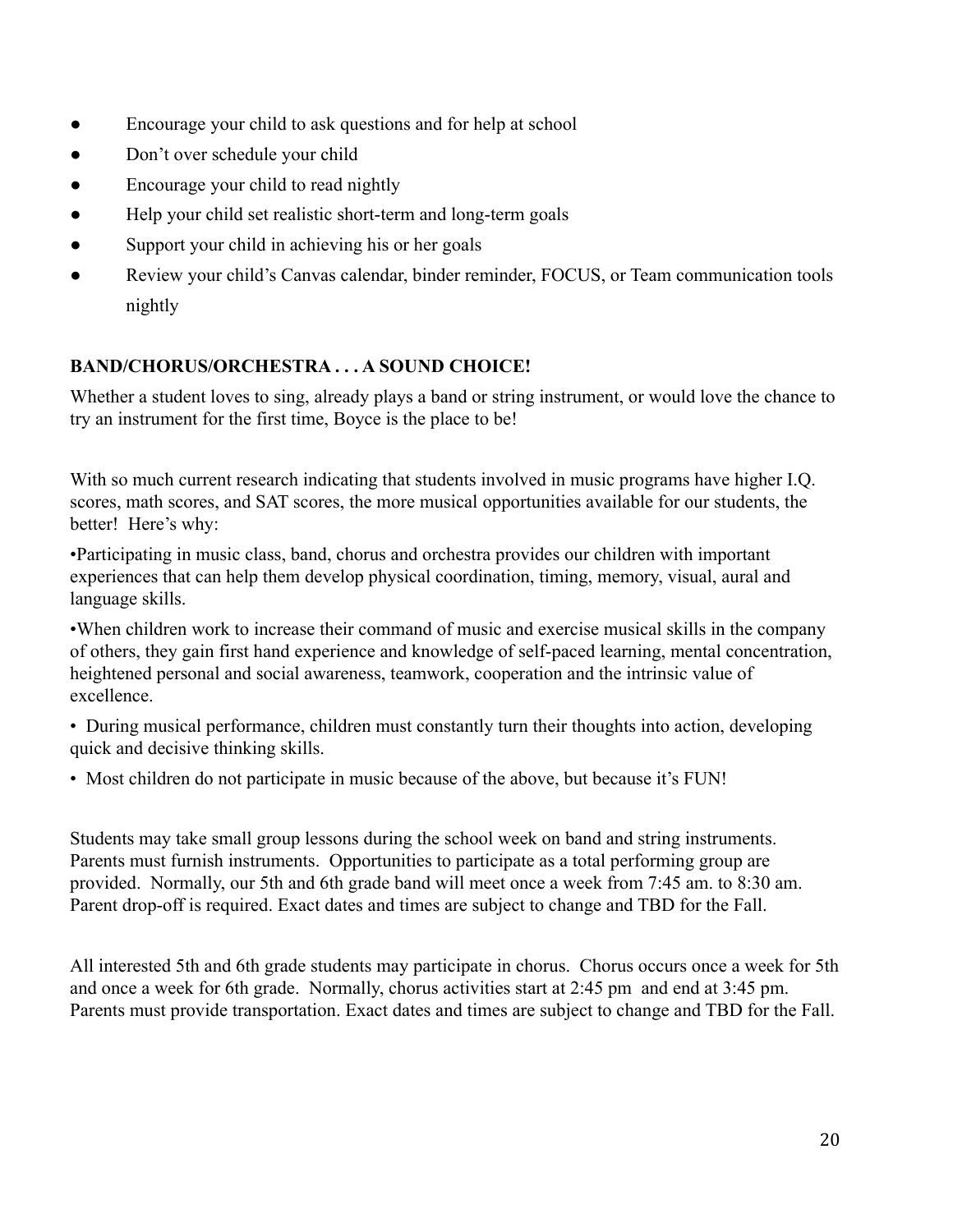## **BOYCE PANTHER PROGRAM**

The Boyce Middle School Panther Program is a school-wide endeavour to encourage positive behavior of all students. The program is designed to foster the social and emotional growth of our middle school learners. The Panther Program focuses on our school-wide behavioral expectations: Be respectful, responsible, prepared, productive, and safe. Although social-emotional learning skills are taught in all settings, Advisor Time lessons have been created for teachers to implement in their classroom or Team setting. Some of the topics include kindness, safety, anti-bullying, empathy, mindfulness, growth mindset, social skills, and many more. Students are recognized for their positive behaviors and contributions to our school environment by receiving a "Panther Paw" and a small incentive token (pencil topper, bracelet, pin, etc.). The Panther Paw is then entered into a larger drawing so that students have the opportunity to earn larger rewards. Most importantly, the Panther Program **encourages and recognizes positivity in the moment.** Any staff member can issue a Panther Paw to any student and any student may also issue a Panther Paw to their peers. For more detailed information on our Panther Program, please contact your child's school counselor.

## **BOYCE PRIDE AWARD**

For the past several years, the Boyce family has embraced the challenge of kindness and caring as an area of focus. Our parents, community and teachers have identified the need for social awareness and caring to be emphasized and the existence of Boyce Pride creates the opportunity for the PTO to support these needs by recognizing acts of caring among the students.

The desire for students to display a caring attitude can only be reinforced if we recognize acts of kindness on a continual basis. Boyce Pride is a vehicle for teachers to identify and communicate known acts of kindness to be recognized by the entire Boyce family.

Every month (September-June), teachers identify students who have performed the most outstanding acts of caring. Other staff may also nominate students. The nominating teachers write a description of the act and the students are recognized at a special Boyce Pride Principal's Ceremony. The students receive the written nomination from the teacher on a certificate as well as a small honorary token. Deserving students may be recognized more than one time, but the hope is that many different students will earn recognition.

#### **BOYCE STUDENT COUNCIL**

All students have an opportunity to participate in Boyce Middle School's Student Council. At the beginning of the year students submit an application for approval to be a member of the Student Council. Under the leadership of Student Council sponsors, representatives participate in school and community service projects throughout the year. Past projects have also included assisting with move-up day, organizing fundraisers, planning special events, and much more. Student Council members must be responsible and enthusiastic students who serve as role models for their peers.

#### **RECESS TIME**

Every day students will have an opportunity to participate in recess time. During this time they will either be in the classroom or outside (every effort will be made to ensure that students can participate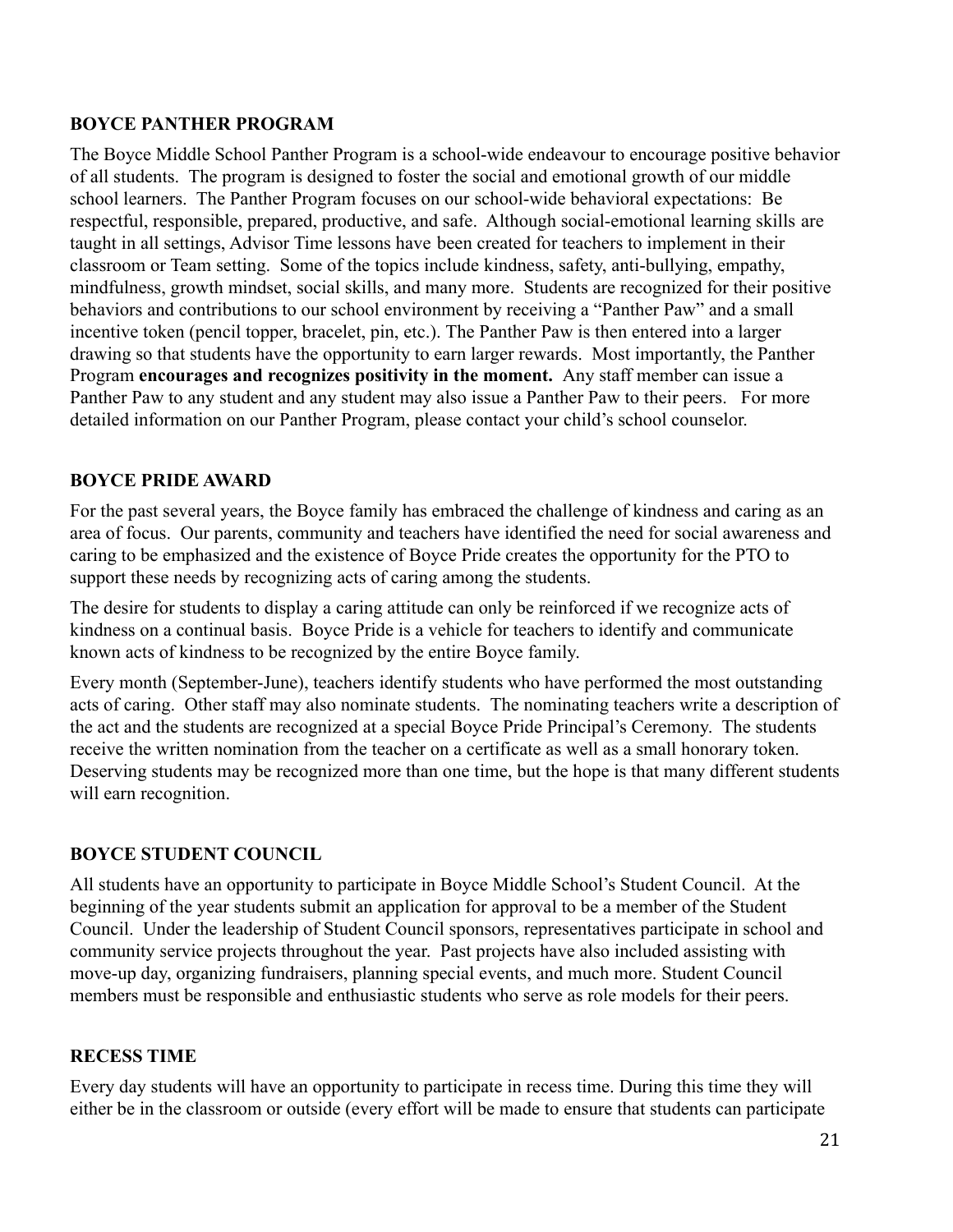in recess outside if weather permits). This is a time to explore individual interests while developing social relationships.

## **CLUBS AT BOYCE**

Students at Boyce Middle School have the opportunity to participate in a variety of Clubs offered during Pride Time. These experiences are not graded and emphasis is placed on good sportsmanship, fair play, creative inquiry, and social and emotional development. During the 2019-2020 school year, multiple Club opportunities were available to all students: Intramural Sports, Board Games, Engineering club, Art Club, Crochet Club, iSTEAM, and many others. *More information will be shared with students in the Fall regarding the new Clubs offered for the 2021-2022 school year. Club start date TBD.*

## **BOYCE MIDDLE SCHOOL LIBRARY**

Regular book exchange periods can be scheduled during class time based on the classroom teacher. Students may also check books out for outside reading at other times as allowed by their assigned teacher or during Pride Time. The parents must assume the cost of lost or damaged books.

**Library Circulation Policy:** The library is open Monday through Friday from 8:10 a.m. until 3:10 p.m. The students can select recreational books for personal reading and research projects. Library instruction is designed to help promote students' information literacy skills. Students also complete research projects that relate to the curriculum.

A maximum of four (4) books may be checked out at one time. Books are checked out for a two-week period and may be renewed as needed.

## **MATH OPPORTUNITIES OUTSIDE THE CLASSROOM**

*Please note: information about each of these opportunities will be communicated at the appropriate time via school announcements, Boyce Bulletin, Principal's monthly letter, eAlerts, and/or the school webpage.*

## **Challenge 24**

Boyce Middle School conducts an after school club for students who wish to learn the math game "24". Club 24 typically meets once a week after school until 4:30 PM. Typically there is one 7-week session in the fall and another in the winter or spring months. Participation is open to all students. In addition, a school-wide Challenge 24 tournament is held in the spring; individual winners are determined from each homeroom and then by grade level. Overall winners compete at the district and county level competitions, usually in May, with the possibility of moving on to the state competition in June.

## **Calcu-Solve**

Boyce also participates in the Allegheny Intermediate Unit's Calcu-Solve Competition, usually in November. Membership on the Boyce Calcu-Solve Team is open to all students and is determined by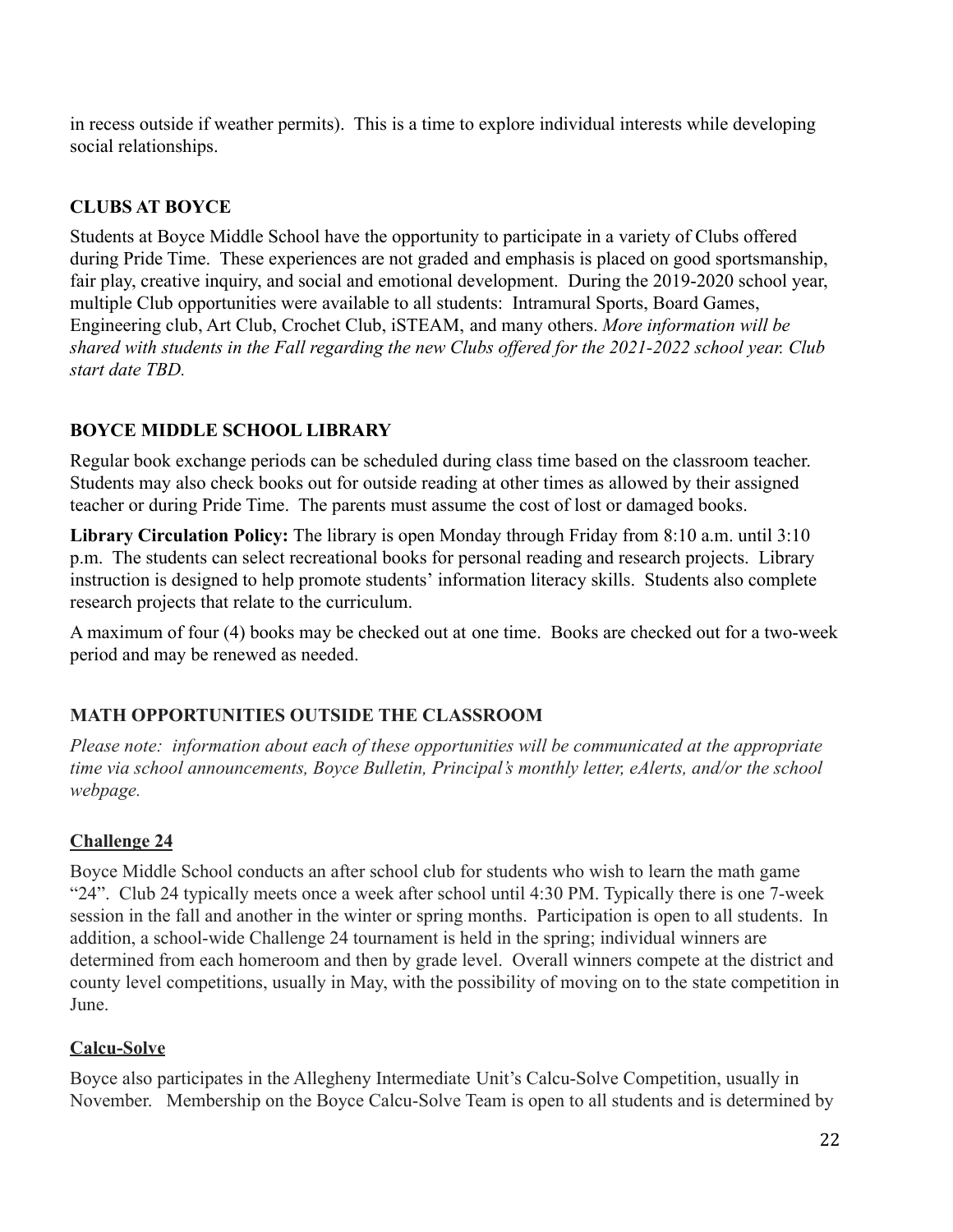a timed, written test of non-routine problems administered prior to the school day. Once the team is determined, practices are held in the month prior to the competition. Students travel to the competition site and spend a morning solving problems, both individually and as a team, typically competing with more than 60 teams from all over the county. Prizes are awarded by the AIU.

#### **PML (Pennsylvania Mathematics League)**

Each year the Pennsylvania Mathematics League sponsors a competition open to all 5th and 6th graders. The 6th grade competition is usually held in February and the 5th grade competition late in the spring. Administered at Boyce during the school day, the competition consists of a timed, written test of grade appropriate word problems. Boyce offers this opportunity to all interested students, offering practice opportunities prior to the competition. For more detailed information, please contact your student's math teacher.

## **\_\_\_\_\_\_\_\_\_\_\_\_\_\_\_\_\_\_\_\_\_\_\_\_\_\_STUDENT SUPPORT SERVICES AND SPECIAL EDUCATION**

## **[STUDENT SUPPORT SERVICES](https://www.uscsd.k12.pa.us/Domain/991) [SPECIAL EDUCATION](https://www.uscsd.k12.pa.us/site/Default.aspx?PageID=19)**

#### [Special Education](https://www.uscsd.k12.pa.us/cms/lib/PA01000033/Centricity/Domain/17/113%20-%20Special%20Education.pdf) (Policy 113)

The District will develop educational programs for each student with a disability that appropriately meets the needs for education, instructional, transitional, and related services. Programs and services will be in accordance with the student's individualized education program (IEP). The IEP will provide access to the District's general education curriculum, participation in state and local assessments, and supplementary aids and services that permit the student to be educated to the maximum extent appropriate with his/her peers. A continuum of services and placement options to best meet the needs of students with disabilities will be provided.

It is essential that the needs of ALL students be considered in the planning process. No matter what type of support a child receives, coordination of instructional activities is necessary so that all students on a given team are included. Please visit the District website for more information regarding [Special](https://www.uscsd.k12.pa.us/site/Default.aspx?PageID=19) [Education](https://www.uscsd.k12.pa.us/site/Default.aspx?PageID=19) services at USCSD or contact Mrs. Jodi Mosler, Special Education Department Chair PreK-6 at 412-833-1600 x5049.

## [Gifted Education](https://www.uscsd.k12.pa.us/cms/lib/PA01000033/Centricity/Domain/17/114%20-%20Gifted%20Education.pdf) (Policy 114)

Specially designed instruction is provided for students who are identified as intellectually gifted in accordance with Chapter 16 of Title 22 of the Pennsylvania Code. These individuals have demonstrated cognitive and academic performance, which has been determined to be significantly beyond age/grade level norms. After a thorough review of each identified gifted learner's educational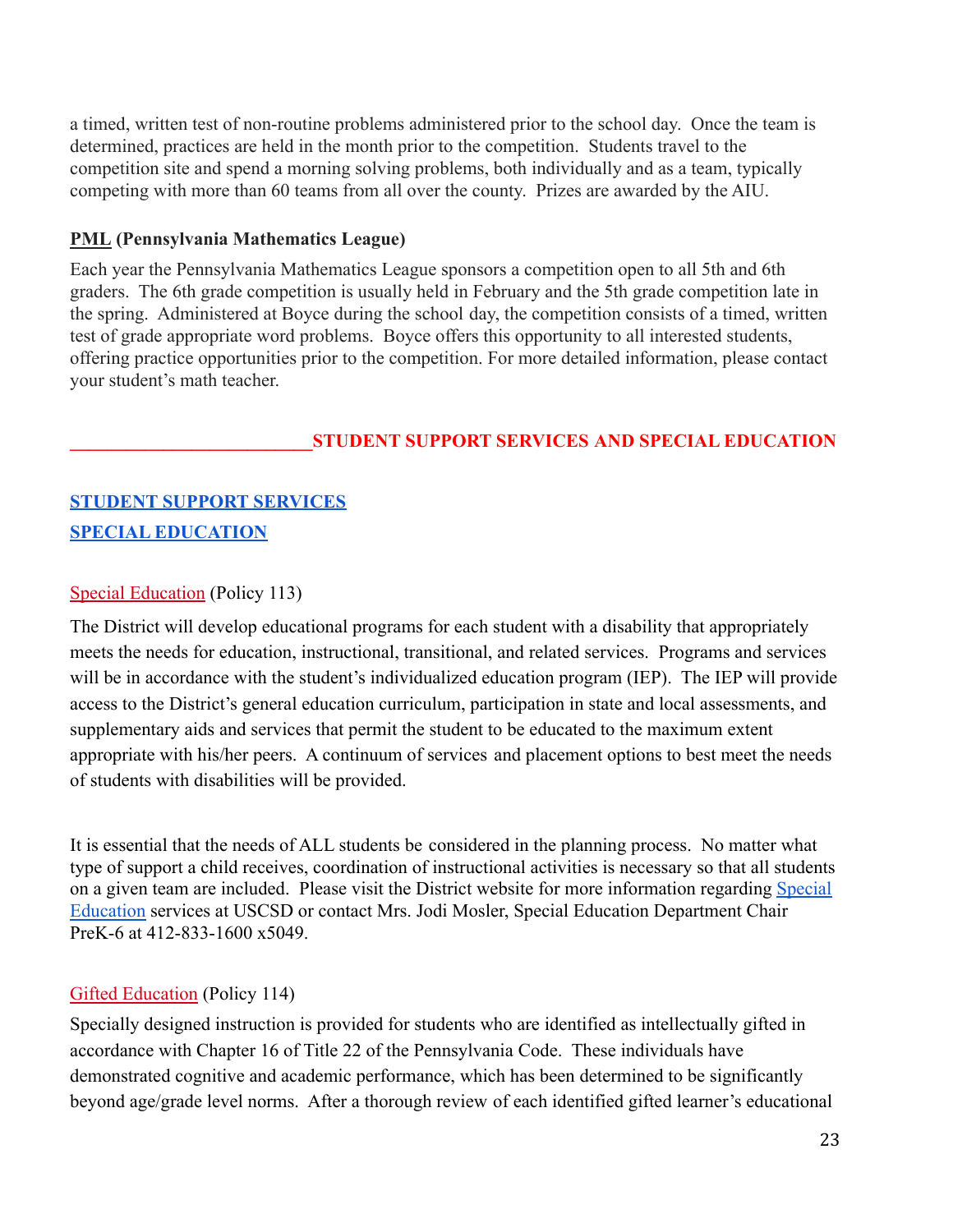needs, a team of qualified professionals and the parents develop a Gifted Individualized Educational Plan (GIEP). Questions about Gifted Education should be directed to the Director of Pupil Services at extension 2113.

## [Discipline of Students with Disabilities](https://www.uscsd.k12.pa.us/cms/lib/PA01000033/Centricity/Domain/17/113.1%20-%20Discipline%20of%20Students%20with%20Disabilities.pdf) (Policy 113.1)

Students with disabilities who violate the Code of Student Conduct, or engage in inappropriate behavior, disruptive or prohibited activities and/or actions injurious to themselves or others, which would typically result in corrective action or discipline of students without disabilities, shall be disciplined in accordance with state and federal laws and regulations and Board policy and, if applicable, their Individualized Education Program(IEP), Service Agreement, and/or Positive Behavior Support Plan.

## **STUDENT SUPPORT SERVICES TEAM (S3)**

The Student Support Services Team (S3) works with students in need of a more creative, intensive and systematic approach in overcoming barriers to their learning. This team is composed of principals, counselors, nurses, teachers, and school psychologists. Through our Student Support Services team, "at-risk" students are monitored and guided by a plan determined to meet the student's needs. Parents and staff may refer a student to the team for support. On occasion, students may be referred to our Student Assistance Program (SAP) for more intensive support. Participation in SAP requires written permission by a parent/ guardian. Please visit <http://pnsas.org/> for more detailed information regarding PA Network for Student Assistance Services (SAP).

## **RTI – RESPONSE TO INTERVENTION**

Various layers of intervention are provided to students based on academic and behavioral needs. If a student is struggling academically, the classroom teacher will monitor the student to determine appropriate classroom interventions. If data supports the need, a student may receive additional support from the reading specialist or a math resource teacher. Student performance on the PSSA's and classroom performance are just two pieces of data used to determine intervention and instructional decisions. In the event a student needs additional behavioral support, school counselors will work with the classroom teachers to determine appropriate behavioral interventions.

[Language Instruction Educational Program for English](https://www.uscsd.k12.pa.us/cms/lib/PA01000033/Centricity/Domain/17/138%20-%20Language%20Instruction%20Educational%20Program%20for%20English%20Learners.pdf) Learners (Policy 138)

The District has developed a formal English as a Second Language (ESL) Program policy to ensure quality educational services to all students. To accomplish this goal, the District's objectives are to provide appropriately planned instructional services for identified students whose primary language is not English. The ESL teacher works closely with the administrative staff and classroom teachers to assist students in developing English proficiency. All students are integrated with their peers except when it is necessary to pull them out of class to provide specific services. The policy adheres to all requirements and guidelines to meet the needs of English Learners.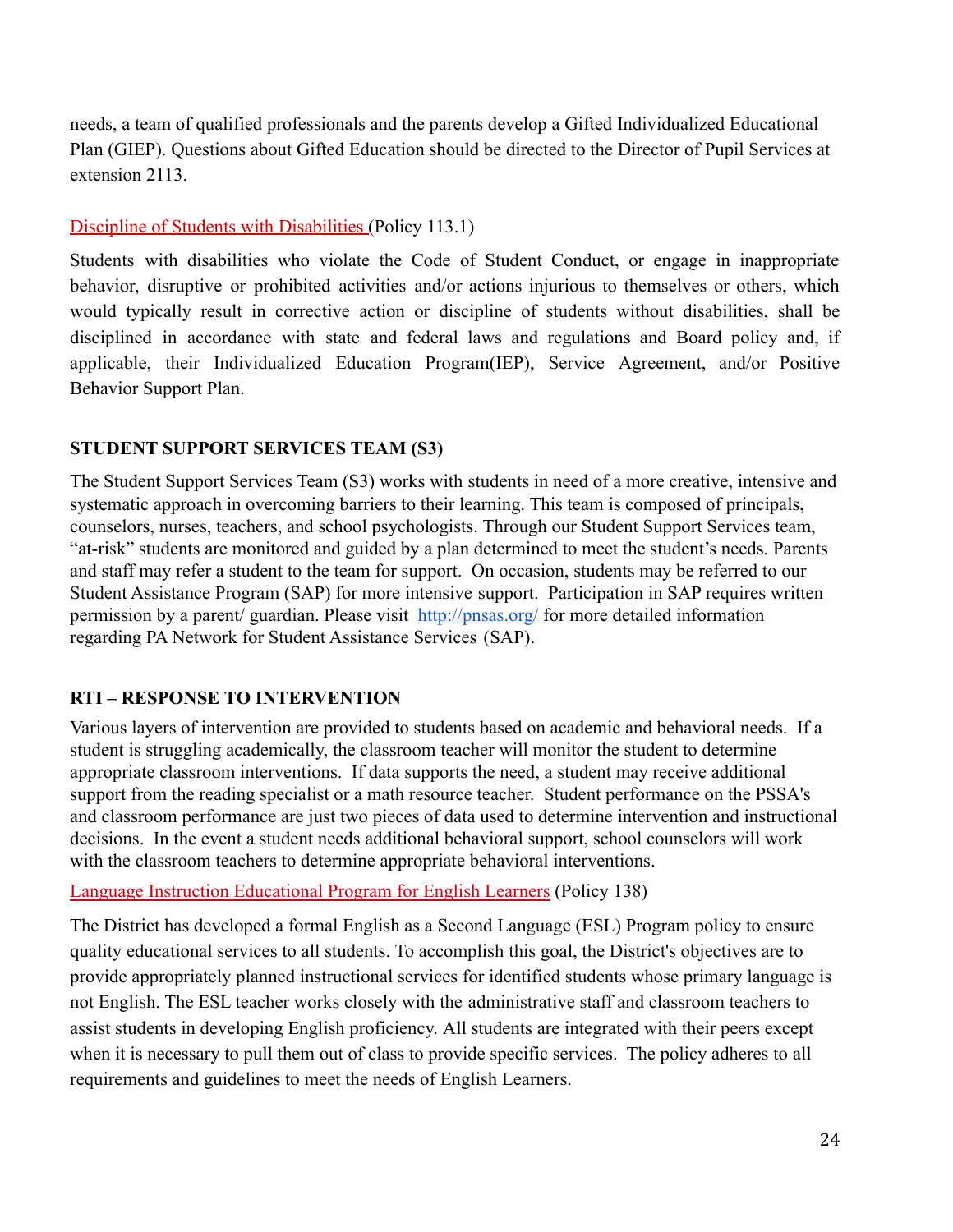#### **Homebound Instruction**

The School District provides homebound instruction if a student is physically unable to attend school for a period of more than two weeks. A parent/guardian must apply for homebound instruction by contacting the Student Support Services office at 412-833-1600 x3010 and notifying the building Principal. If the proper criteria are met, the School District will arrange for an instructor and program of study. Homebound instruction is temporary and not intended to be implemented long-term.

## **COUNSELING DEPARTMENT**

Our school counseling and guidance program is a part of the total school program and complements learning in the classroom. Counselors will loop in order to have your child for their 5th and 6th grade years. The curriculum is child-centered, preventative and developmental. Our counseling and guidance program encourages students' social, emotional and personal growth.

The counselors may work directly with students in individual and group counseling discussions. These discussions include topics such as self-understanding, getting acquainted in a new school, dealing with divorce or separation, friendship, and other relevant topics. We also consult with parents, teachers, and other professionals to help students maximize their fullest potential.

Boyce Middle School students annually assist needy children during the holiday season. Our **Friendship Shoeboxes** service project promotes social and emotional learning for all participants. Participating students fill a shoebox with small gifts that are both fun and practical. The shoeboxes are wrapped and then distributed as gifts to homeless and needy children in our surrounding communities. Additionally, our School Counselors facilitate school-wide activities which encourage inclusivity, kindness, and good-decision making: Random Acts of Kindness Week, Red Ribbon Week, No Place for Hate, and more.

#### **Random Acts of Kindness Week**

All 5th and 6th grade students participate in a weeklong celebration that focuses on performing kind acts for others. Some of the activities include decorating placemats for Friendship Village, making get well cards for patients at Children's Hospital, and all students pledging to do at least one act of kindness for another classmate each day of the week. More detailed information will be provided by your child's school counselor.

Homework at the middle school level instills a sense of responsibility and accountability in all students. The staff at Boyce Middle School is committed to assigning homework that is meaningful and relevant. These formative years are a critical time in creating and establishing positive and constructive study skills. Students need to spend time outside of school to properly complete their work. There will be long-range assignments that require planned study time. Students should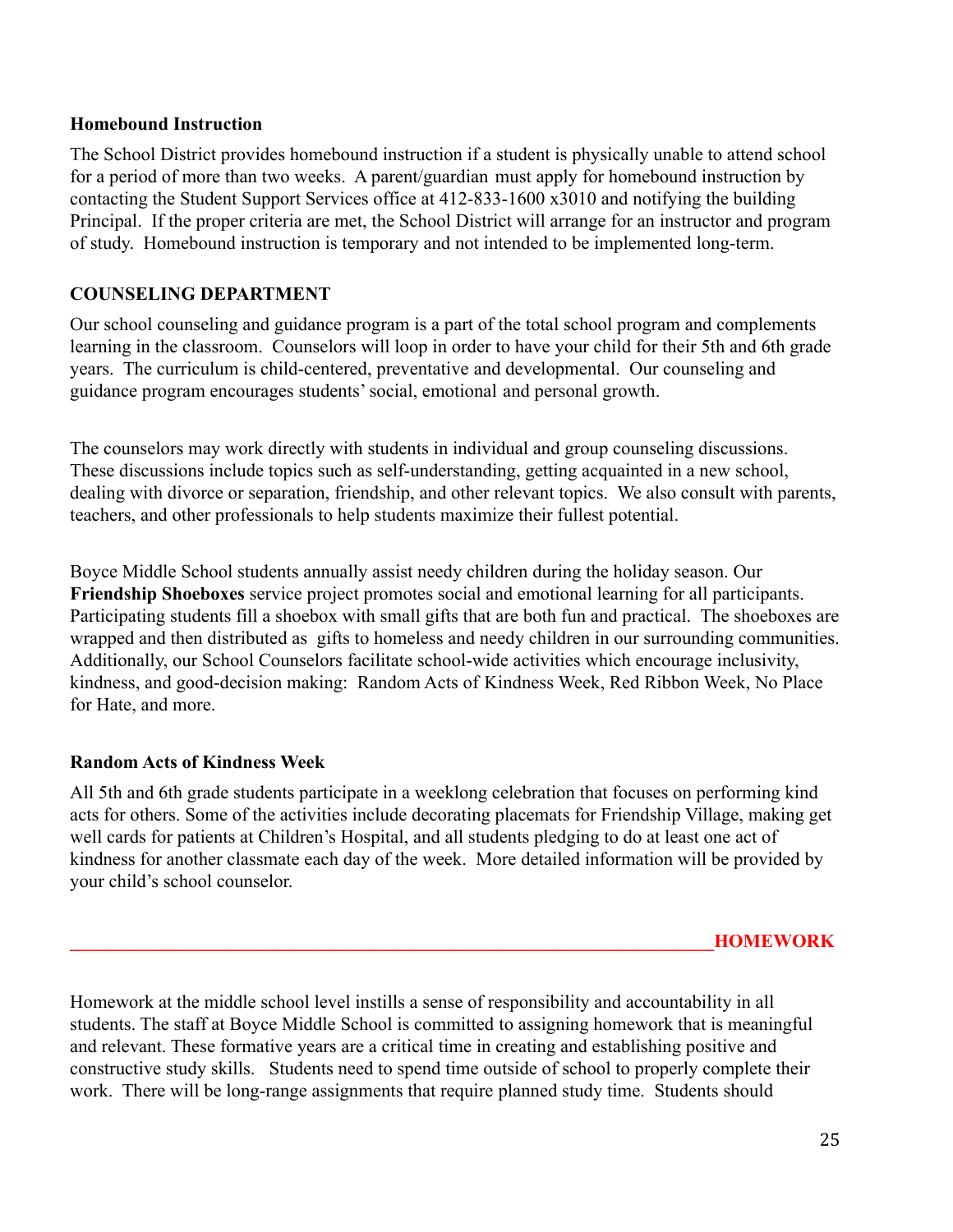prioritize assignments, follow the study suggestions below, and allow sufficient time to complete each assignment. Planning and organization are the keys to successful study skills.

Students should:

- → Read the entire assignment over quickly to grasp the basic idea then re-read slowly for content, relationships, and details. Close the book and mentally outline the material and ideas.
- $\rightarrow$  Set aside a regular time every day for study at home. Keep a list of assignments in the binder reminder book. Take home all the books, papers, and materials needed.
- $\rightarrow$  Have a quiet place at home in which to write, read comfortably, and keep all study materials.

Historically, students in 5th grade averaged forty-five minutes to one hour of combined class assignments per night. Students in 6th grade averaged one to one and one half hours of homework per night; however, we are making a goal to minimize the time spent completing work at home. Homework is usually not assigned over weekends or holidays. It is imperative that parents check their child's homework every night. Homework assignments are communicated in various methods based on team teacher procedures (e.g., teacher's Canvas pages, Canvas calendar, binder reminders, "Thursday Folder" etc.).

## **\_\_\_\_\_\_\_\_\_\_\_\_\_\_\_\_\_\_\_\_\_\_\_\_\_\_\_\_\_\_\_\_\_\_\_\_\_\_\_\_\_\_\_\_\_\_\_\_\_\_\_\_\_\_\_\_\_\_\_\_\_\_\_GRADING SYSTEM**

Students are not compared to one another but are graded according to their own abilities. Student achievement is indicated by the following letter grades:  $\mathbf{O} = \text{Outstanding}, \mathbf{G} = \text{Good}, \mathbf{S} = \text{Satisfactory},$  $N =$  Needs Improvement and  $U =$  Unsatisfactory. The students are also graded in the areas of Daily Performance and Academic Knowledge.

## **GUIDELINES FOR USE OF THE 0-G-S-N GRADING SYSTEM**

The following characteristics must be kept in mind when utilizing the O-G-S-N Grading System. This grading system values:

PERFORMANCE that reflects achievement based on the student's ability as opposed to achievement based on an external measurement.

SUBJECTIVE JUDGEMENT of the student that is substantiated with objective.

PROGRESS that reflects a comparison with the student's past individual work.

GLOBAL IMPACT that presents the child not in an isolated instance, but a continuation of an ongoing developmental process.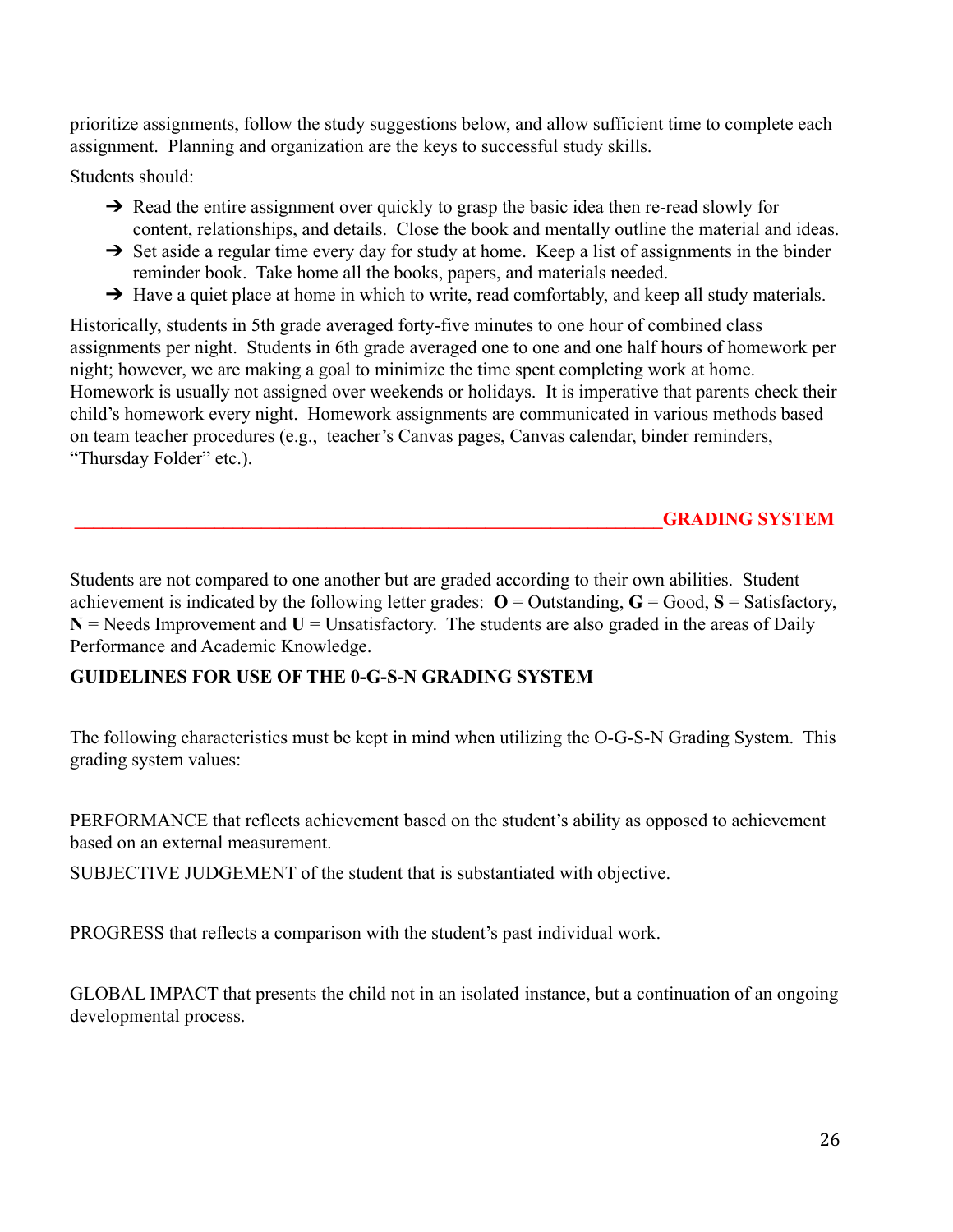#### **This grading system does not value:**

- 1. Evaluation on daily work that uses the O-G-S-N marks. These marks should only be used on report cards and major projects.
- 2. Direct or subtle connections between the O-G-S-N marks and scores received on tests.
- 3. Direct or subtle connections between the O-G-S-N marks and the traditional A-B-C-D marks, percentage points or point breakdowns.
- 4. Direct or subtle connections between the O-G-S-N marks and behavior modification needs.

It is acceptable to use total number correct out of total number; percentage points; computer grade book; and other methods of recording the objective data for the teacher's grade book. These recording procedures should not be equated to O-G-S-N marks, but should be accompanied by a written comment.

## **Incomplete (I) Grade**

In unusual circumstances (extended illness, death in the family, etc.) teachers may issue a temporary "I" grade. Students are expected to contact the teacher and arrange for work to be completed. Students have ten school days after the end of the nine-week period to complete this work. Failure to complete required work may result in an "N" grade.

## **\_\_\_\_\_\_\_\_\_\_\_\_\_\_\_\_\_\_\_\_\_\_\_\_\_\_\_\_\_\_\_\_\_\_\_\_\_\_\_\_\_\_\_\_\_\_\_COMMUNICATING WITH FAMILIES**

#### **PROGRESS REPORTS**

Progress reports are available through FOCUS parent portal. Progress is updated several times each nine weeks. You will need your parent code to access this information. Report cards will also be posted on FOCUS at the end of each nine weeks. Please check your child's information periodically in order to continue to support his or her academic success at home.

## **WEBSITE POSTINGS: [Boyce Bulletin](https://www.uscsd.k12.pa.us/site/default.aspx?PageType=3&DomainID=322&ModuleInstanceID=1328&ViewID=6446EE88-D30C-497E-9316-3F8874B3E108&RenderLoc=0&FlexDataID=17991&PageID=2184)**

Boyce news is posted in the headlines and announcements. Postings, flyers and information for various activities offered to USC students will be posted on the Boyce Bulletin website, which is also offered as an e-Alert.

## **CANVAS**

The District started using the Canvas Learning Management System during the 2017-2018 school-year. Canvas has now been fully adopted District-wide for grades 5-12. This system is used to provide parents with a common website to find all student learning materials and homework assignments for their children who attend Boyce, Fort Couch, and the High School. Information about creating parent accounts will be provided through the District website, and in the Back-to-School information that all families receive. Please visit [Academics- Canvas](https://www.uscsd.k12.pa.us/domain/891) on our District website for more information, including how-to instructions for setting up a parent account.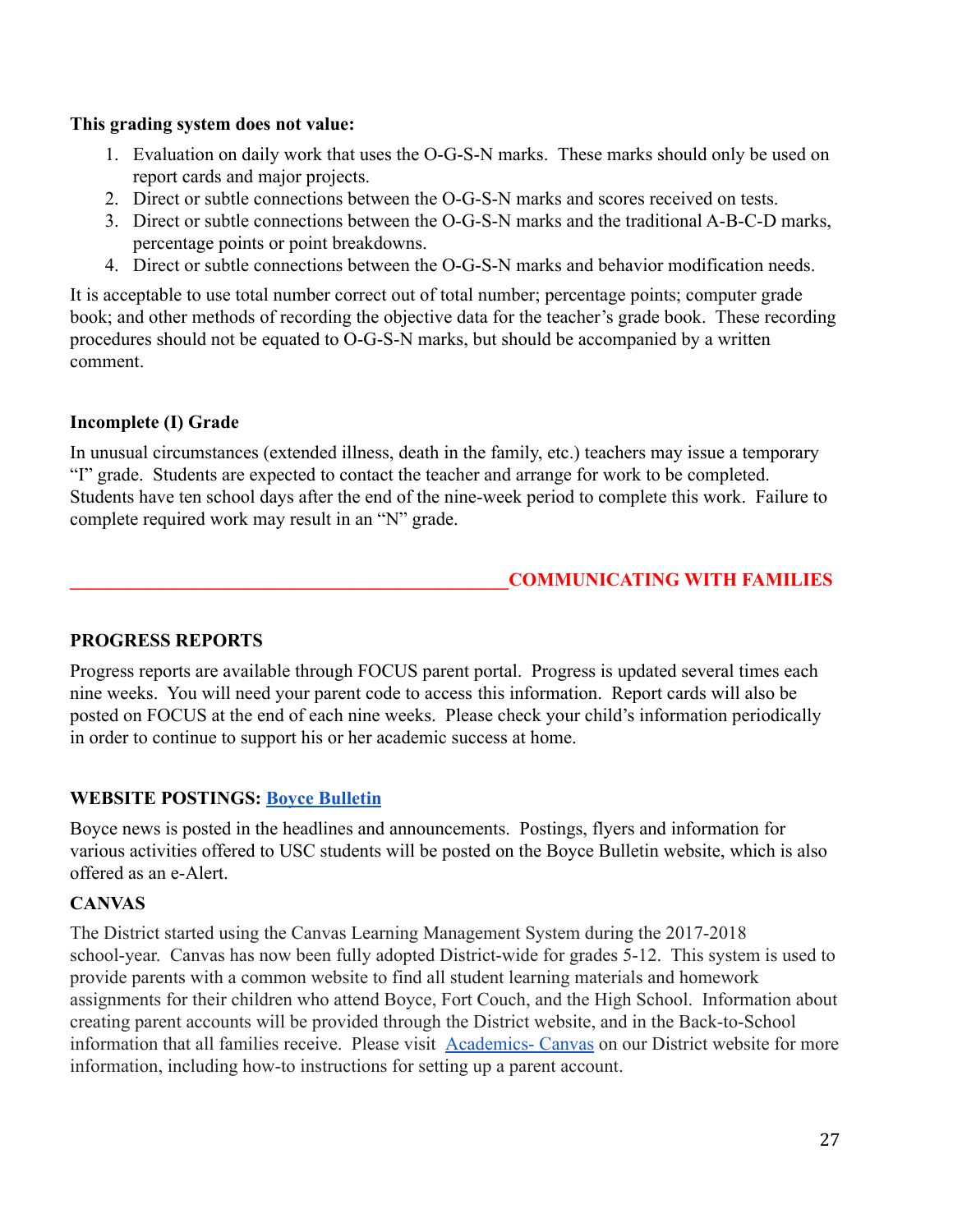#### **BINDER REMINDERS**

All Boyce students are encouraged to use a binder reminder. The PTO distributes the binder reminders in school. The binder reminder is used to record and track assignments and is a great way to stay organized. It also serves as another communication tool between school and home. There is no cost for the binder reminders as long as the PTO activity fee is paid in full. Please visit [Boyce PTO](https://www.uscsd.k12.pa.us/domain/400) for more detailed information.

#### **REPORT CARDS**

Report cards are posted on FOCUS and they are distributed via email at the end of each nine weeks. If you are unable to access your child's Report Card, please contact the Boyce Middle School Main Office at 412-833-1600 x5000 for assistance.

## **PARENT CONFERENCES**

Family involvement and interest in a student's education is encouraged. If there is a question or concern after receiving the student's progress report and/or report card, a conference may be scheduled with a teacher by calling the school office. At times, teachers may request conferences with families. Conferences may be scheduled during team planning time or before or after school and can be conducted virtually to better accommodate family schedules.

## **EMAIL/ VOICEMAIL**

Each teacher can be contacted through his/her email or voicemail. Please visit the district website for a listing of email addresses and voicemail telephone numbers. [Staff Directory](https://www.uscsd.k12.pa.us/Domain/835).

## **DISTRICT WEBSITE**

Additional district information is available through the website [www.uscsd.k12.pa.us](http://www.uscsd.k12.pa.us). This includes, but is not limited to, school board meeting minutes, district-wide announcements and upcoming events.

## **FALL Open House, September 20, 2020**

#### **SPRING Celebration of Learning, May 19, 2022**

Parents/guardians are invited to view the school and meet the teachers. Brief programs are held in each classroom to outline the curriculum and programs. This is an "adults only" night for teachers and families and is intended to provide an overview of our curriculum and programming. If you would like to speak to your child's teacher in depth regarding a specific area of need/ concern related to your particular child, please schedule a parent conference at a later time. A Spring "Celebration of Learning" open-house event will be held. You are encouraged to bring your child and "celebrate" his/ her academic accomplishments for the school year!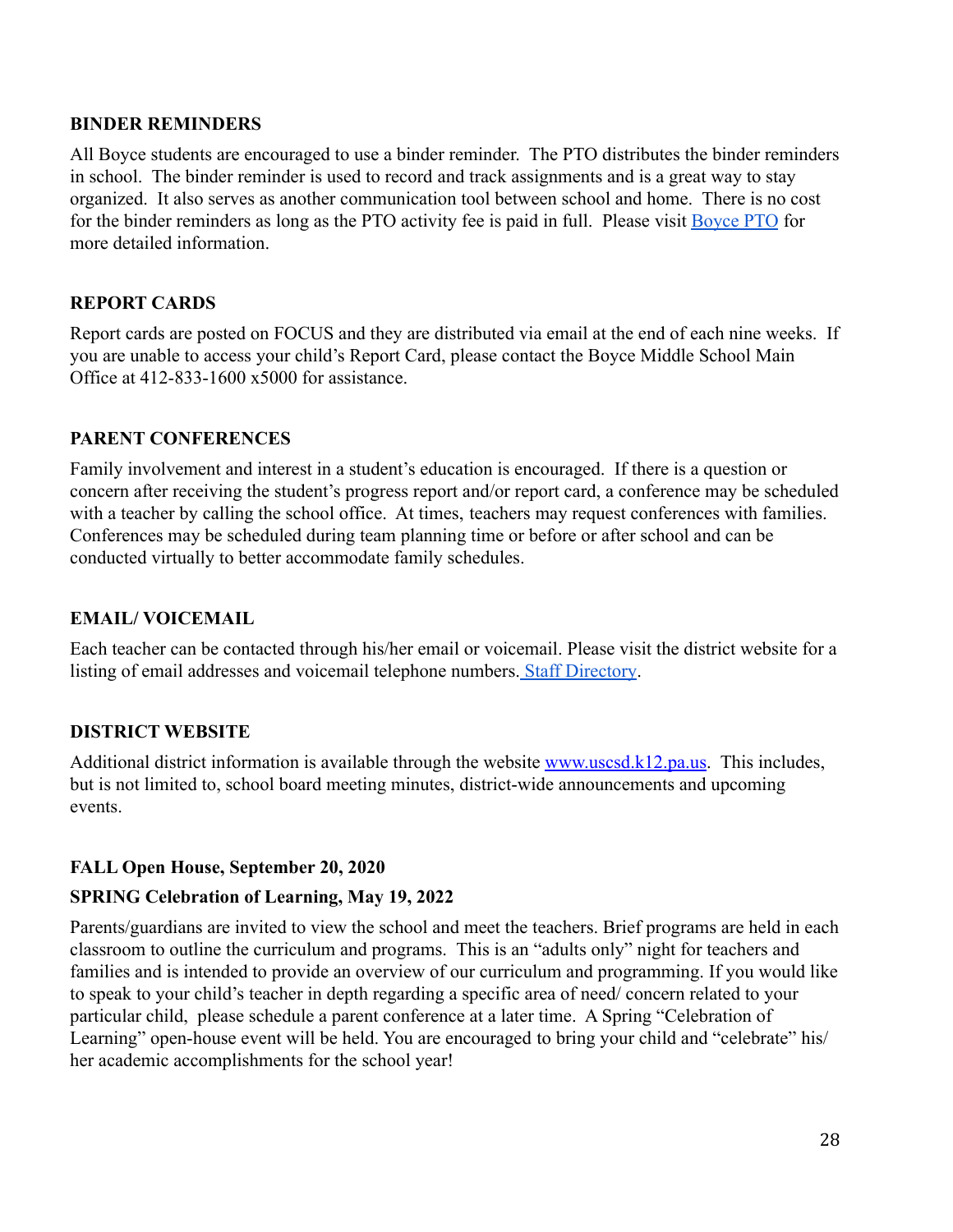## **PARENT/ COMMUNITY VOLUNTEERS**

All volunteers must have updated clearances on file at Central Office to be approved as a volunteer in any building throughout the school district. Parents are encouraged to contact the PTO if interested in providing assistance or volunteering in the school. More detailed information regarding the process for obtaining and/ or updating clearance can be found at [Volunteers & Required Clearances](https://www.uscsd.k12.pa.us/site/default.aspx?PageType=3&DomainID=1&ModuleInstanceID=1323&ViewID=6446EE88-D30C-497E-9316-3F8874B3E108&RenderLoc=0&FlexDataID=13126&PageID=1) on the District website.

## **SCHOOL DELAYS AND CLOSINGS**

**The USCSD Parent Alert System** will be used to communicate weather-related as well as non-weather related delays and/or cancellations. Emergency phone numbers for the Parent Alert System are requested when "Back to School Online" information is completed. If you have additions or changes to your emergency numbers, please contact your child's school. Also, please be sure that you are registered for E-Alerts on the District website [www.uscsd.k12.pa.us.](http://www.uscsd.k12.pa.us) Registration allows us to communicate unanticipated schedule changes to you.

The District will also communicate delays and cancellations through various media resources:

- $\bullet$  USCSD website: [www.uscsd.k12.pa.us](http://www.uscsd.k12.pa.us)
- USCSD voicemail: 412-833-1600
- Local television stations: KDKA, WTAE, WPXI
- Local media websites

## **PARENT TEACHER ORGANIZATION (PTO)**

PTO meetings are typically held bi-monthly during the school year and are open to parents or guardians who want to learn more about the school or contribute to the educational process. The meetings are held in the Large Group Instruction room (LGI) bi-monthly at 9:30 am. Information regarding PTO, including officer contact information, dates of meetings, committee chair positions and contact information and more can be found by visiting the [Boyce PTO](https://www.uscsd.k12.pa.us/domain/400) webpage.

#### **The Purpose:**

- To promote the welfare of the children and youth in home, school, community,
- To raise the standards of home life;
- To provide financial support in accordance with the budget approved by the organization,
- To bring into closer relation the home and the school, so that parents and teachers may cooperate intelligently in the education of children and youth, and
- To develop between educators and the general public such united efforts will secure for all children and youth the highest advantages in physical, mental, social, and spiritual education.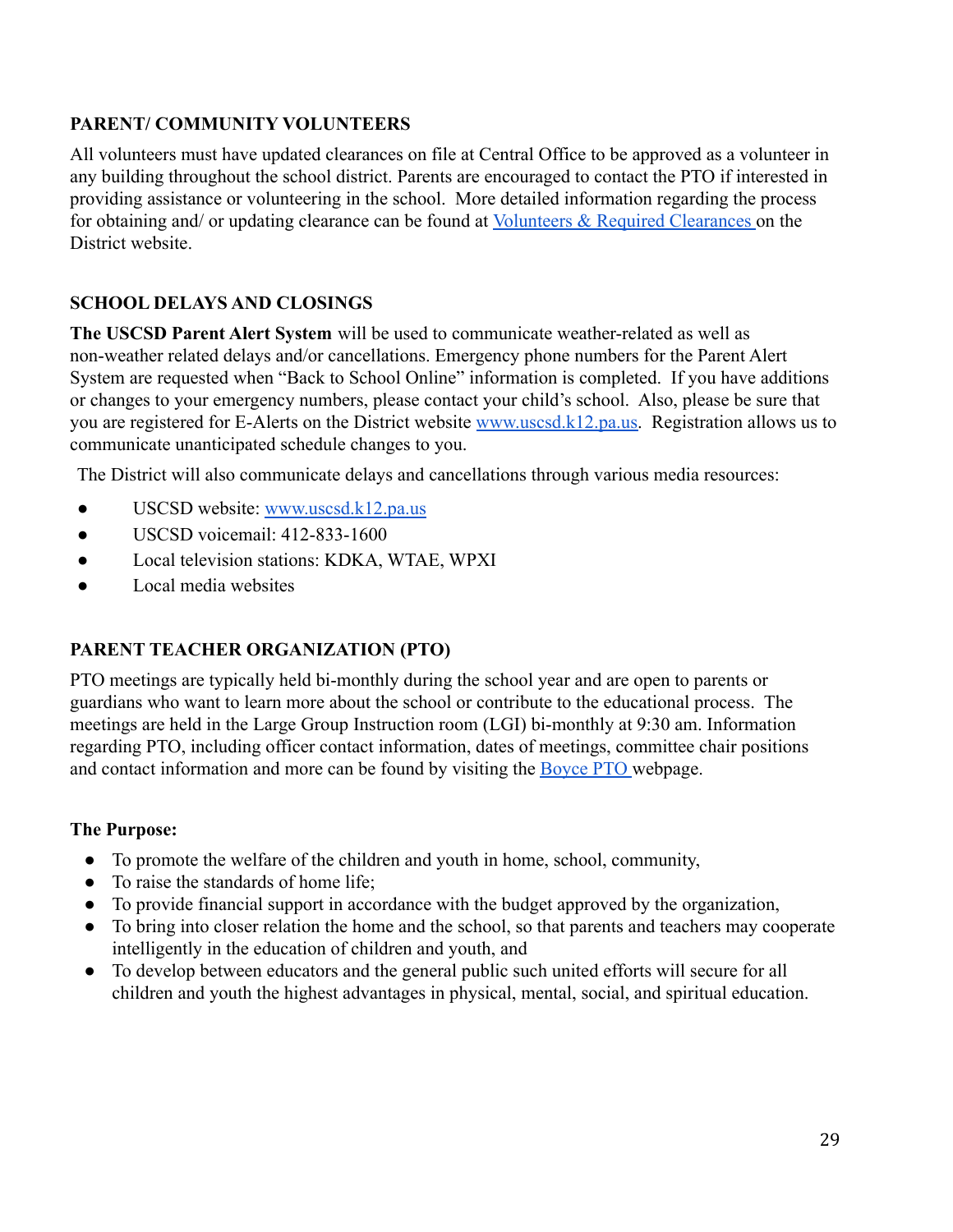#### **STUDENT EXPECTATIONS**

At Boyce Middle School, we strive to teach all children to work and grow together in a mutually respectful school environment. Students are expected to **Be Responsible, Be respectful, Be prepared, Be productive and Be safe,** in their daily interactions with adults, peers, and each other.

#### **HAND WASHING/ HYGIENE**

Students are encouraged to wash their hands whenever possible during the school day as a practice in good hygiene. When hand washing is not possible, hand wipes or sanitizer are good substitutes.

#### **PERSONAL PROPERTY**

Students are cautioned not to bring cell phones, cameras, iPads, large amounts of money, or any other valuable items to school. Students, not the school, are responsible for their personal property. Any electronic device brought to school by a student should remain off and in the student locker during school hours.

#### **SCHOOL BUS DISCIPLINE**

All students shall be subject to disciplinary action for all acts of disobedience or misconduct, as outlined in School District Policy, while riding school buses to and from school and at the bus stop. The bus driver shall be responsible for maintaining order in the school bus. In the event of misconduct by any student, the driver shall immediately report such misconduct to the Director of Transportation or the School Principal where the student is in attendance. If disciplinary action is recommended, a written report of misconduct shall be filed. The School Principal will follow established School District policy when dealing with bus misconduct.

#### **ACADEMIC INTEGRITY**

Students have the responsibility to respect the intellectual and academic property and activities of themselves and others. Cheating, plagiarism, vandalism, theft, or computer tampering will not be tolerated.

#### **DRESS CODE**

The students, faculty, and administration believe that student dress is the responsibility of the family. For many years we have been proud of the appearance of the students at Boyce Middle School. As outlined in the Pennsylvania School Code, students have the responsibility to "dress and groom to meet the fair standards of safety and health and not cause substantial disruption to the educational process." We have confidence in our students and families to make the decisions as to what constitutes appropriate school attire and appearance. Students must wear styles and clothing which do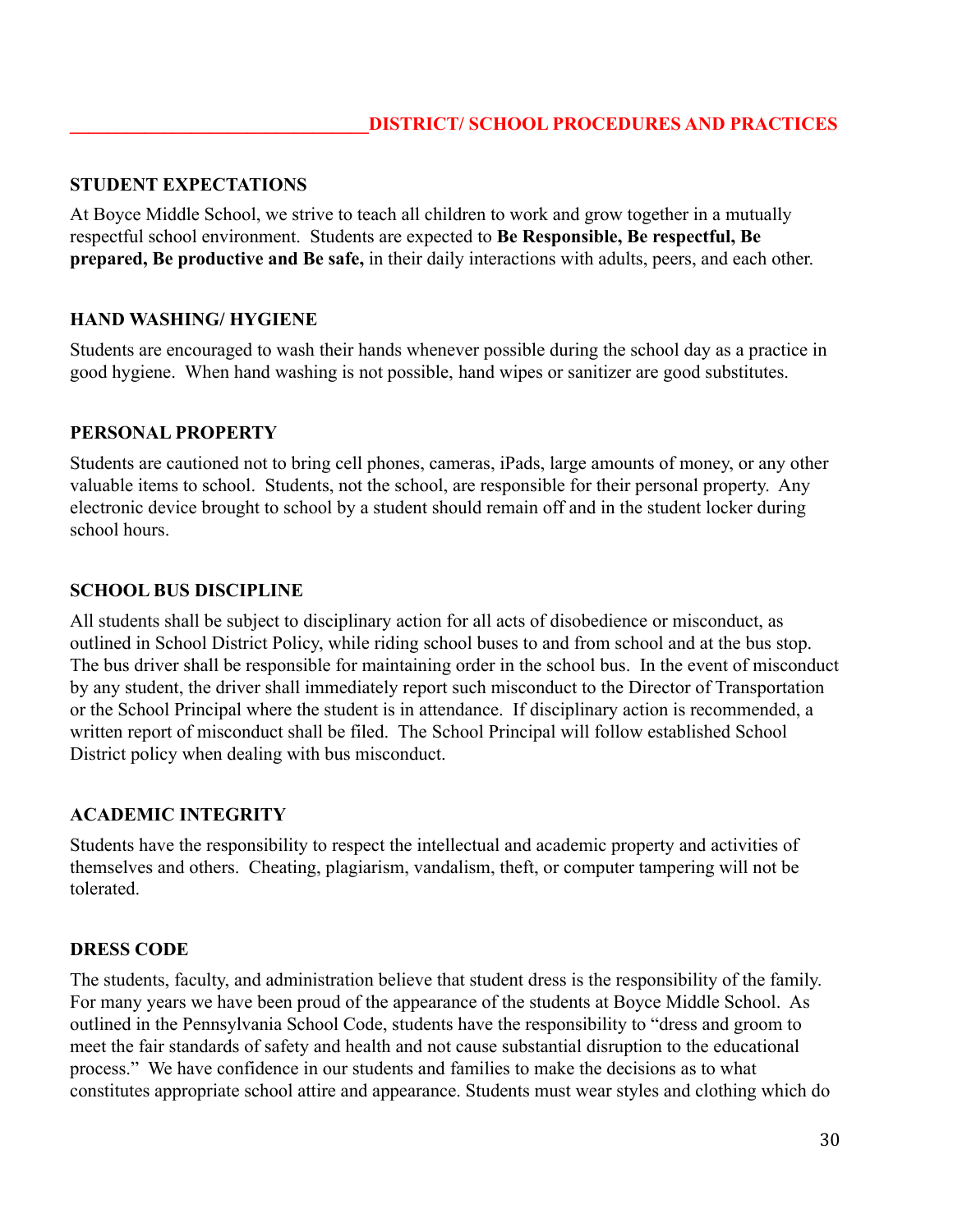not constitute a health or safety hazard, do not cause a substantial disruption of the school program, do not interfere with the rights of others and do not cause damage to school property or school buses. However, it remains the final decision of the school in cases of dress code abuses. Cultural exceptions are typically granted. Students may be required to wear prescribed clothing in specific classes such as gym, art, science laboratory, etc. Students are not permitted to wear hats while in the building during school hours. Failure to comply with the guidelines will be reviewed as a violation of the district's discipline policy.

### **\_\_\_\_\_\_\_\_\_\_\_\_\_\_\_\_\_\_\_\_\_\_\_\_\_\_\_\_\_\_\_\_EMERGENCY PROCEDURES AND SCHOOL SAFETY**

#### **SAFETY AND SECURITY**

Safety and security of the Upper St. Clair School District's students, staff, visitors and facilities is a high priority and is one of five pillars of the District's Strategic Plan. The District is committed to following best practices in the area of school safety. The Chief of School Police leads the security function and is the school safety and security coordinator. Experienced, armed school police officers who are all Act 120 certified are located in every elementary and middle school building. In addition, two assigned school police officers and two Act 235 certified school security officers are located at the high school. School police contact information can be found on the District website under the Safety banner. Chief of School Police Sean Bryson can be reached at 412-833-1600 ext. 2560.

#### **FIRE DRILLS**

State law requires monthly fire drills and emergency evacuation drills. There will be ten scheduled fire drills held during the school year. The classroom teachers will review detailed exit maps with the students to instruct them where to go and when to return. When the fire alarm sounds, students will immediately stand and form organized lines as they leave the room. No one is to pass another person, break the line or stop at lockers. Talking and running is not permitted.

#### **EMERGENCY DRILLS**

The school has an emergency response plan. Various emergency situations including severe weather, evacuation, and lockdowns are included in this plan. Students will be informed and instructed by their teachers as to the appropriate response and action to take during these drills. If you have any questions regarding emergency drills, please contact the school administrators.

#### **VISITORS**

The health and safety of students and staff is a priority. Entrance to the building may be made only through the front doors. The building has been equipped with entrance cameras and entrance buttons. Visitors must identify themselves and the purpose of their visit before being admitted. All visitors must sign in by showing identification, registering through the Raptor system and obtaining a visitor's pass at the Main Office upon entering the building. An appointment must be made to see a teacher, a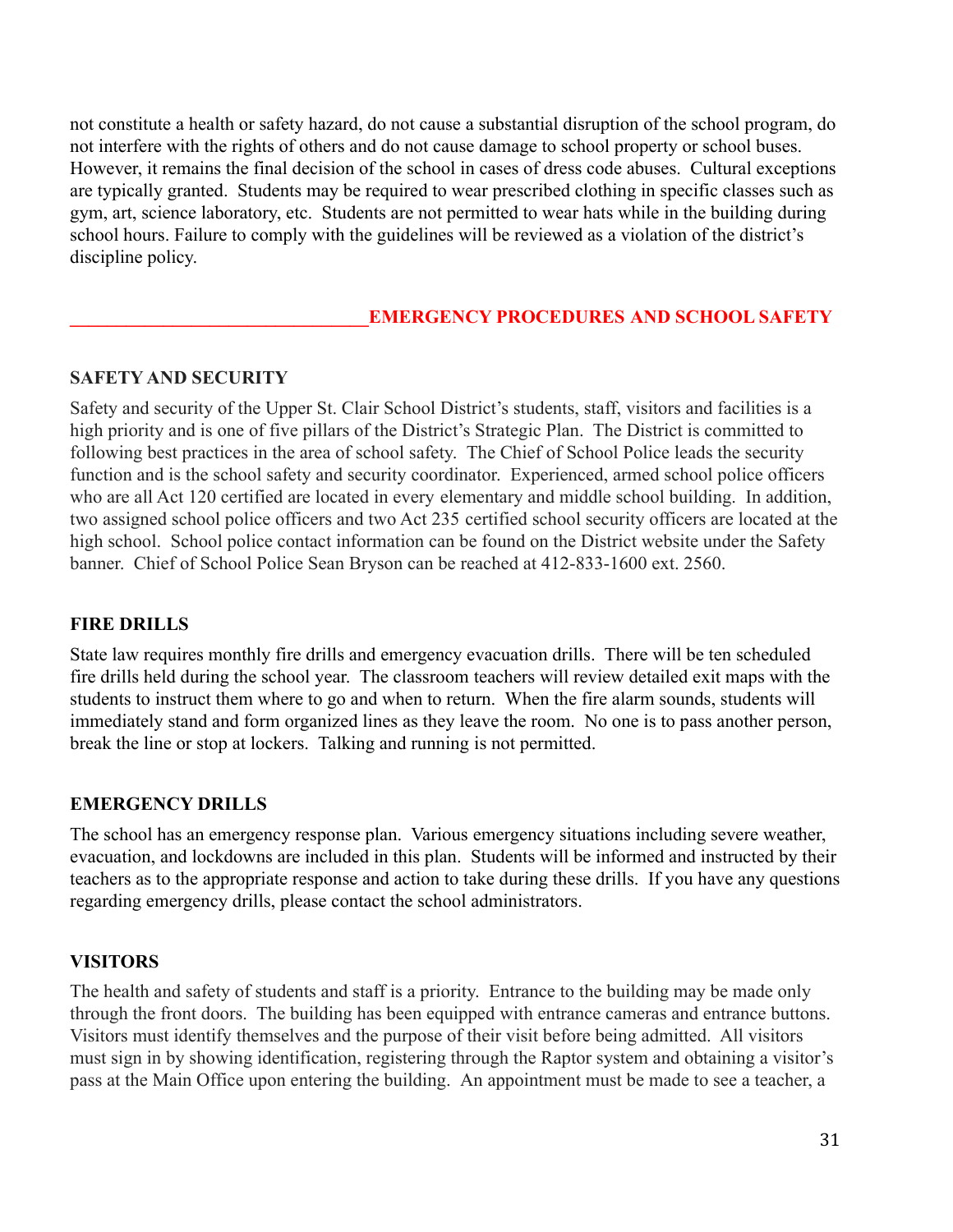counselor, or the Principal or Assistant Principal. Visits by students' friends are discouraged and may not be approved. Students will only be released to parents or guardians.

## **[Attendance](https://www.uscsd.k12.pa.us/cms/lib/PA01000033/Centricity/Domain/17/204%20-%20Attendance.pdf) (Policy 204)**

Regular attendance in school is vital to a student's success. **Compulsory school age** in the Commonwealth of Pennsylvania requires that all students between the ages of 6 and 18 attend school regularly. Students who are enrolled in school, but are not within this age range are also bound by the compulsory school attendance law. Parents/guardians are expected to encourage their children to attend as many school days as possible **so long as they are not ill.** The local education agency and parents/guardians will work collaboratively to support student school attendance.

As stated in the [Attendance Policy 204:](https://www.uscsd.k12.pa.us/Page/134)

The following conditions constitute reasonable cause for absence from school:

- 1. Illness, including if a student is dismissed by designated District staff during school hours for
- 2. health-related reasons.
- 3. Obtaining professional health care or therapy service rendered by a licensed practitioner of the
- 4. healing arts in any state, commonwealth or territory.
- 5. Quarantine.
- 6. Family emergency.
- 7. Recovery from accident.
- 8. Required court attendance.
- 9. Death in the family.
- 10. Participation in a project sponsored by a statewide or countywide 4-H, FFA or combined 4-H
- 11. and FFA group, upon prior written request**.**
- 12. Participation in a musical performance in conjunction with a national veterans' organization or
- 13. incorporated unit, as defined in law, for an event or funeral.
	- a. The national veterans' organization or incorporated unit must provide the student with a signed excuse, which shall include the date, location, and time of the event or funeral.
	- b. The student shall furnish the signed excuse to the District prior to being excused from school.
- 14. Observance of a religious holiday observed by bona fide religious group, upon prior written parental request. (as noted in Policy 204).
- 15. Non School-sponsored educational tours or trips/family educational trip if the following conditions are met:
	- a. The parent/guardian submits a written request for excusal prior to the absence per the District's procedures, including use of the appropriate Educational Trip Form
	- b. The student's participation has been approved by the principal. If over five (5) days in duration the approval of the Superintendent or Designee is also required.
	- c. The adult directing and supervising the tour or trip is acceptable to the parents/guardians and the Superintendent.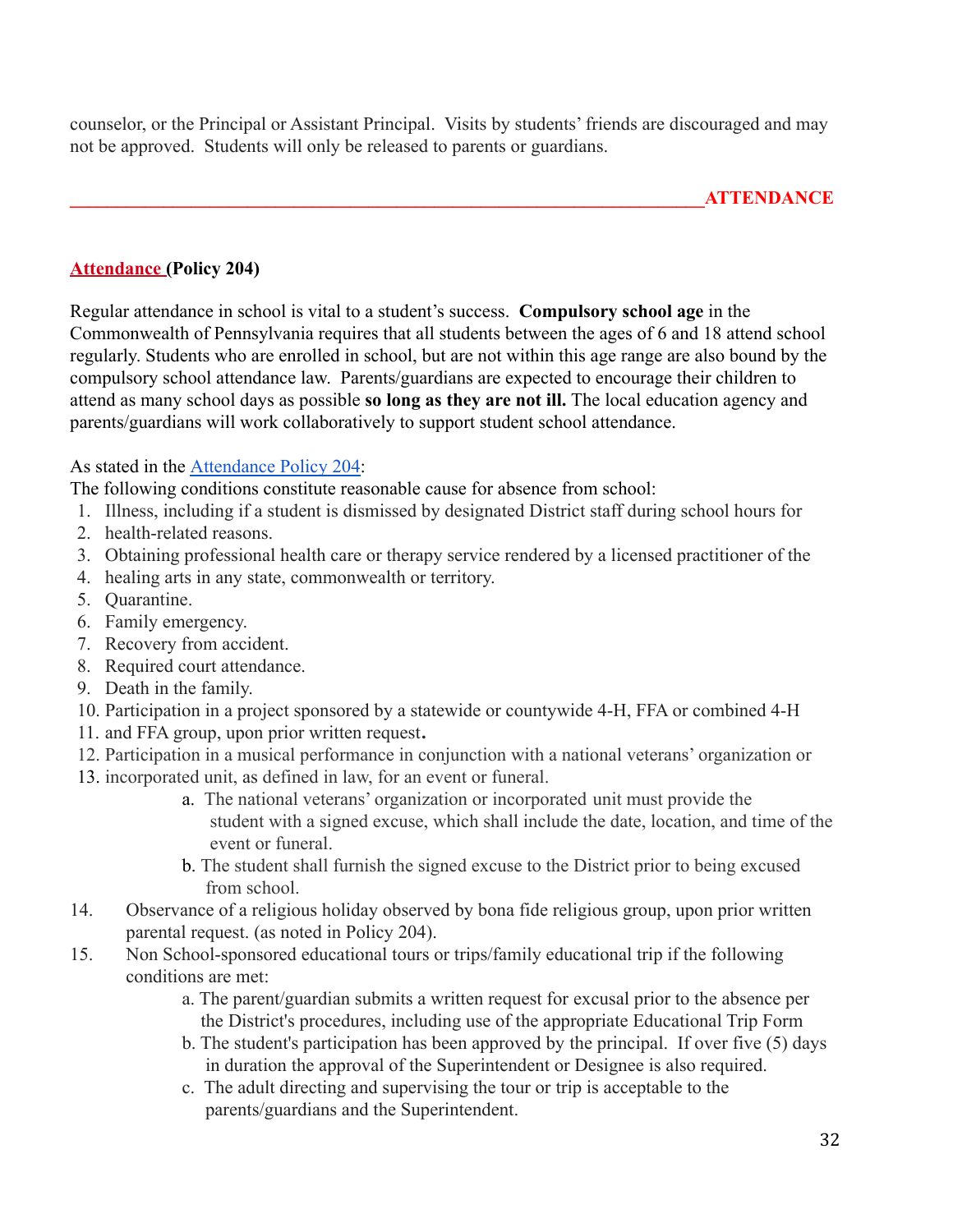- 16. College or postsecondary institution visit, with prior approval.
- 17. Other urgent reasons. Urgent reasons shall be strictly construed and do not permit irregular attendance.

An absence for any other reason is considered an unlawful/unexcused absence. When in doubt of the legality of an absence, parents are requested to contact the child's school principal.

After a student's absence from school, parents must send a signed note with the student explaining the reason and date(s) of the absence. The student must present this excuse to the Attendance Office upon returning to school. If the excuse is not provided within three (3) school days, the absence will be labeled **unexcused.**

When a student misses three (3) consecutive days and no communication from the parent/guardian has occurred, the school nurse or counselor will call home to check on the student to determine if the school can take steps to support the student during his/her absence and/or support transition back to school

When a student misses more than ten (10) cumulative days, parents will receive written notice that an official doctor's excuse will be required for all subsequent absences for the remainder of the school year. Absences that have official doctor excuses will not count towards the 10 cumulative days. Failure to obtain an official doctor's excuse will result in an unexcused absence. Unexcused absences will be addressed in the manner described under the truancy section of school attendance.

## **Definitions of Truancy**

- A student is considered "truant" after three (3) or more unexcused absences during a single school year by a child subject to the compulsory school attendance law.
- A student is considered "habitually truant" after six (6) or more unexcused absences during a single school year by a child subject to the compulsory school attendance law.
- Occurrence is defined as the first, second, third, etc. time that an excuse is not provided when a student returns to school after a period of school absence.
- Parents/guardians will be notified following each unexcused absence/occurrence. When a student is considered truant (**three unexcused absences/occurrences)** the school principal will notify the parents. This notification:
- Will be in writing to the person of parental relation with a child within ten (10) school days.
- Will include a description of the consequences that will follow if the child becomes habitually truant in the future.
- Will include steps to arrange an attendance improvement conference.
- If the child, of compulsory school age, continues to be truant and incurs additional unexcused absences that accumulate six (6) unexcused absences/occurrences becoming "**habitually truant,**" the procedures to follow are based on the age of the child.

Habitually truant children **under 15 years of age:** The school shall:

● Refer the child to a school-based or community-based attendance improvement program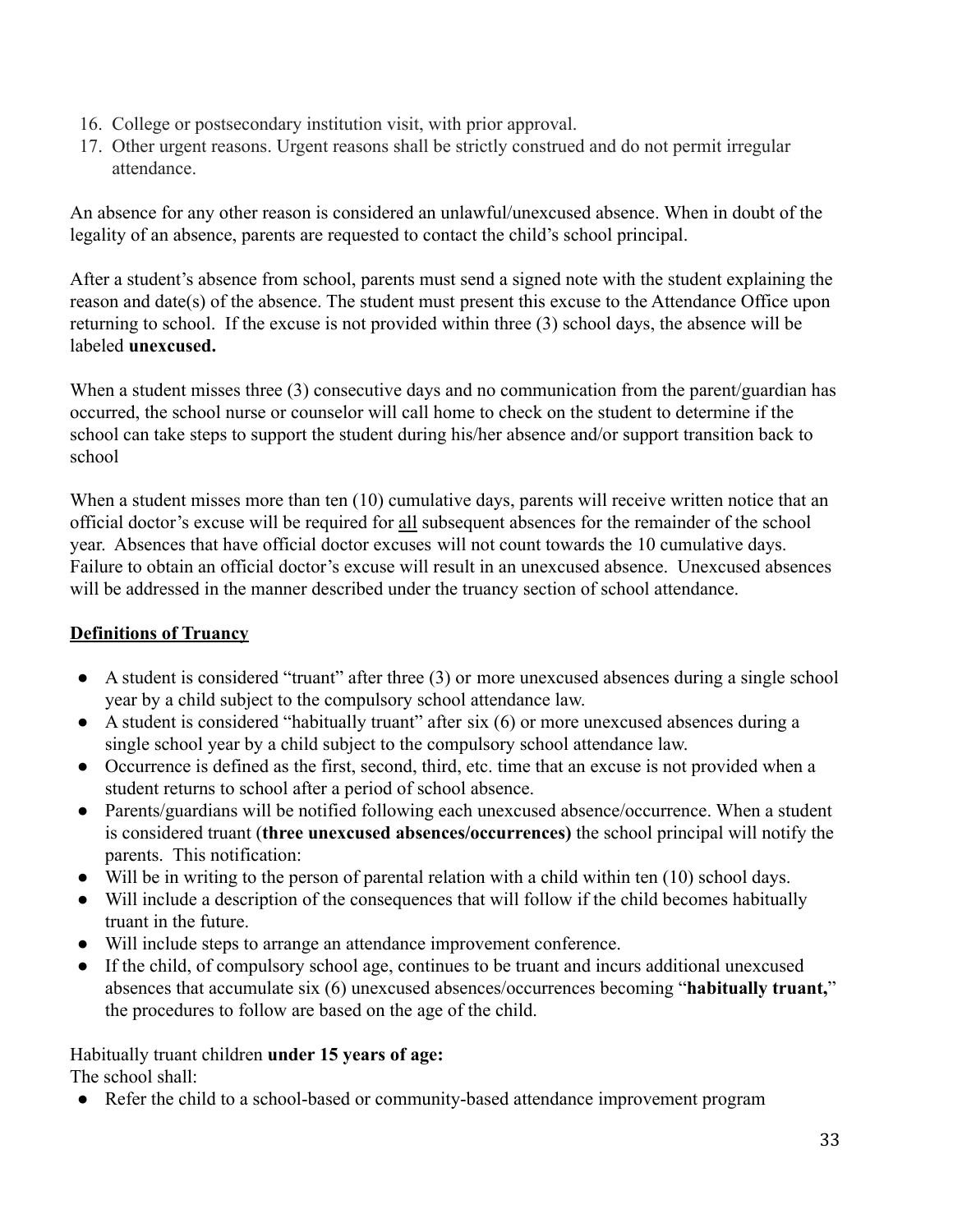- Refer the child to the county children and youth agency (CYS) for services or possible disposition as a dependent child under the Juvenile Act
- File a citation against the parent of a habitually truant child under 15 years of age in a magisterial district court.

Habitually truant children **15 years of age and older**: The school shall:

- Refer the child to a school-based or community-based attendance improvement program
- File a citation against the student or parent in a magisterial district court
- If a habitually truant child aged 15 or older incurs additional absences after a school refers that child to an attendance improvement program or the child refuses to participate in an attendance improvement program, the school may refer the child to the local CYS agency for possible disposition as a dependent child.

#### **School Attendance Improvement Plan Conference (SAIC)**

- Parents/Guardians will be notified in writing and by phone of the scheduled School Attendance Improvement Plan Conference (SAIC).
- Schools must create attendance improvement plans prior to referring truancy to the courts. A school attendance improvement conference is defined as a conference where the child's absences and reasons for the absences are examined in an effort to improve attendance with or without additional services. The conference will include the following individuals:
- The child
- The person in parental relation to the child
- Other individuals identified by the person in parental relation who may be a resource (e.g., grandparent, sibling, family friend, advocate, etc.)
- Appropriate school personnel
- Recommended service providers (case managers, behavioral health providers, etc.)
- The school must hold the conference even if the parent or guardian declines to participate or fails to attend after the school provides advance written notice and makes attempts to communicate via telephone. A legal requirement does not exist for either the child or parent to attend the conference. The school must document the outcome of any attendance improvement conference in a written attendance improvement plan. Schools may not take further legal action to address unexcused absences until after the date of the scheduled attendance improvement conference has passed.

## **Magisterial Referral**

● After all necessary steps have been taken to foster a collaborative relationship between the local education agency and parents/guardians, a citation may be filed in the office of the appropriate judge whose jurisdiction includes the school in which the student is or should be enrolled if a student continues to be habitually truant from school. Judges have considerable discretion to impose appropriate penalties in individual cases.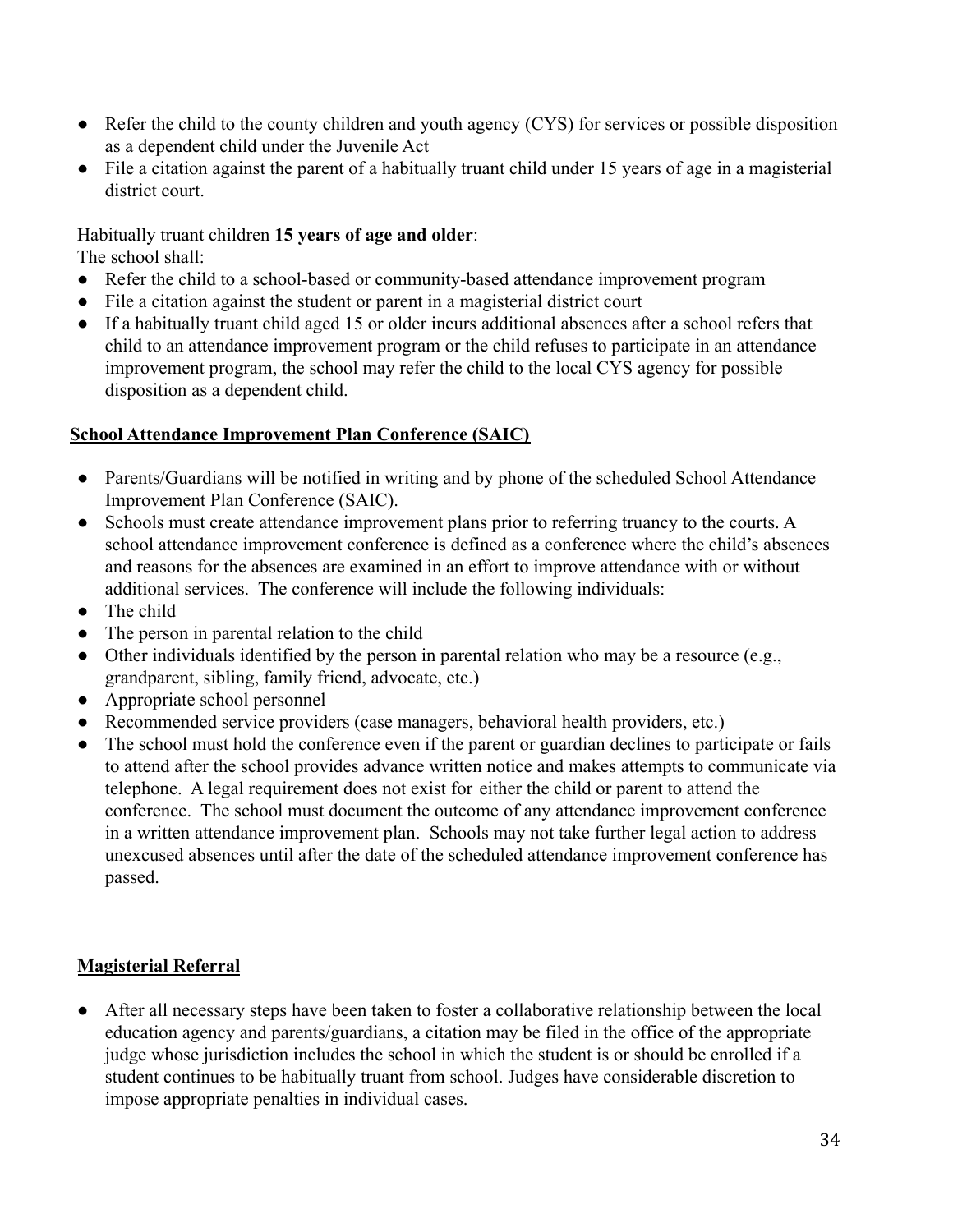## **Tardies**

Any student entering school after the official beginning time must report to the attendance office to obtain a class admission slip. Any student who is tardy more than ten (10) days without proper medical documentation may be required to submit a doctor's note for subsequent excused tardiness. The school principal will notify parents when the child has accumulated four unexcused tardies. Disciplinary consequences may be assigned.

## **Make up Work**

If your child is absent due to illness and you would like to request his/her homework, please call the school office by 9:00 a.m. to make your request. When making your request, please indicate if you will be picking up the work or if it is to be sent home with another student. Work is not available until 2:00 p.m. In addition, please refer to the teacher/team webpage and student's Canvas account for more details.

#### **Pre-Approved Absences**

The Administration recognizes that middle school-age children will occasionally be absent from school attending an educational trip/ tour with family or other organizations. If parents/guardians know that their child will be absent from school, it is required to complete an **Educational Trip Form.** This form may be obtained from the Boyce Middle School Main Office staff or by visiting our website: [Educational Trip Form.](https://www.uscsd.k12.pa.us/Domain/327) The excused absence form is to be completed and submitted for approval to the Main Office **at least one week prior** to the intended date of absence. The Attendance Secretary will contact the parent/guardian only if the request is denied.

## **\*\*For the 2021-2022 school year, attendance should be flexible to allow for extended absences for COVID-19 related reasons.**

#### **\_\_\_\_\_\_\_\_\_\_\_\_\_\_\_\_\_\_\_\_\_\_\_\_\_\_\_\_\_\_\_\_\_\_\_\_\_\_\_\_\_\_\_\_\_\_\_\_\_\_\_\_\_\_\_\_\_\_\_\_\_\_NUTRITION CENTER**

Students are assigned a thirty-minute lunch period in the cafeteria every day. Students may either pack a lunch or purchase a breakfast or lunch in the cafeteria. Daily menus will vary and are posted monthly online on the Boyce website. A hot or cold breakfast is available from 8:10 a.m.-8:30 a.m. Milk is included with breakfast and lunch.

Upper St. Clair uses a point of sale system (POS), [SchoolCafé,](http://www.schoolcafe.com/) a state-of-the-art service that offers families the convenience of managing student meal accounts online – including depositing payments, checking account balances, monitoring purchases and receiving email notifications for low balances. There is a 5 percent fee for online deposits; however, families can also pay via check or cash directly to the school, which incurs no fee.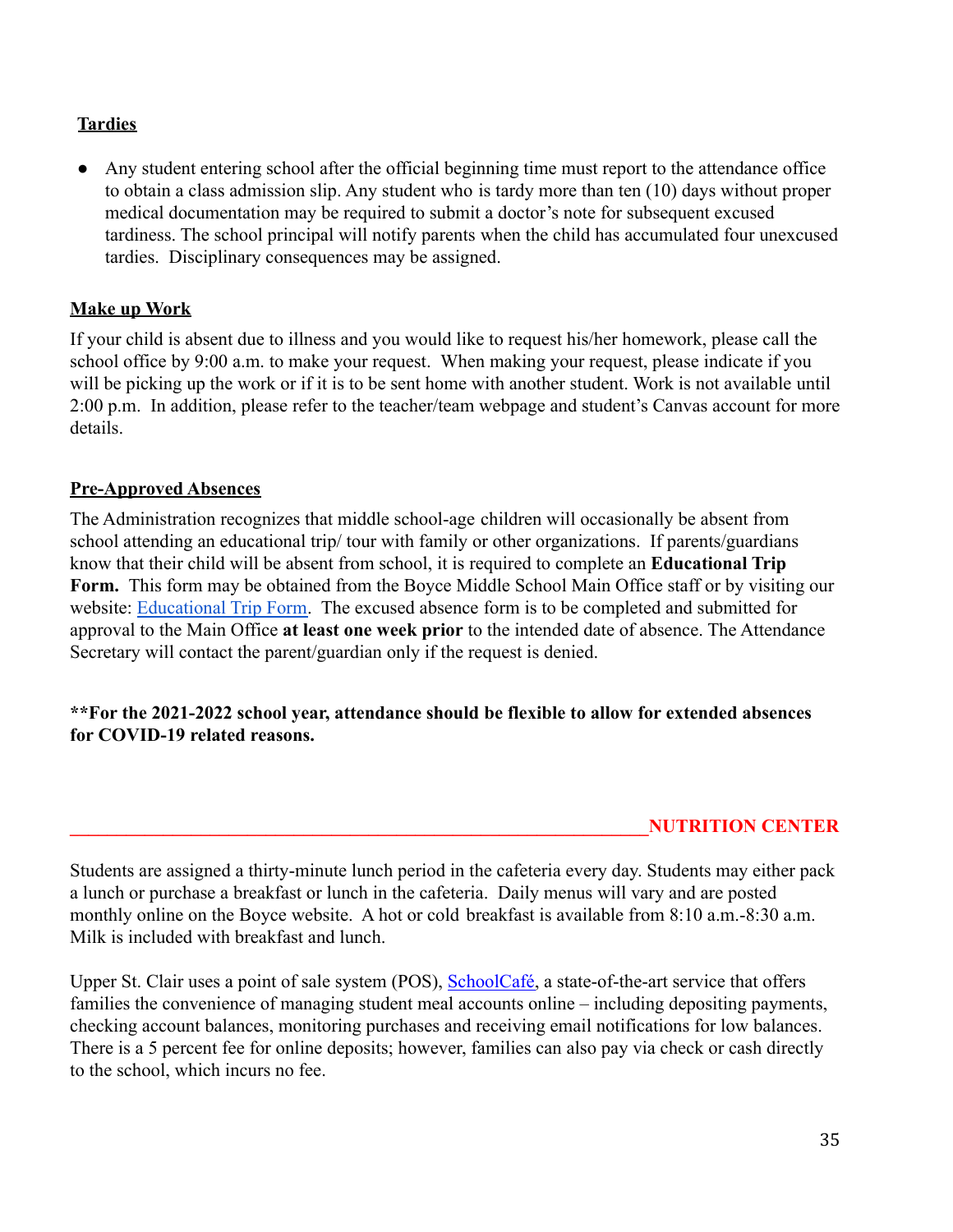Families also have the option of designating how much money can be used for a la carte/snack items. Pre-paying money into student accounts (whether online or by check/cash) eliminates the need for students to carry money on a daily basis and provides a more efficient food service operation.

*No student should go without a meal*; therefore, students who forget their lunch, money and/or do not have money in their lunch account, will be served a school lunch. A Nutrition Center staff member will contact the parent/ guardian regarding any account balance that must be paid.

## **LUNCH SCHEDULE**

Students will eat lunch with their academic team. The lunch period is thirty minutes. Please refer to your child's Team schedule for specific lunch and recess times.

## **CAFETERIA RULES AND EXPECTATIONS**

All students remain in the school building for lunch. Each team will have assigned tables in the cafeteria. At dismissal time, students will dispose of their trays as they leave. If it is necessary to leave the cafeteria during lunch, students will need a hall pass.

During the lunch period, students may sit at assigned tables with friends on their team. Socially acceptable behavior is expected at all times. The cafeteria is supervised and parents/guardians will be notified if a student does not accept the following responsibilities:

- Keeping tables, chairs, and floors clean for the next person (pulling additional chairs up to the table must receive adult permission)
- Purchasing or sharing food with others is prohibited due to allergies
- Disposing of all litter properly
- Returning trays to the designated area
- Keeping food and beverages in the cafeteria
- Keeping food on their own trays

## BOYCE CAFETERIA EXPECTATIONS

All Boyce Middle School Rules and Expectations Apply in the Cafeteria

- 1. I CAN quietly, calmly, and safely enter the Cafeteria, purchase food if I wish and sit at a table with no more than 8 people.
- 2. I CAN raise my hand and ask permission of an adult to leave the table.
- 3. I CAN sit with two feet on the floor with all 4 legs of the chair kept on the ground.
- 4. I CAN show respect for myself and others by keeping my hands and feet to myself and not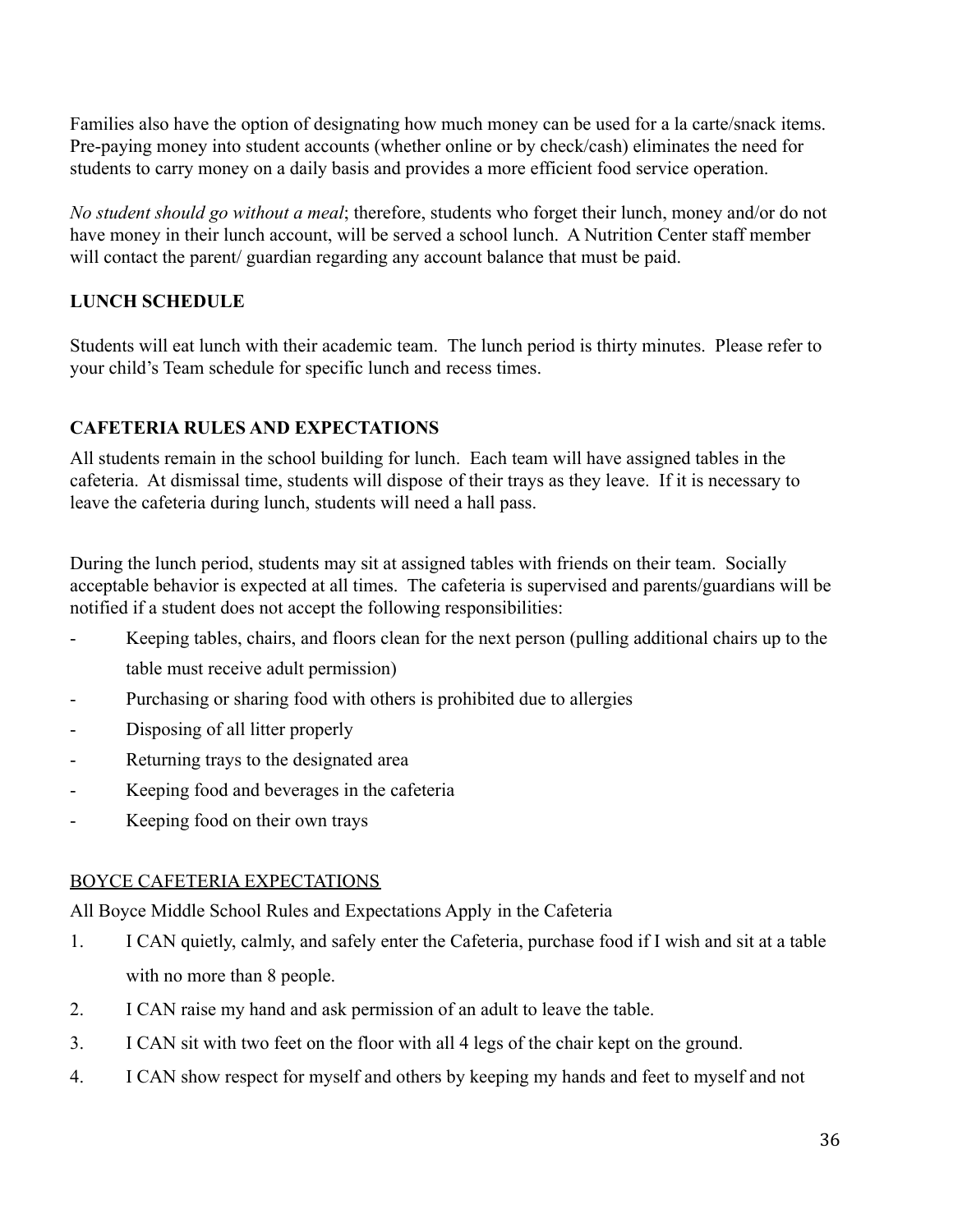misusing the eating and drinking utensils provided, nor by mixing or throwing foods.

- 5. I CAN speak with an indoor voice only to those at my table and not speak of things which are impolite.
- 6. I CAN look out for my classmates and alert an adult if one of my classmates is not feeling well or having a problem.
- 7. I CAN clean up my area when my table is dismissed.
- 8. I CAN calmly assemble with my classmates at the exit doors, avoid touching the lights and wait for my teachers.

## **\_\_\_\_\_\_\_\_\_\_\_\_\_\_\_\_\_\_\_\_\_\_\_\_\_\_\_\_\_\_\_\_\_\_\_\_\_\_\_\_\_\_\_\_\_\_\_\_\_\_\_\_\_\_\_\_\_\_\_\_\_\_\_MISCELLANEOUS**

## **DAMAGED ITEMS**

Students are responsible for all items assigned to or used by them. They will be required to reimburse the School District for anything lost, damaged, or defaced. This includes texts, library books, school materials, facilities, computers, iPads, iPad accessories and school property.

## **GYM LOCKERS AND ATTIRE**

To prevent loss of personal items during gym class:

- Keep personal valuables in locked student lockers
- Use a personal combination lock on gym lockers during class *(lock must be labeled with name*

#### *and homeroom section and combination must be registered with phys ed teacher)*

Give small personal items to the gym teacher

#### **SCHOOL SNACKS**

Due to concerns regarding food allergies and sensitivities, as well as housekeeping issues, food is not permitted for treats. If a student wishes to share a treat with classmates, non-food items such as books, pencils, games or supplies for the classroom are recommended.

## **WATER BOTTLES**

All students and staff have access to water fountains throughout the school building. Our water fountains are cleaned regularly, properly maintained, and accessible to everyone. We recognize that students may need additional hydration throughout the school day. Students are permitted to have refillable water bottles in class. At the discretion of the classroom teacher, students may lose this privilege if the water bottle becomes a distraction to the learning environment.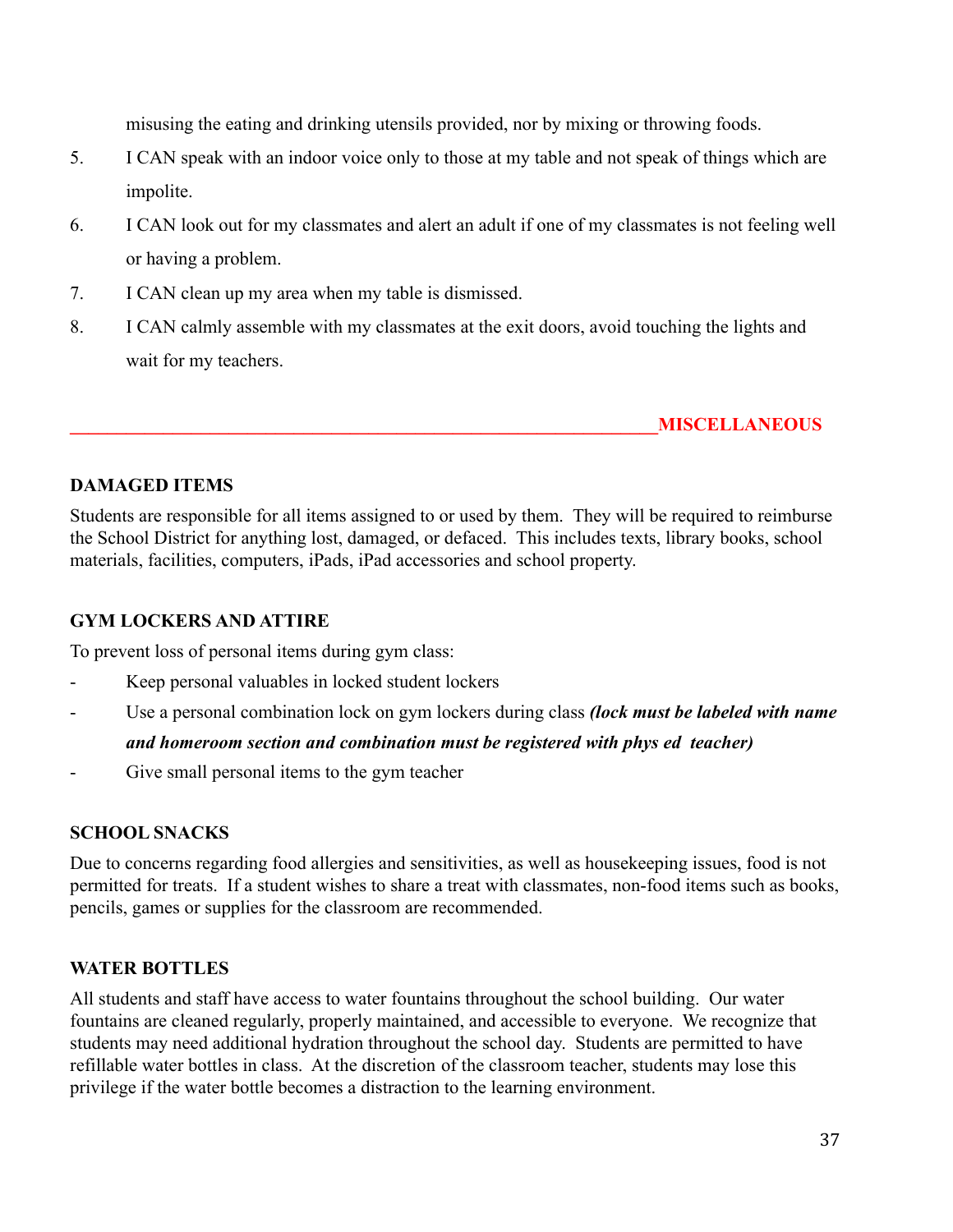General Guidelines for Water Bottle Usage at Boyce MS:

- Students are permitted to carry water bottles at Boyce Middle School
- Students are only permitted to have WATER in the water bottle
- Reusable/ refillable bottles are preferred
- If the water bottle is interfering with the learning of the student/ other students the teacher will ask the student to remove the water bottle from the classroom (i.e. put the bottle in their locker)
- Water bottles should be kept under the students' desks and away from any technology and/ or device

## **STUDENT PICTURES**

A professional photographer takes pictures of the students twice a year. Parents will receive instructions as to the procedure for purchasing these pictures. Anyone who misses this day or needs retakes will be notified at a later date.

## **TELEPHONE CALLS**

Telephone calls to the school requesting that messages from parents be delivered to students should be restricted to emergency situations only. We encourage students to refrain from calling home during the school day. However, if a student needs to call home, he or she must come to the office. Students are not permitted to use cell phones during the school day. **Cell phones must remain in the students' backpacks in their lockers.** Disciplinary action may be taken if a student has a phone in their possession in school.

## **\_\_\_\_\_\_\_\_\_\_\_\_\_\_\_\_\_\_\_\_\_\_\_\_\_\_\_\_\_\_\_\_\_\_\_\_\_\_\_\_\_\_\_\_\_\_\_\_\_\_\_\_\_\_\_\_HEALTH AND WELLNESS**

## **[HEALTH SERVICES](https://www.uscsd.k12.pa.us/Page/113)**

[Diabetes Management](https://www.uscsd.k12.pa.us/cms/lib/PA01000033/Centricity/Domain/17/209.2%20-%20Diabetes%20Management.pdf) (Policy 209.2)The Upper St. Clair School District recognizes the need for immediate safety of students with diabetes as well as their long term health. Diabetic school orders are required for each school year. The school nurses collaborate as a team with each family individually and their diabetic provider to create a plan for their student to ensure they are ready to learn and participate fully in school activities while minimizing the possibility of diabetes-related emergencies. Students who plan to self-administer and monitor their diabetes will need to have a written statement pertaining to this in their diabetes school orders or have the [Carry and](https://www.uscsd.k12.pa.us/cms/lib/PA01000033/Centricity/Domain/17/210.1%20AR%20-%20Carry%20and%20Self-Administration%20of%20Emergency%20Medications%20Form.pdf) [Self-Administration of Emergency Medications Form](https://www.uscsd.k12.pa.us/cms/lib/PA01000033/Centricity/Domain/17/210.1%20AR%20-%20Carry%20and%20Self-Administration%20of%20Emergency%20Medications%20Form.pdf) completed by their diabetic provider.

[Food Allergy Management](https://www.uscsd.k12.pa.us/cms/lib/PA01000033/Centricity/Domain/17/209.1%20-%20Food%20Allergy%20Management.pdf) (Policy 209.1)

[Health Examinations-Screenings](https://www.uscsd.k12.pa.us/cms/lib/PA01000033/Centricity/Domain/17/209%20-%20Health%20Examinations-Screenings.pdf) (Policy 209)

Immunizations and Communicable Diseases (Policy 203 and Administrative Regulations)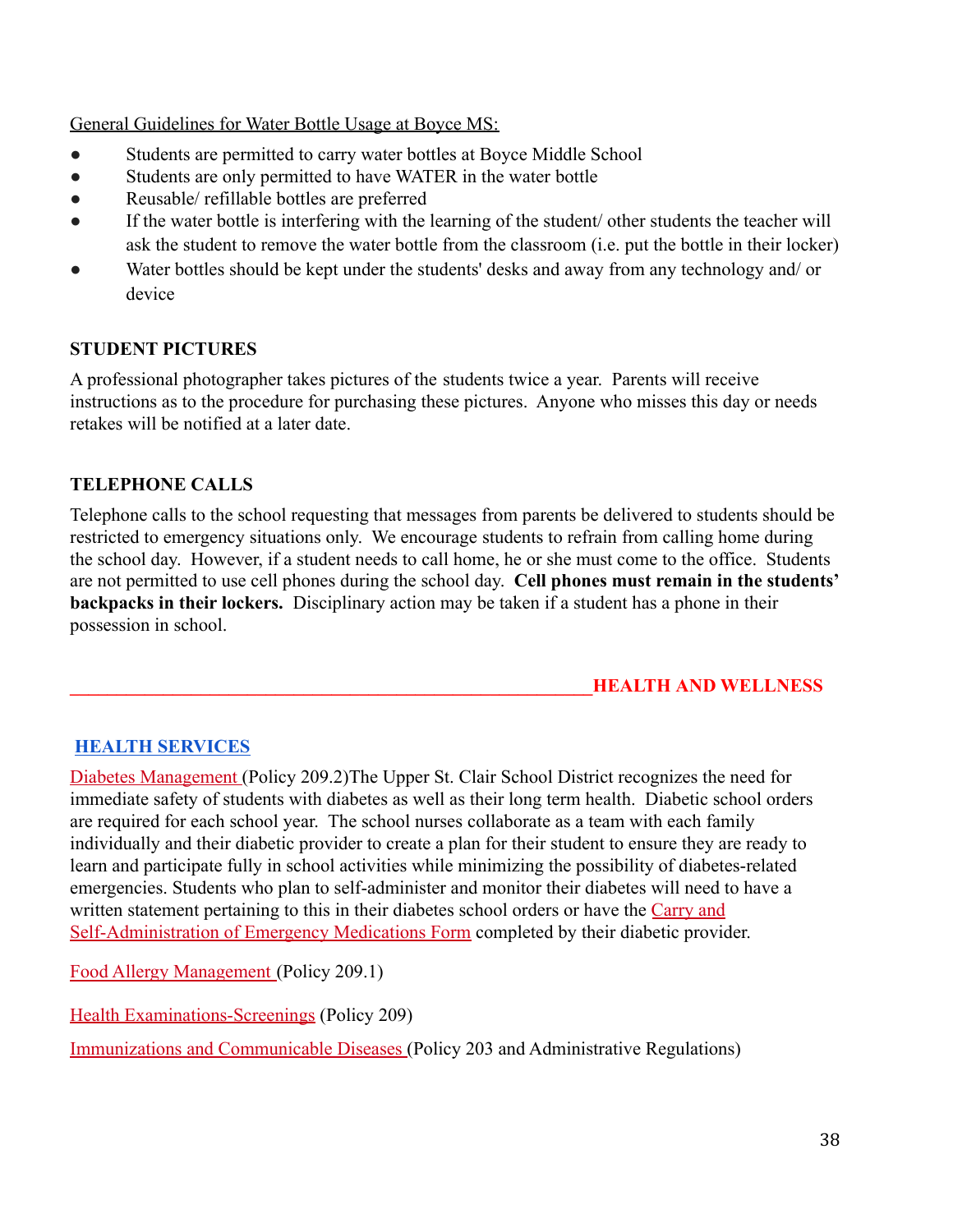[Medications](https://www.uscsd.k12.pa.us/cms/lib/PA01000033/Centricity/Domain/17/210%20-%20Medications.pdf) (Policy 210): A violation of the medication policy may result in student discipline under the Code of Student Conduct.

[Possession-Administration of Asthma Inhalers-Epinephrine](https://www.uscsd.k12.pa.us/cms/lib/PA01000033/Centricity/Domain/17/210.1%20-%20Possession_Administration%20of%20Asthma%20Inhalers-Epinephrine%20Auto-Injectors%20.pdf) Auto-Injectors (Policy 210.1)

[Carry and Self-Administration of Emergency Medications](https://www.uscsd.k12.pa.us/cms/lib/PA01000033/Centricity/Domain/17/210.1%20AR%20-%20Carry%20and%20Self-Administration%20of%20Emergency%20Medications%20Form.pdf) Form

[Administering Naloxone](https://www.uscsd.k12.pa.us/cms/lib/PA01000033/Centricity/Domain/17/Policy%206022%20-%20Administering%20Naloxone.pdf) (Policy 6022) (Policy 823)

[Food Services](https://www.uscsd.k12.pa.us/cms/lib/PA01000033/Centricity/Domain/17/3032%20-%20Food%20Services.pdf) (Policy 3032) (Policy 808)

## **SCHOOL NURSE**

The Boyce Middle School Health Office is staffed by a registered nurse every day. Please feel free to phone the school office if you would like to speak with the nurse or have any health related questions:

Holly Fisher, RN, CSN, Department Chair, 412-833-1600 x5005 Milica Peltz, RN, 412-833-1600 x5005

When in the building, the school nurse renders emergency first aid. Certified personnel administer necessary aid when the nurse is not available. Children with a communicable disease are required to remain out of school for the protection of others. The school nurse develops programs to prevent the spread of communicable diseases such as head lice and ringworm and may set policy that determines when it is appropriate for infected children to return to school.

## Other Health and Safety Requirements:

Students and families are expected to comply with all health and safety requirements set forth in the District's Health and Safety Plan(s). Failure to comply may result in student discipline consistent with the degree of violation. A copy of the District's Plan and the applicable health and safety requirements are available on the District's website at [www.uscsd.k12.pa.us.](http://www.uscsd.k12.pa.us) In the event a provision of the Health and Safety Plan conflicts with any duly adopted Board Policy, the Plan provisions will apply so long as the Plan is in place.

## **\_\_\_\_\_\_\_\_\_\_\_\_\_\_\_\_\_\_\_\_\_\_\_\_\_\_\_\_\_\_\_\_\_\_\_\_DISCIPLINE CODE AND STUDENT CONDUCT**

#### [Student Discipline](https://www.uscsd.k12.pa.us/cms/lib/PA01000033/Centricity/Domain/17/218%20-%20Student%20Discipline.pdf) (Policy 218)

The District believes that student conduct is closely related to learning. An effective educational program requires a safe and comfortable school environment.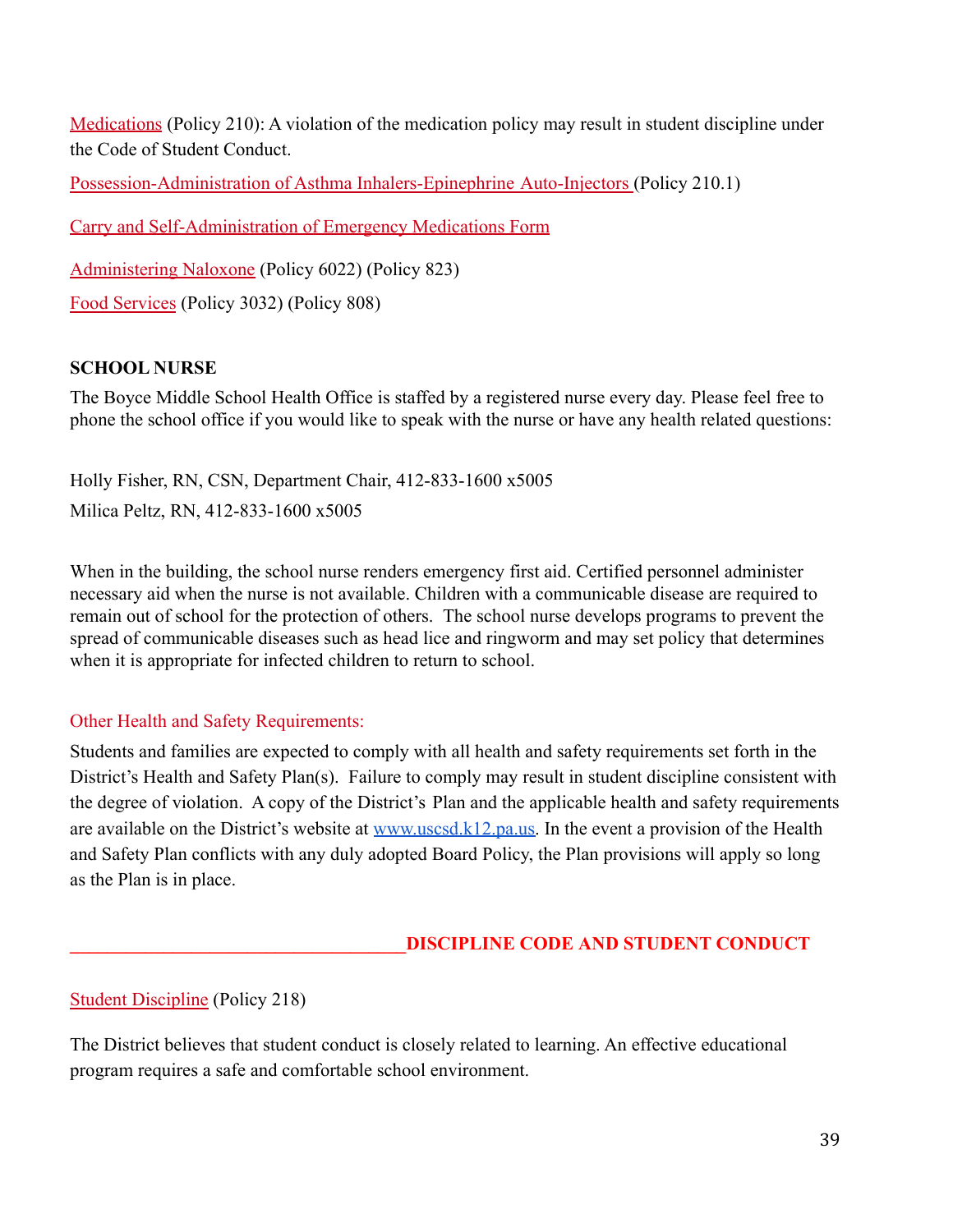Student discipline and the enforcing of school rules will be done respectfully, promptly, consistently, confidentially, and equitably regardless of the personal characteristics of the individual student. Discipline is motivated by the intent to correct and promote positive behavior and growth, as well as to maintain order.

The Board shall adopt a Code of Student Conduct to govern student discipline, and students shall not be subject to disciplinary action because of race, sex, color, religion, sexual orientation, national origin or handicap/disability. Each student must adhere to Board policies and the Code of Student Conduct governing student discipline

Any student disciplined by a District employee shall have the right to notice of the infraction.

## **Off-Campus Activities**

This policy shall also apply to student conduct that occurs off school property and would otherwise violate the Code of Student Conduct if any of the following circumstances exist:

- 1. The conduct occurs during the time the student is traveling to and from school or traveling to and from school-sponsored activities, whether or not via school district furnished transportation.
- 2. The student is a member of an extracurricular activity and has been notified that particular off-campus conduct could result in exclusion from such activities.
- 3. Student expression or conduct materially and substantially disrupts the operations of the school, or the administration reasonably anticipates that the expression or conduct is likely to materially and substantially disrupt the operations of the school.
- 4. The conduct has a direct nexus to attendance at school or a school-sponsored activity, for example, a transaction conducted outside of school pursuant to an agreement made in school, that would violate the Code of Student Conduct if conducted in school.
- 5. The conduct involves the theft of vandalism of school property.
- 6. There is a relationship between the proximity of learning or timing of the conduct in relation to a student's attendance at school or school-sponsored activities.
- 7. The conduct constitutes bullying or harassment or cyberbullying as defined by Board Policy.

## **Boyce Office Disciplinary Report (ODR)**

The official written notification of a violation of the Discipline Code is the Boyce Office Disciplinary Report (ODR). This includes an explanation of behavior and the administrative action taken. Parents/ guardians will be contacted if an ODR is issued. A copy of the ODR will be provided to parents/ guardians when a suspension is issued.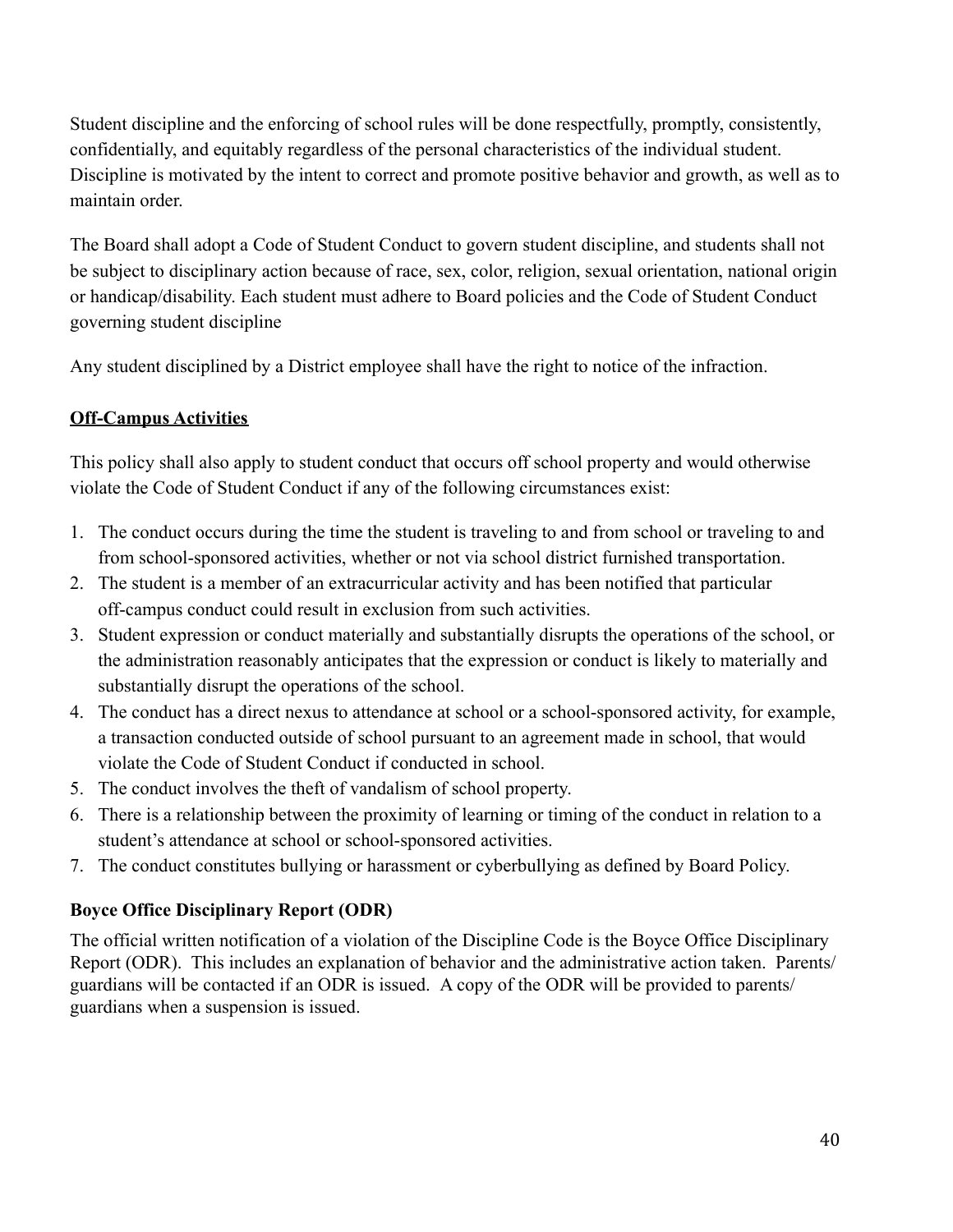## **Reasonable and Necessary Rules and Regulations for Boyce Middle School**

**As it would be impossible to identify and list all types of inappropriate behavior or action, disciplinary consequences will be administered based on an individual basis for violations not covered in the policy at the discretion of the building administrators.**

| <b>MINOR VIOLATIONS</b>                                                                                                                            | <b>POSSIBLE Administrative Actions</b>                                                                                           |
|----------------------------------------------------------------------------------------------------------------------------------------------------|----------------------------------------------------------------------------------------------------------------------------------|
| <b>Excessive Noise</b>                                                                                                                             | Warning, Detention, and/ or ODR                                                                                                  |
| Unjustified tardiness to assigned places                                                                                                           | Warning, Detention, and/ or ODR                                                                                                  |
| Disorder/ disruption in class or hall                                                                                                              | Warning, Detention, and/ or ODR                                                                                                  |
| Damaging books or other materials                                                                                                                  | Payment, possible suspension, withholding<br>materials                                                                           |
| Loitering in the halls or lavatory                                                                                                                 | Warning, Detention, and/ or ODR                                                                                                  |
| Poor conduct in the Nutrition Center                                                                                                               | Corrective action such as clean up, alternative<br>eating area assigned, Warning, Detention, and/<br>or ODR                      |
| Failure to pay library or other financial<br>obligations, return school materials (including<br>Chromebook) such as books, equipment,<br>supplies. | Payment, possible detention, suspension,<br>withholding materials, and/ or withholding<br>report card                            |
| Gum Chewing                                                                                                                                        | Warning, Detention, and/ or ODR                                                                                                  |
| Class cut                                                                                                                                          | Warning, Detention, and/ or ODR                                                                                                  |
| Any behavior which is a distraction to the<br>educational process, but does not endanger the<br>safety of people or property.                      | Warning, Detention, and/ or ODR                                                                                                  |
| Cheating                                                                                                                                           | Possible failure for that piece of work,<br>Detention, and/ or ODR                                                               |
| Violation of activity rules                                                                                                                        | Warning, Detention, and/ or ODR, suspension<br>from activity                                                                     |
| <b>MAJOR VIOLATIONS</b>                                                                                                                            | <b>POSSIBLE Administrative Action (ODR will</b><br>be issued for major infractions)                                              |
| Repeated minor infractions, increasing in<br>duration and intensity                                                                                | May include, but not limited to:<br>counseling within the school, parental<br>conference, loss of school privileges, transfer to |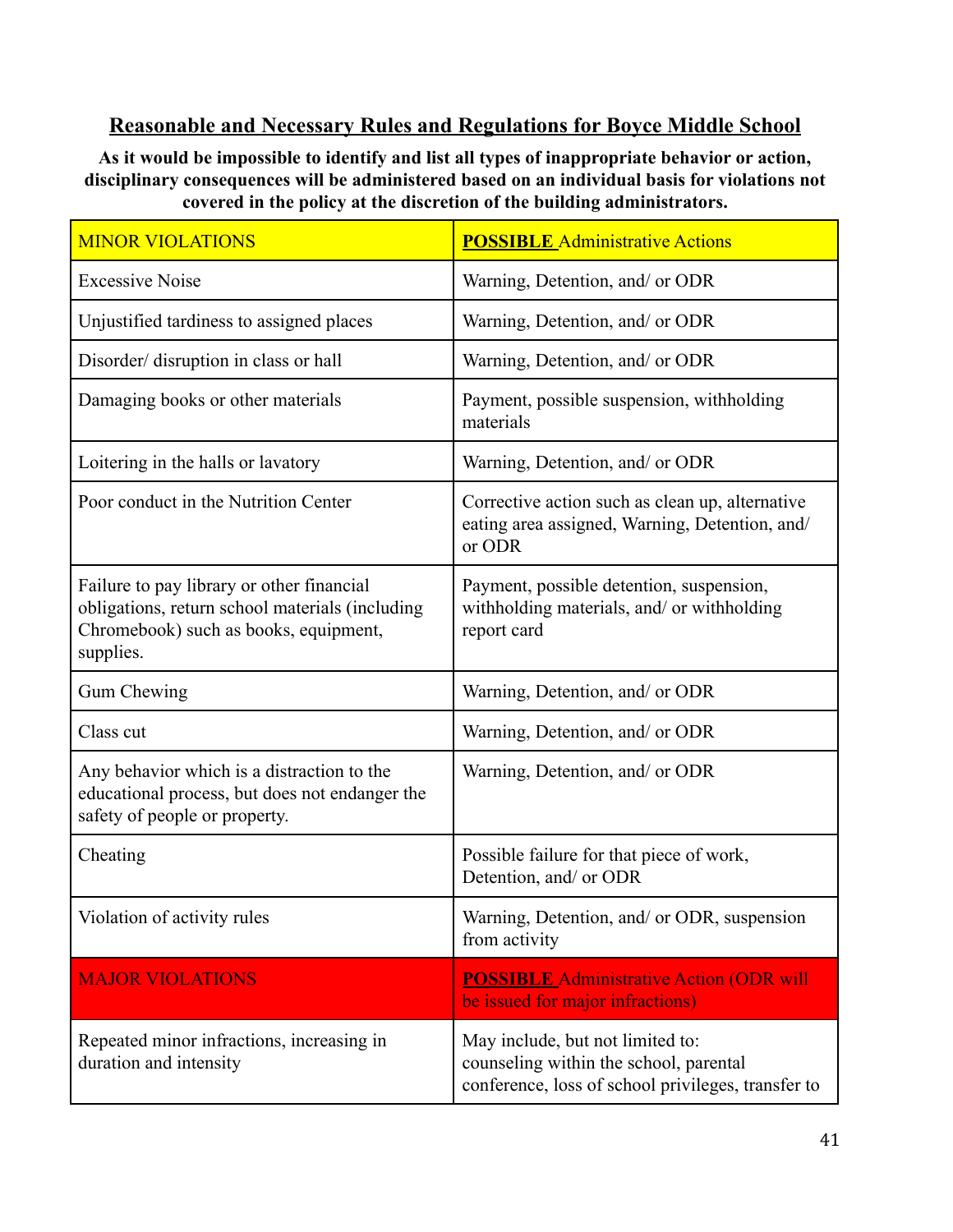|                                                                                                                                   | another school building, classroom or school<br>bus, exclusion from school-sponsored activities,<br>detention, suspension, expulsion from school,<br>and /or counseling/therapy outside of school.<br>Possible criminal prosecution.                                                                                                                                     |
|-----------------------------------------------------------------------------------------------------------------------------------|--------------------------------------------------------------------------------------------------------------------------------------------------------------------------------------------------------------------------------------------------------------------------------------------------------------------------------------------------------------------------|
| Throwing objects at vehicles, school, or people                                                                                   | Detention, suspension, possible criminal<br>prosecution, removal of privileges                                                                                                                                                                                                                                                                                           |
| Leaving school grounds without permission                                                                                         | Detention, suspension, police notified, removal<br>of privileges                                                                                                                                                                                                                                                                                                         |
| Profanity/ disrespectful speech or actions                                                                                        | Detention, suspension, possible criminal<br>prosecution, possible expulsion                                                                                                                                                                                                                                                                                              |
| Fighting or rowdy/ physical behavior that<br>disturbs the learning environment and/ or<br>threatens the safety of others          | Detention, suspension, possible criminal<br>prosecution, possible expulsion                                                                                                                                                                                                                                                                                              |
| Theft                                                                                                                             | Restitution where possible, Detention,<br>suspension, possible criminal prosecution,<br>payment                                                                                                                                                                                                                                                                          |
| Vandalism and defacing school property and/ or<br>the property of others (including the<br>school-issued technology device)       | Payment, Detention, suspension, possible<br>criminal prosecution                                                                                                                                                                                                                                                                                                         |
| Tampering with safety equipment, such as fire<br>alarms, smoke detectors, fire extinguishers,<br>sprinklers, surveillance cameras | Detention, suspension, possible criminal<br>prosecution, Fire Marshall notified, payment,<br>possible expulsion                                                                                                                                                                                                                                                          |
| Possession and/ or ignition of any fireworks,<br>smoke bombs, matches, lighters, incendiary<br>devices, etc.                      | May include, but not limited to:<br>counseling within the school, parental<br>conference, loss of school privileges, transfer to<br>another school building, classroom or school<br>bus, exclusion from school-sponsored activities,<br>detention, suspension, expulsion from school,<br>and /or counseling/therapy outside of school.<br>Possible criminal prosecution. |
| Misuse/ abuse/ forgery of early dismissals, hall<br>passes, excuses, and/ or other school<br>communications                       | Detention, suspension, possible criminal<br>prosecution, possible expulsion                                                                                                                                                                                                                                                                                              |
| <b>Bullying-Cyberbullying (Policy 249)</b>                                                                                        | May include, but not limited to:<br>counseling within the school, parental                                                                                                                                                                                                                                                                                               |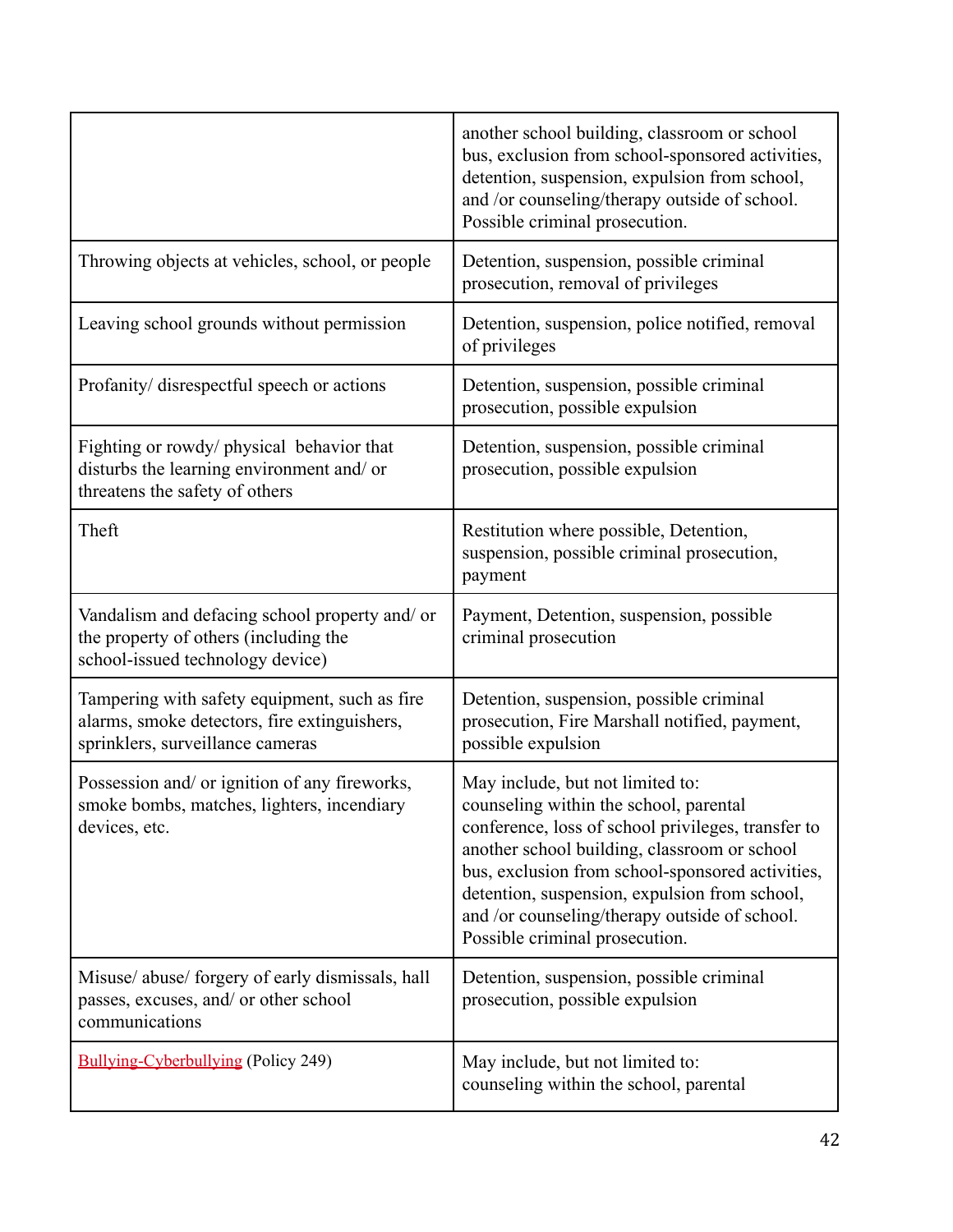|                                                 | conference, loss of school privileges, transfer to<br>another school building, classroom or school<br>bus, exclusion from school-sponsored activities,<br>detention, suspension, expulsion from school,<br>and /or counseling/therapy outside of school.<br>Possible criminal prosecution.                                                                               |
|-------------------------------------------------|--------------------------------------------------------------------------------------------------------------------------------------------------------------------------------------------------------------------------------------------------------------------------------------------------------------------------------------------------------------------------|
| Weapons (Policy 218.1)                          | May include, but not limited to:<br>counseling within the school, parental<br>conference, loss of school privileges, transfer to<br>another school building, classroom or school<br>bus, exclusion from school-sponsored activities,<br>detention, suspension, expulsion from school,<br>and /or counseling/therapy outside of school.<br>Possible criminal prosecution. |
| Terroristic Threats (Policy 218.2)              | May include, but not limited to:<br>counseling within the school, parental<br>conference, loss of school privileges, transfer to<br>another school building, classroom or school<br>bus, exclusion from school-sponsored activities,<br>detention, suspension, expulsion from school,<br>and /or counseling/therapy outside of school.<br>Possible criminal prosecution. |
| <b>Tobacco and Vaping Products (Policy 222)</b> | May include, but not limited to:<br>counseling within the school, parental<br>conference, loss of school privileges, transfer to<br>another school building, classroom or school<br>bus, exclusion from school-sponsored activities,<br>detention, suspension, expulsion from school,<br>and /or counseling/therapy outside of school.<br>Possible criminal prosecution. |
| <b>Electronic Devices</b> (Policy 237)          | May include, but not limited to:<br>counseling within the school, parental<br>conference, loss of school privileges, transfer to<br>another school building, classroom or school<br>bus, exclusion from school-sponsored activities,<br>detention, suspension, expulsion from school,<br>and /or counseling/therapy outside of school.<br>Possible criminal prosecution. |
| Hazing (Policy 247)                             | May include, but not limited to:<br>counseling within the school, parental                                                                                                                                                                                                                                                                                               |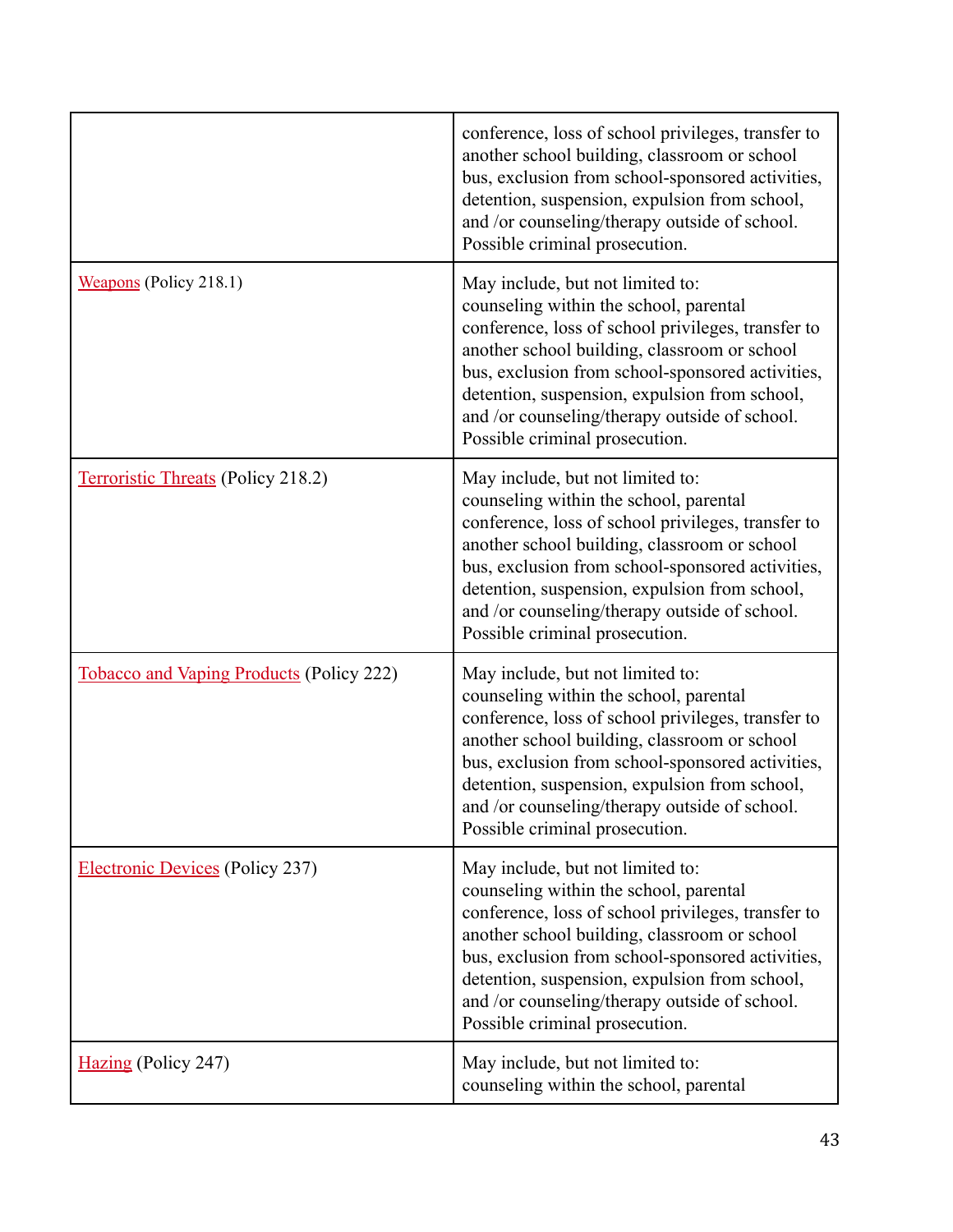|                                                                                                                                                                                                                                                                                                                                                                                                                                                                                                                  | conference, loss of school privileges, transfer to<br>another school building, classroom or school<br>bus, exclusion from school-sponsored activities,<br>detention, suspension, expulsion from school,<br>and /or counseling/therapy outside of school.<br>Possible criminal prosecution.                                                                               |
|------------------------------------------------------------------------------------------------------------------------------------------------------------------------------------------------------------------------------------------------------------------------------------------------------------------------------------------------------------------------------------------------------------------------------------------------------------------------------------------------------------------|--------------------------------------------------------------------------------------------------------------------------------------------------------------------------------------------------------------------------------------------------------------------------------------------------------------------------------------------------------------------------|
| <b>Nondiscrimination and Title IX Sexual</b><br>Harassment (Policy 103)                                                                                                                                                                                                                                                                                                                                                                                                                                          | May include, but not limited to:<br>counseling within the school, parental<br>conference, loss of school privileges, transfer to<br>another school building, classroom or school<br>bus, exclusion from school-sponsored activities,<br>detention, suspension, expulsion from school,<br>and /or counseling/therapy outside of school.<br>Possible criminal prosecution. |
| Engaging in conduct that violates the Criminal<br>Code, the laws of Pennsylvania, Township of<br>Upper St. Clair ordinances or its published-<br>posted policies and regulations- and- Any<br>behavior resulting in unsafe conditions or that<br>interferes with the rights of others or that<br>violates the policies of Upper St. Clair School<br>District: Including but not limited to the policies<br>mentioned in our District Common Handbook<br>and the Boyce Middle School Student/ Family<br>Handbook. | May include, but not limited to:<br>counseling within the school, parental<br>conference, loss of school privileges, transfer to<br>another school building, classroom or school<br>bus, exclusion from school-sponsored activities,<br>detention, suspension, expulsion from school,<br>and /or counseling/therapy outside of school.<br>Possible criminal prosecution. |

#### **\_\_\_\_\_\_\_\_\_\_\_\_\_\_\_\_\_\_\_\_\_\_\_\_\_\_\_\_\_\_\_\_\_\_\_\_\_\_\_\_\_\_\_\_\_SCHOOL DISTRICT BOARD POLICIES**

#### **Additional Information Regarding Student Conduct Policies and Procedures**

#### [Bullying-Cyberbullying](https://www.uscsd.k12.pa.us/cms/lib/PA01000033/Centricity/Domain/17/249%20-%20Bullying-Cyberbullying.pdf) (Policy 249)

The District is committed to providing a safe, positive learning environment for students. The District recognizes that bullying creates an atmosphere of fear and intimidation, detracts from the safe environment necessary for student learning, and may lead to more serious violence. Therefore, the Upper St. Clair School District prohibits bullying by all students.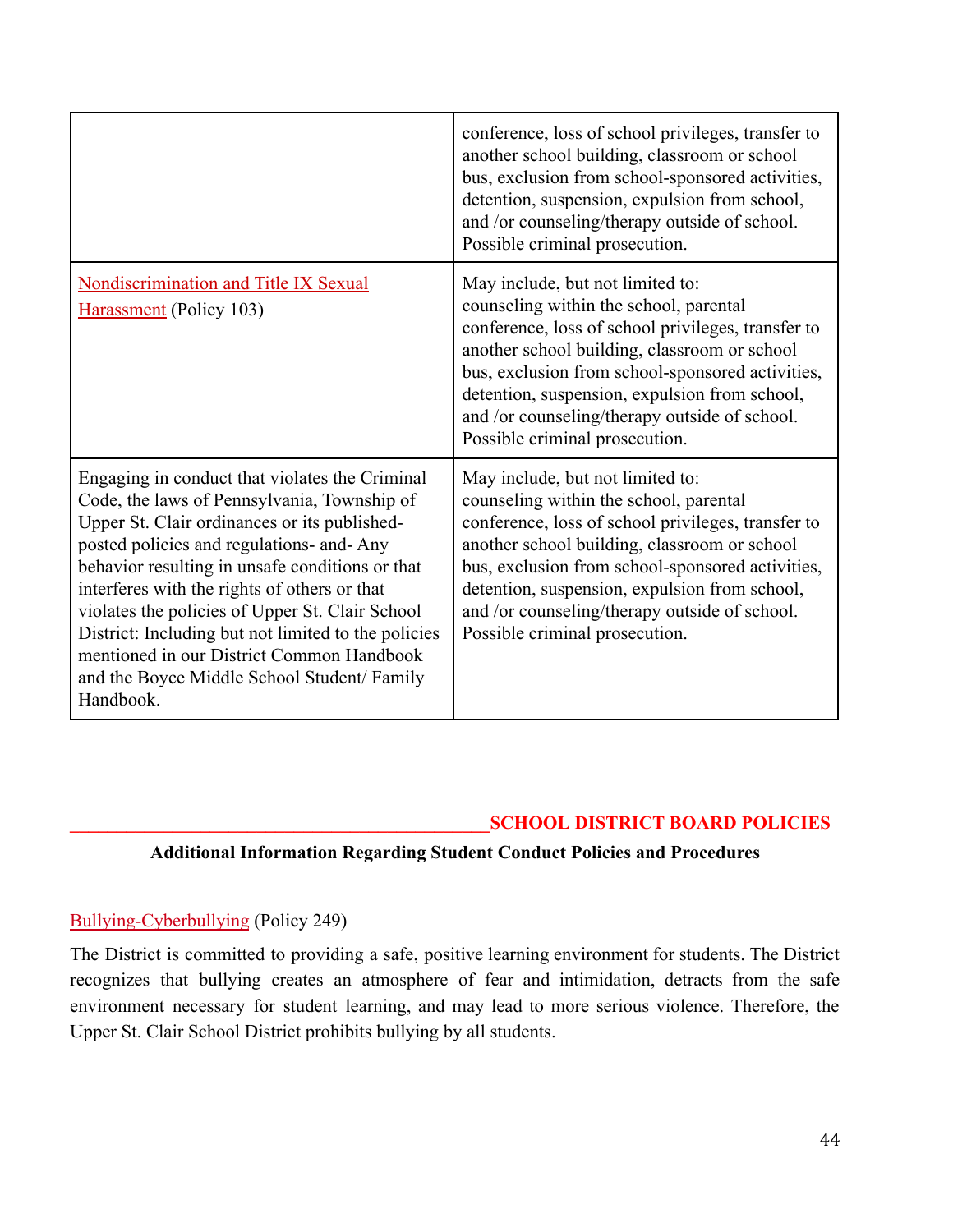Bullying is defined as intentional electronic, written, verbal or physical act or series of acts directed at another student or students, that is severe, persistent or pervasive and has the effect of substantially interfering with a student's education, Creating an environment that a reasonable person in the complainant's situation would find threatening, intimidating or abusive, or causing a substantial disruption of the orderly operation of school. Cyberbullying is included within the definition of bullying.

Students are encouraged to use the district's report form, available from the building principal, or to put the complaint in writing; however, oral complaints shall be accepted and documented. The person accepting the complaint shall handle the report objectively, neutrally and professionally, setting aside personal biases that might favor or disfavor the student filing the complaint or those accused of a violation of this policy.

A student who violates this policy shall be subject to appropriate disciplinary action consistent with the Code of Student Conduct.

## [Weapons](https://www.uscsd.k12.pa.us/cms/lib/PA01000033/Centricity/Domain/17/218.1%20-%20Weapons.pdf) (Policy 218.1)

Possession or use of weapons in the school setting (school grounds, school sponsored activities, in any student vehicle on students grounds, or traveling to or from school) is a threat to the safety of students and staff and is prohibited by the law.

The term "weapons" includes but is not limited to any knife, cutting instrument, cutting tool, nunchaku, firearm, shotgun, rifle, replica of a weapon, any other tool, instrument or implement capable of inflicting serious bodily injury and replica of weapon.

The Board shall expel for a period of not less than one (1) year any student who violates this policy. Expulsion will be given following formal due process proceedings required by law and Board Policy. The Superintendent may recommend modifications of the expulsion requirements on a case-by-case basis. If the Superintendent is recommending discipline for a weapon policy violation that does not constitute an expulsion, the discipline in lieu of expulsion may be imposed by the Superintendent and does not require Board approval.

#### [Terroristic Threats](https://www.uscsd.k12.pa.us/cms/lib/PA01000033/Centricity/Domain/17/218.2%20-%20Terroristic%20Threats.pdf) (Policy 218.2)

Terroristic threat shall mean a threat communicated either directly or indirectly to commit any crime of violence with the intent to terrorize another; to cause evacuation of a building, place of assembly or facility of public transportation; or to otherwise cause serious public inconvenience, or cause terror or serious public inconvenience with reckless disregard of the risk of causing such terror or inconvenience. Other threats that do not constitute terroristic threats under this policy may be subject to discipline under the Code of Student Conduct.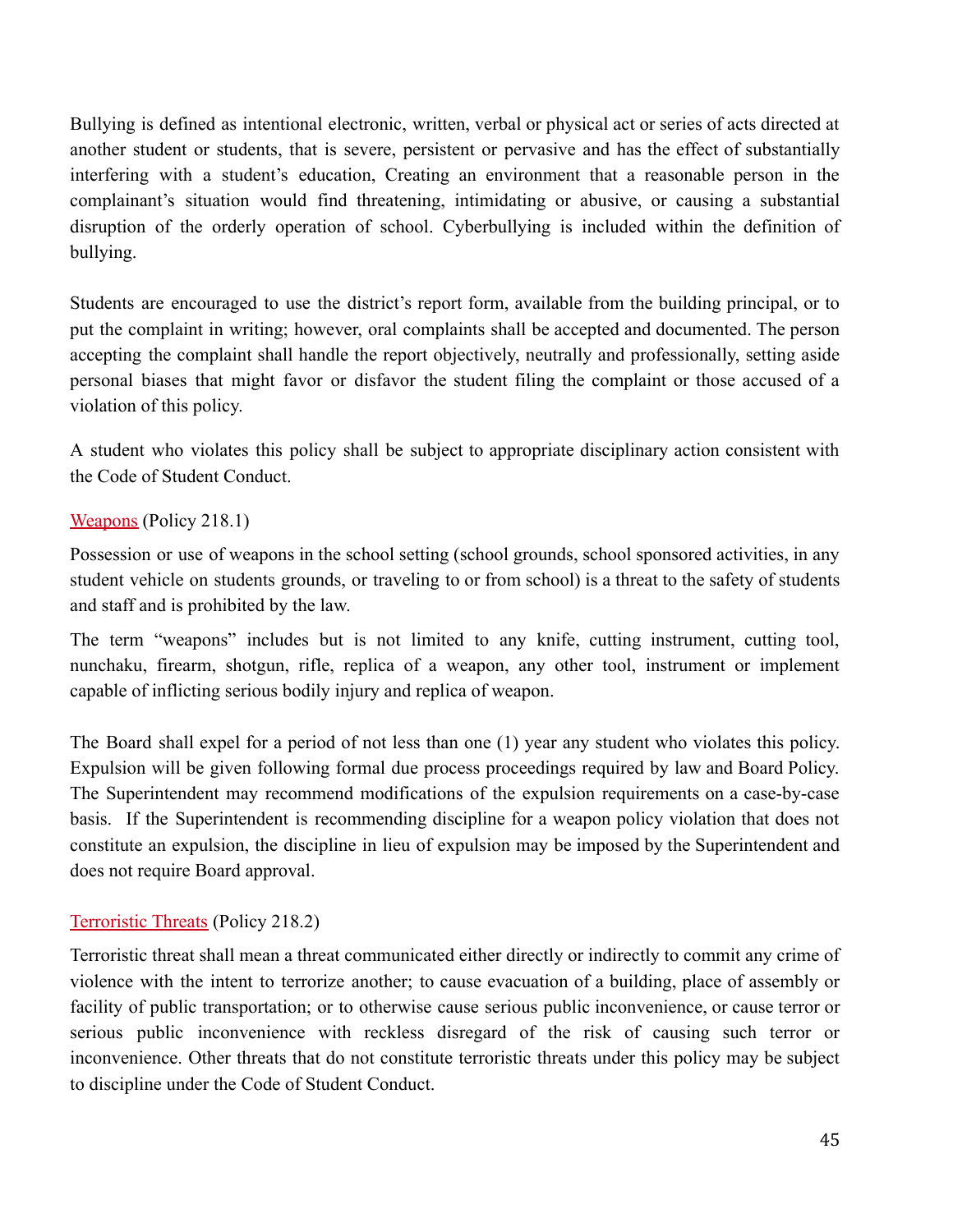#### [Tobacco and Vaping Products](https://www.uscsd.k12.pa.us/cms/lib/PA01000033/Centricity/Domain/17/222%20-%20Tobacco%20and%20Vaping%20Products.pdf) (Policy 222)

The District prohibits student possession, use, purchase and sale of tobacco and vaping products, including Juuls and other electronic cigarettes.

## [Electronic Devices](https://www.uscsd.k12.pa.us/cms/lib/PA01000033/Centricity/Domain/17/237%20-%20Electronic%20Devices.pdf) (Policy 237)

The Board prohibits use of electronic devices by students during the school day in district buildings except as may be specifically permitted by the exceptions in this policy; on district property; on district buses and vehicles; during the times students are under the supervision of the district; and in locker rooms, bathrooms, health suites and other changing areas at anytime. Exceptions may be granted for health and safety emergencies, educational purposes, or when permitted by the building principal or the high school's bring your own device policy.

## [Hazing](https://www.uscsd.k12.pa.us/cms/lib/PA01000033/Centricity/Domain/17/247%20-%20Hazing.pdf) (Policy 247)

Hazing includes intentionally, knowingly, or recklessly, for the purpose of initiating, admitting, or affiliating a student with an organization or for the purpose of continuing or enhancing membership or status in an organization causes, coerces, or forces a student to engage in certain activities or actions set forth in the policy, including any activity that creates a reasonable risk of physical or emotional harm.

## [Nondiscrimination and Title IX Sexual Harassment](https://www.uscsd.k12.pa.us/cms/lib/PA01000033/Centricity/Domain/17/103%20-%20Discrimination-Title%20IX%20Sexual%20Harassment%20Affecting%20Students.pdf) (Policy 103)

The District provides an equal opportunity for all students to achieve their maximum potential through the programs and activities offered in the schools without discrimination on the basis of race, color, age, crred, religion, sex, sexual orientation, ancestry, nation origin, marital status, pregnancy, or disability. The district specifically prohibits discrimination and harassment, including sexual harassment.

#### [Discipline of Students with Disabilities](https://www.uscsd.k12.pa.us/cms/lib/PA01000033/Centricity/Domain/17/113.1%20-%20Discipline%20of%20Students%20with%20Disabilities.pdf) (Policy 113.1)

Students with disabilities who violate the Code of Student Conduct, or engage in inappropriate behavior, disruptive or prohibited activities and/or actions injurious to themselves or others, which would typically result in corrective action or discipline of students without disabilities, shall be disciplined in accordance with state and federal laws and regulations and Board policy and, if applicable, their Individualized Education Program(IEP), Service Agreement, and/or Positive Behavior Support Plan.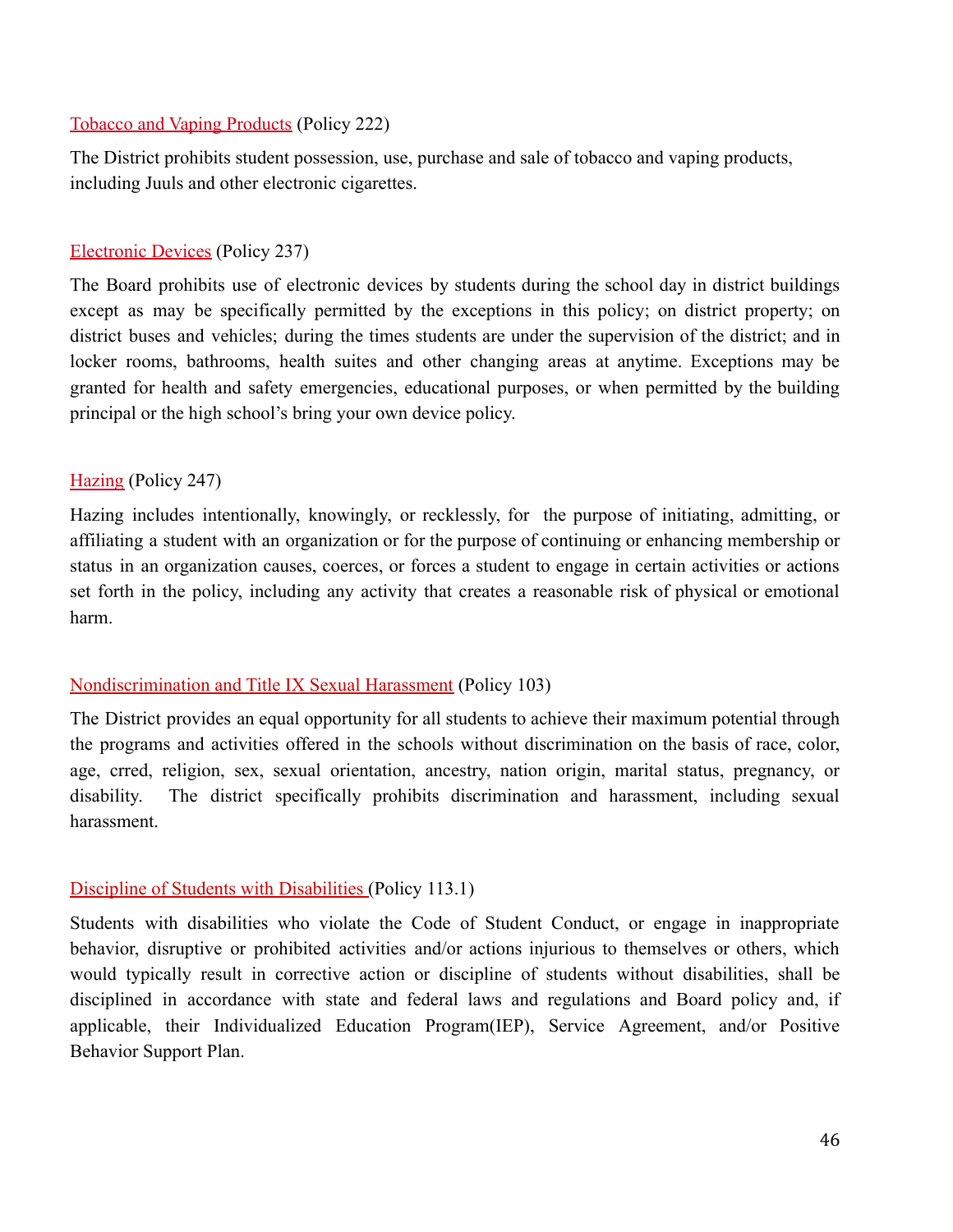## [Suspension and Expulsion](https://www.uscsd.k12.pa.us/cms/lib/PA01000033/Centricity/Domain/17/233%20-%20Suspension%20and%20Expulsion.pdf) (Policy 233)

A student may be given an in-school suspension after being notified of the reason for the in-school suspension and given the opportunity to respond. The student's parent/guardian shall be notified of the in-school suspension, and an in-school suspension lasting more than ten (10) consecutive school days shall require an informal hearing with the principal.

The principal or person in charge of the school may suspend any student out of school for disobedience or misconduct for a period of one (1) to ten (10) consecutive school days and shall immediately notify the parent/guardian in writing when the student is suspended. Prior to being suspended, the student shall be notified of the reason for the suspension and given the opportunity to respond. An informal hearing shall be held for any out of school suspension lasting more than three (3) consecutive school days.

Expulsion is exclusion from school by the Board for a period exceeding ten (10) consecutive school days. The Board may permanently expel from the district rolls any student whose misconduct or disobedience warrants this sanction. No student shall be expelled without an opportunity for a formal hearing before the Board, a duly authorized committee of the Board, or a qualified hearing examiner appointed by the Board, and upon action taken by the Board after the hearing.

## [Searches](https://www.uscsd.k12.pa.us/cms/lib/PA01000033/Centricity/Domain/17/226%20-%20Searches.pdf) (Policy 226)

The District has a strong interest in the health, safety, and welfare of the school community.

School officials have the authority to lawfully search students or their belongings, including lockers, automobiles, electronic devices, purses, backpacks, clothing, and other possessions, without a warrant, when in school, on school grounds, or when under school supervision, if reasonable suspicion that the place or thing to be searched contains prohibited contraband that would be in violation of the law, Board policy, or school rules. The scope and extent of searches must be reasonable in relation to the nature of the suspected evidence. The principal or designee always should be able to articulate what is being looked for and why it is through to be located in the searched area.

Under certain circumstances, random or general searches of students and their belongings, including student lockers or vehicles parked on school property, may be conducted during the school day or upon entry into school buildings or school activities, in the absence of individualized suspicion focused on a particular student or students, for the purpose of finding or preventing entry onto school property or activities of controlled substances, weapons or other dangerous materials to preserve the healthy, safety, and welfare of the school community.

Searches may be conducted at any time, with or without reasonable suspicion, if the student has given knowing and voluntary consent specific to the place or item to be searched regardless of the student's age.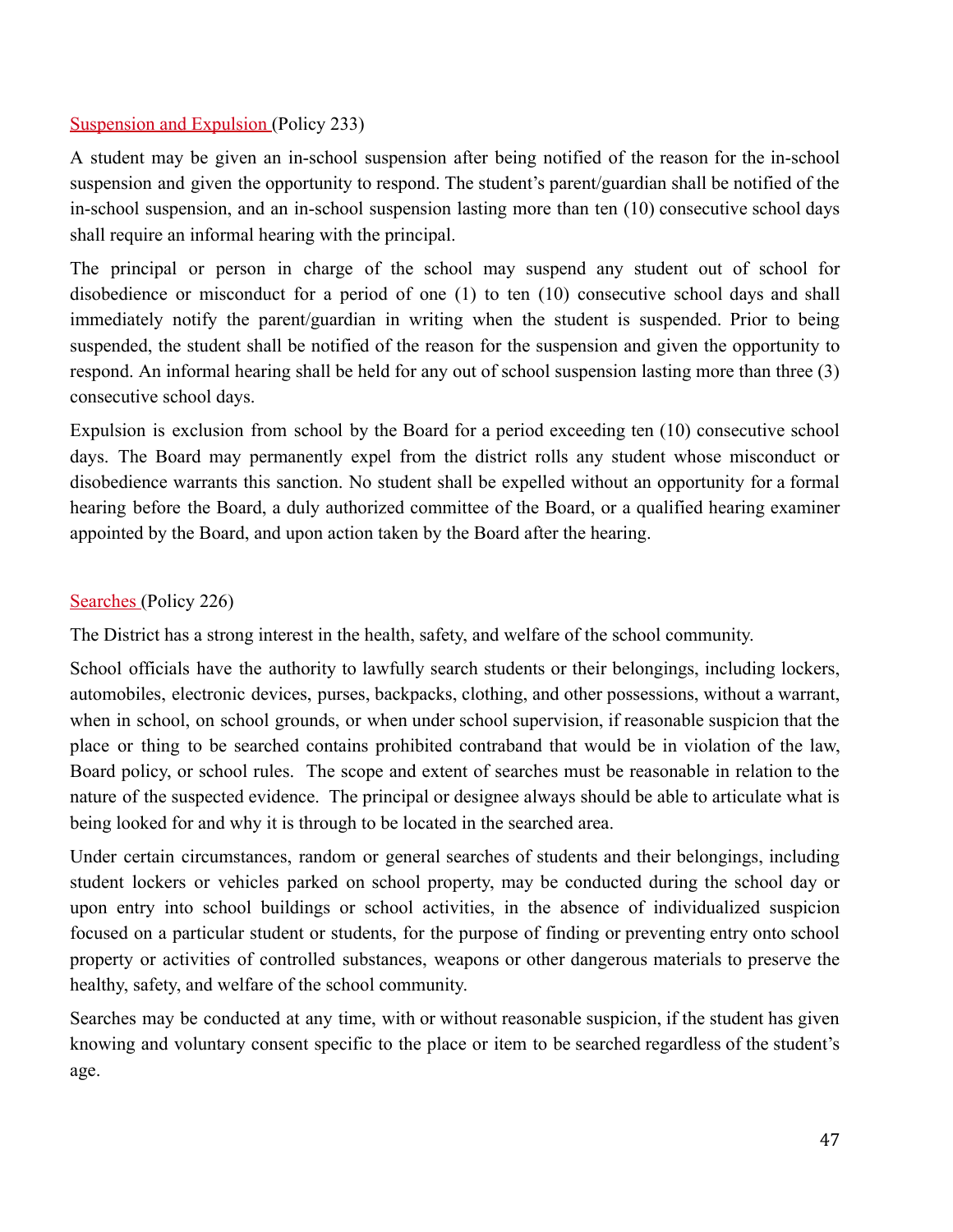The legal standards governing searches initiated by school officials are less strict than the standards applicable to law enforcement authorities in many situations. When searches of students, student belongings, vehicles or lockers are conducted by or at the request of law enforcement officials, with or without the involvement of school staff, the law enforcement officials are solely responsible for ensuring that a warrant has been issued or that the circumstances otherwise permit the search to be lawfully conducted in accordance with the standards applicable to law enforcement actions. School staff will not interfere with or obstruct searches initiated by law enforcement, but may assist when law enforcement officials have requested such assistance and have represented that a warrant has been issued or that they otherwise have proper authority for a lawful search.

Lockers are assigned to or otherwise made available to students as a convenience for the safe storage of books, clothing, school materials and limited personal property, and to facilitate movement between classes and activities and to and from school. Such lockers are and shall remain the property of the School District, and to the extent students have any expectation of privacy of lockers at all, it is very limited. A student locker may be opened and inspected for cleanliness, with or without the consent of the student, whenever there are odors, pests or other indications that a locker contains spoiled food, soiled clothing in need of laundering or similarly unhealthy matter.

Prior to an individual locker search or inspection, the student to whom the locker is assigned shall be notified and be given a reasonable opportunity to be present. However, when there is a reasonable suspicion that a locker contains materials which pose a threat to the health, welfare or safety of the school population, student lockers may be searched without prior notice to the student.

**A comprehensive list of student rights and responsibilities** can be found in Board Policy [235 -](https://www.uscsd.k12.pa.us/cms/lib/PA01000033/Centricity/Domain/17/235%20-%20Student%20Rights%20and%20Responsibilities.pdf) [Student Rights and Responsibilities](https://www.uscsd.k12.pa.us/cms/lib/PA01000033/Centricity/Domain/17/235%20-%20Student%20Rights%20and%20Responsibilities.pdf) and [Chapter 12](http://www.pacodeandbulletin.gov/Display/pacode?file=/secure/pacode/data/022/chapter12/chap12toc.html&d=) of Title 22 of the Pennsylvania Code. No student shall be deprived of equal treatment and equal access to the educational program, due process, a presumption of innocence, and free expression and association, in accordance with Board policy and school rules.

It is the responsibility of each student to:

- · Be honest and ethical: Respect, Responsibility, Honesty.
- · Put forth his/her best efforts in the classroom to develop and improve his/her learning.
- · Contribute to making the school a better place in which to learn.
- Exercise proper care when using school equipment.
- · Assist in protecting the health, safety, and welfare of the school community.
- · Be aware of the rules and policies of the school and follow them.
- Attend school daily and report to all classes on time.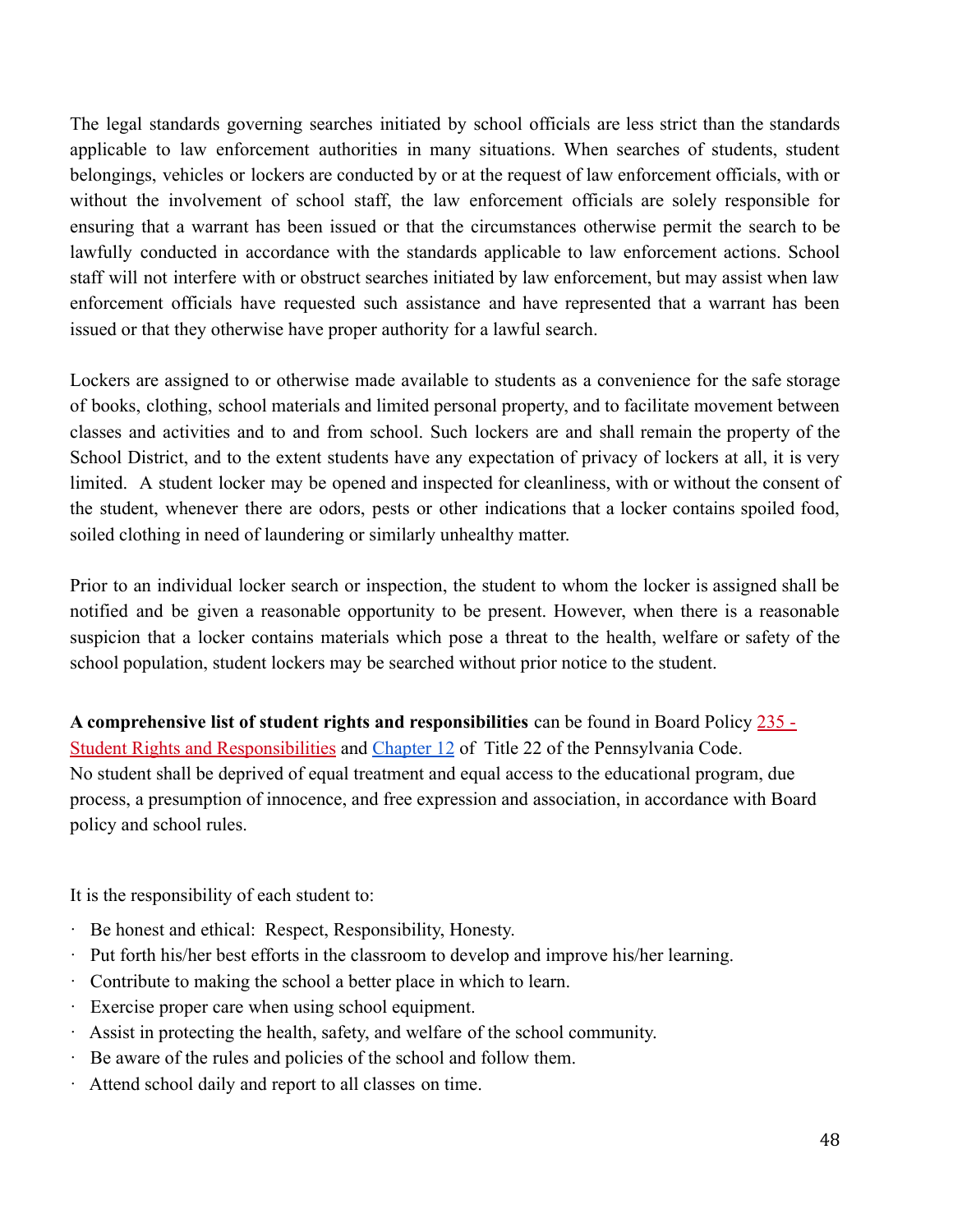- · Make-up work when absent from school.
- Respect school property.
- · Follow the dress code.

Flag Salute (Opening Exercises)

District schools shall provide opening exercises that include a salute to the flag and/or recitation of the Pledge of Allegiance or the National Anthem. Students may decline to recite the Pledge of Allegiance or National Anthem and to salute the flag on the basis of personal belief or religious conviction. Students who choose to refrain from such participation shall respect the rights and interests of classmates who do participate.

**\_\_\_\_\_\_\_\_\_\_\_\_\_\_\_\_\_\_\_\_\_\_\_\_\_\_\_\_\_\_\_\_\_\_\_\_\_\_\_\_\_\_\_\_\_\_\_\_\_\_\_\_\_\_\_\_\_\_TECHNOLOGY @ USCSD**

## **[TECHNOLOGY](https://www.uscsd.k12.pa.us/Domain/870)**

The District complies with CIPA (Children's Internet Protection Act) and monitors student usage of district-issue devices. However, parents/guardians should monitor their child's technology usage to ensure safety and consistency with your family's technology rules/expectations.

All District students are assigned a 1:1 device (iPads K-4, Chromebook 5-12). Students are responsible for any and all damage to their 1:1 device, unless otherwise determined by the Upper St. Clair School District administration. The USCSD Technology Protection Plan (TPP) is available for all 1:1 student devices. The TPP is optional and is NOT required. The TPP will cover a single 1:1 device for the 2021-2022 school year-starting on July 1, 2021 and concluding on June 30, 2022. Please visit this website for more information: [uscsd.store/tpp](http://uscsd.store/tpp)

[Use of the District's Internet and Computer Networks](https://www.uscsd.k12.pa.us/cms/lib/PA01000033/Centricity/Domain/17/3027-UseOfTheDistrictInternetAndComputerNetworks.pdf) (Policy 3027) (Policy 815)

Please visit the district website for more information regarding technology staff, supports, and services: [Technology](https://www.uscsd.k12.pa.us/Domain/870) @ USCSD.

*The Upper St. Clair School District ("District") reserves the right to view or scan any file or software on its computers or passing through its network at any time for any purpose in order to address School District concerns.* All electronic messages contain no right of privacy or confidentiality except where Pennsylvania or Federal law provides for it. The District may inspect the usage of any electronic communications made by any person at any time utilizing District hardware or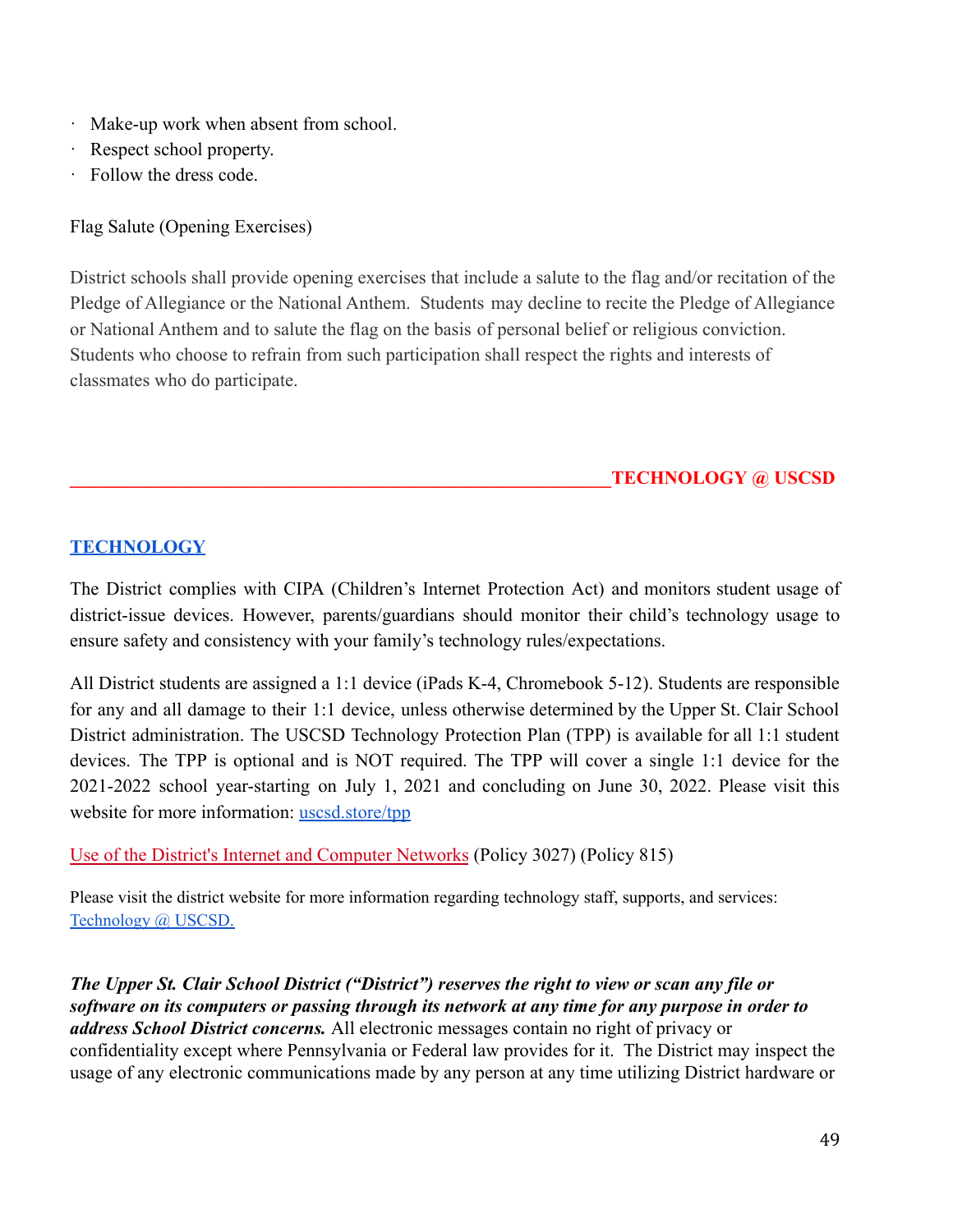passing through the District's network as deemed necessary to address School District concerns to the full extent not expressly prohibited by applicable law.

## *Upper St. Clair School District*

## **Student / Family Chromebook Agreement 2021-2022**

## **I understand that the Chromebook is an educational tool for learning:**

- I will only use my Chromebook for educational purposes.
- I will use my Chromebook in ways that are appropriate and meet the Upper St. Clair School District expectations and policies.
- I will only use my Chromebook in ways that demonstrate academic integrity (i.e. not copying answers, homework, or cheating).
- I will follow the policies outlined in the school handbook and the Acceptable Use Policy anytime I am using my district-issued Chromebook.
- I understand that my Chromebook is subject to inspection at any time without notice because it is the property of the Upper St. Clair School District.

## **I understand that I am responsible for the general care of the Chromebook:**

- I will know where my Chromebook is at all times.
- I understand that the Chromebook is registered to me and is not to be loaned out to others.
- I will ensure that my Chromebook is placed in a secured location when not being used.
- · I will handle my Chromebook carefully (i.e. avoid throwing or dropping device, not placing heavy objects on top, etc.).
- I will keep food and beverages away from my Chromebook.
- I will charge my iPad's battery daily to be prepared for school.

#### **I understand that there are some specific restrictions regarding Chromebook usage:**

- I understand that my Chromebook is not to be taken into a restroom or locker room.
- I understand that pictures, video, apps and other media that are not educational do not belong on my Chromebook
- · I understand that I am not permitted to take pictures or videos of others without their clear permission because doing so is a violation of their privacy and school rules.

#### **I understand the procedures for handling repairs and/ or damages:**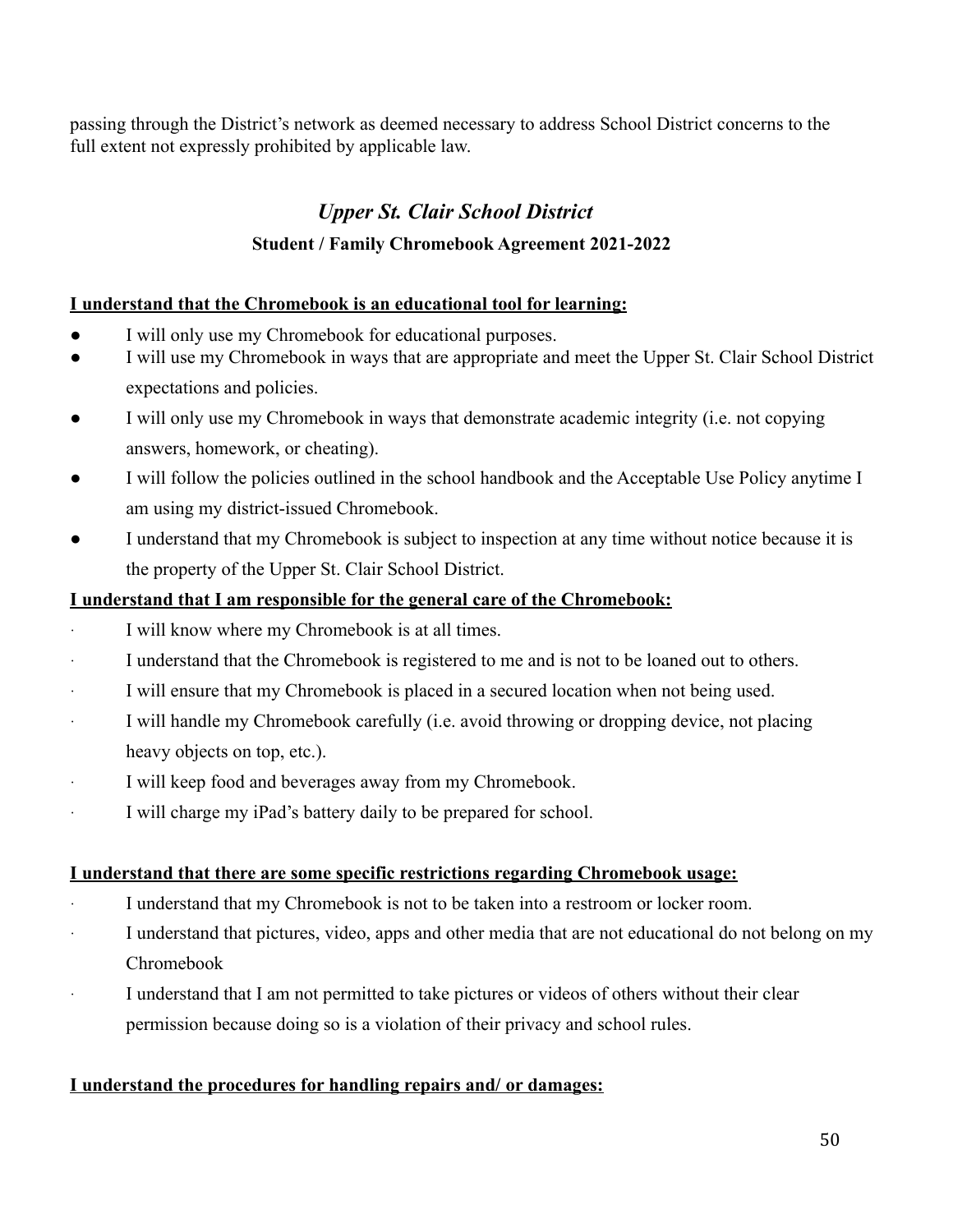- I will not modify or change settings/configurations of the Chromebook.
- I understand that the USCSD Technology Department is responsible for repairing my Chromebook, and I will not attempt to repair or disassemble my device for any reason.
- · I will be responsible for all damage or loss caused intentionally, or for damage caused by neglect or abuse.
- · I will file a report in the Principal's Office in the case of theft, vandalism, or damage.

**I agree to use my Chromebook respectfully and responsibility by following the rules and expectations of my school and school district. I will be prepared by having my Chromebook charged and ready for learning every day. I will use my Chromebook productively for educational purposes only and I will handle it safely with care. I agree to return the Chromebook, cover, and charger in good working condition at the end of this school year. If a student withdraws from the District, the Chromebook will be returned at that time.**

## **\_\_\_\_\_\_\_\_\_\_\_\_\_\_\_\_\_\_\_\_\_\_\_\_\_\_\_\_\_\_\_\_\_\_\_\_\_\_\_\_\_\_\_\_\_STANDARDIZED TEST INFORMATION**

## **PSSA INFORMATION**

All updated PSSA information will be shared by the District once the Pennsylvania Department of Education (PDE) makes the information available. Please visit the [PDE website](https://www.education.pa.gov/K-12/Assessment%20and%20Accountability/PSSA/Pages/default.aspx) for the most current information regarding assessments in Pennsylvania public schools. Please avoid making doctor appointments, planning trips and student absences during the testing window. If it is unavoidable and your child must be absent from school, please contact the school counselor immediately.

## **PSSA Testing Window 2021-2022**

| Assessment                        | Dates             | <b>Grades</b> |
|-----------------------------------|-------------------|---------------|
| English Language Arts             | April 25-29, 2022 | Grades 3-8    |
| Mathematics, Science and Make-ups | May 2-13, 2022    | Grades 3-8    |

For specific information regarding the administration of the OLSAT and MAP Assessments, please contact your student's homeroom teacher or school counselor. Thank you.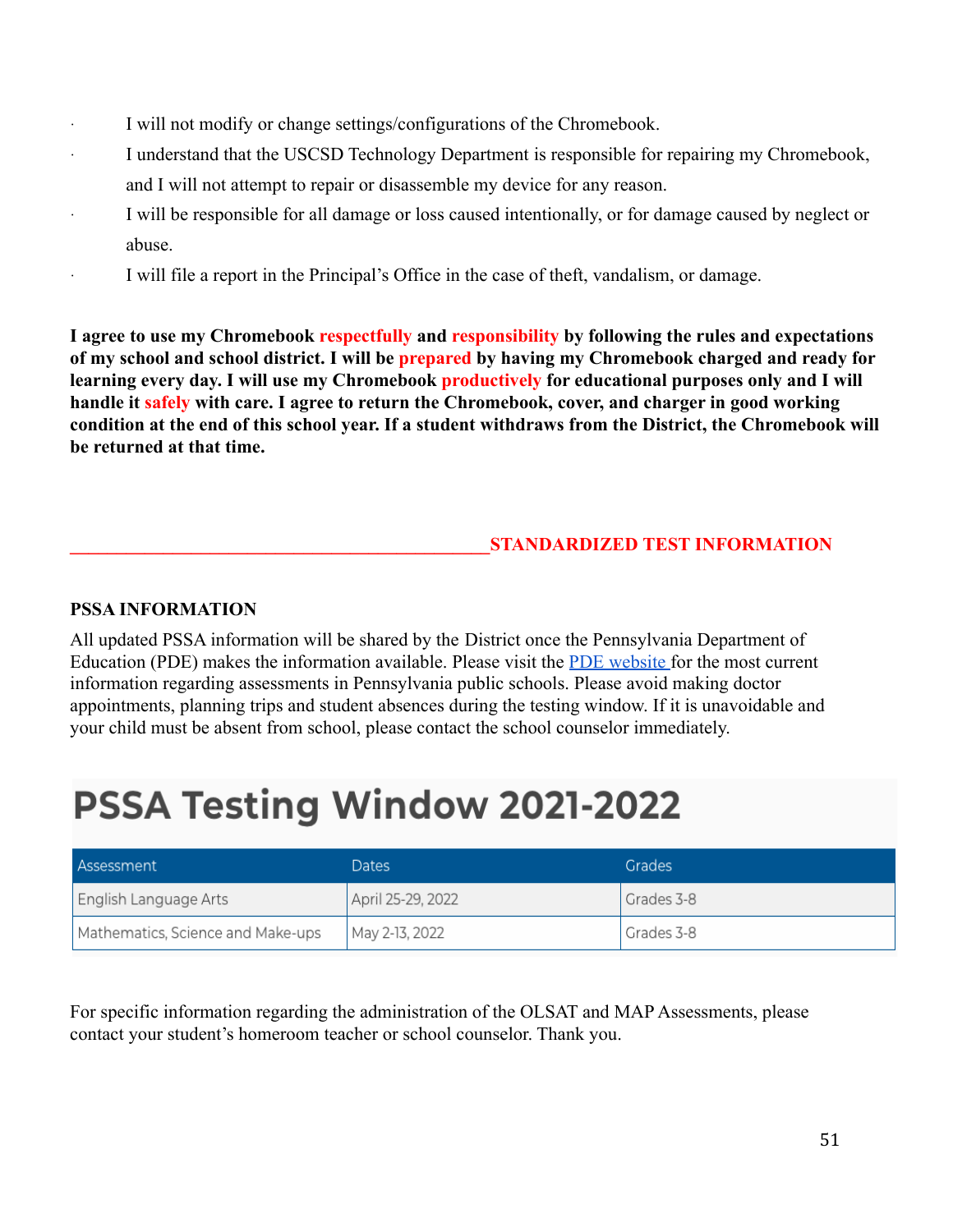**Annual Compliance Notifications include the following and additional notifications that can be found at <https://www.uscsd.k12.pa.us/Domain/5>.**

#### **Title IX Information:**

The Upper St. Clair School District does not discriminate on the basis of race, color, national origin, sex, disability, or age in its programs and activities and provides equal access to the Boy Scouts and other designated youth groups.

#### [Discrimination-Title IX Sexual Harassment Affecting](https://www.uscsd.k12.pa.us/cms/lib/PA01000033/Centricity/Domain/17/103%20-%20Discrimination-Title%20IX%20Sexual%20Harassment%20Affecting%20Students.pdf) Students (Policy 103)

The District provides an equal opportunity for all students to achieve their maximum potential through the programs and activities offered in the schools without discrimination on the basis of race, color, age, crred, religion, sex, sexual orientation, ancestry, nation origin, marital status, pregnancy, or disability.The district specifically prohibits discrimination and harassment, including sexual harassment.

[Nondiscrimination - Qualified Students with Disabilities](https://www.uscsd.k12.pa.us/cms/lib/PA01000033/Centricity/Domain/17/103.1%20-%20Nondiscrimination%20-%20Qualified%20Students%20with%20Disabilities.pdf) (Policy 103.1)

#### **Title IX Coordinators:**

**Employee Concerns:** Mr. Ray Carson, Sr. Director of Operations & Administrative Services  $rcarson@uscsd.k12.pa.us$  | 412-833-1600 ext. 2063

**Student/Family Concerns, Gr. K-8:** Dr. Sharon Suritsky, Deputy/Assistant Superintendent ssuritsky@uscsd.k12.pa.us | 412-833-1600 ext. 2213

**Student/Family Concerns, Gr. 9-12:** Mrs. Amy Pfender, Assistant Superintendent  $arfender@usesd.k12pa.us$  | 412-833-1600 ext. 2062

#### **Child Find Notice of Special Education Services & Program**

Each school district, along with other public agencies in the commonwealth, must establish and implement procedures to identify, locate and evaluate all children who need special education programs and services because of the child's disability. This notice is to help find these children, offer assistance to parents, and describes the parents' rights with regard to confidentiality of information that will be obtained during this process. The content of this notice has been written in English but can